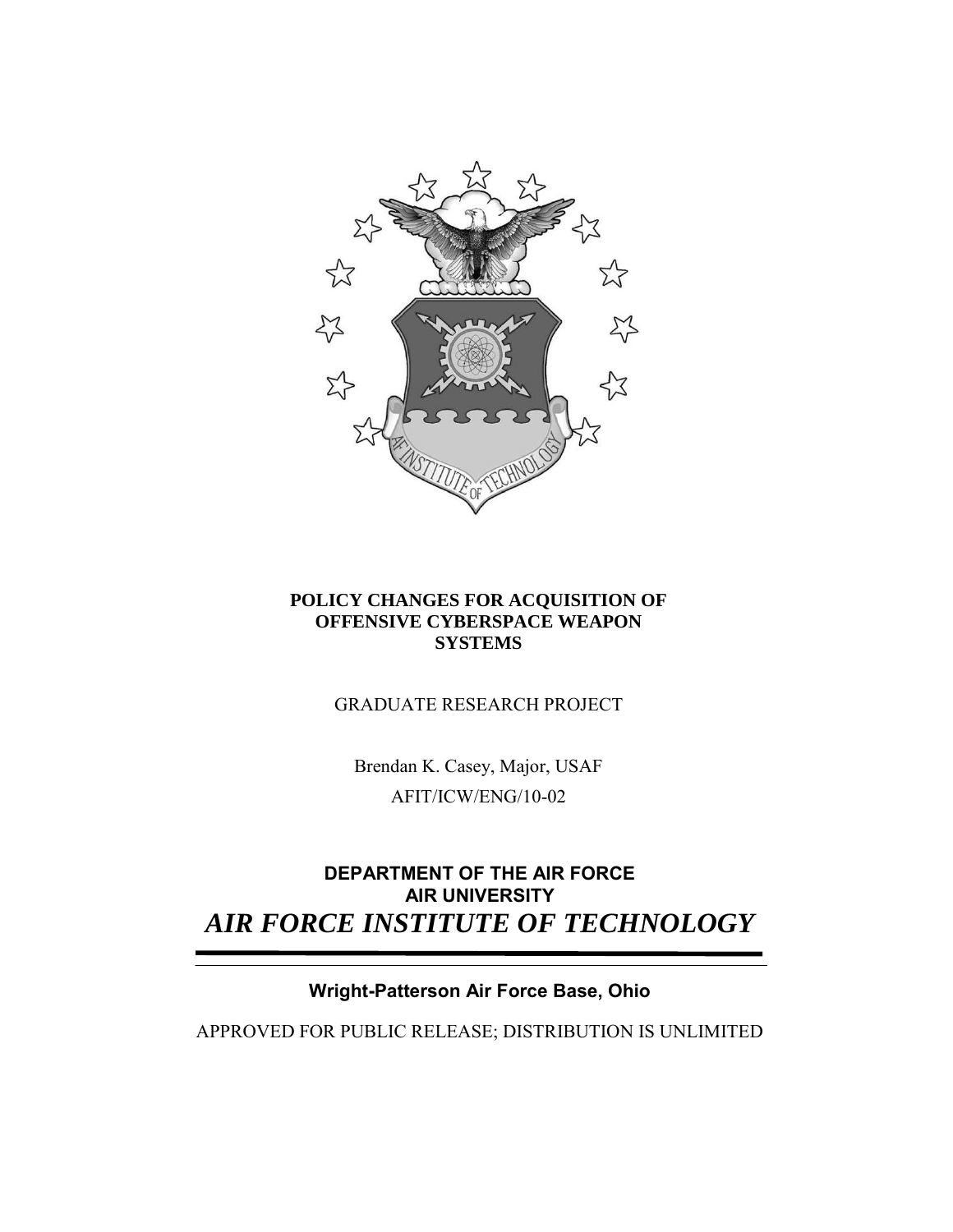The views expressed in this report are those of the author and do not reflect the official policy or position of the United States Air Force, the Department of Defense, or the United States Government.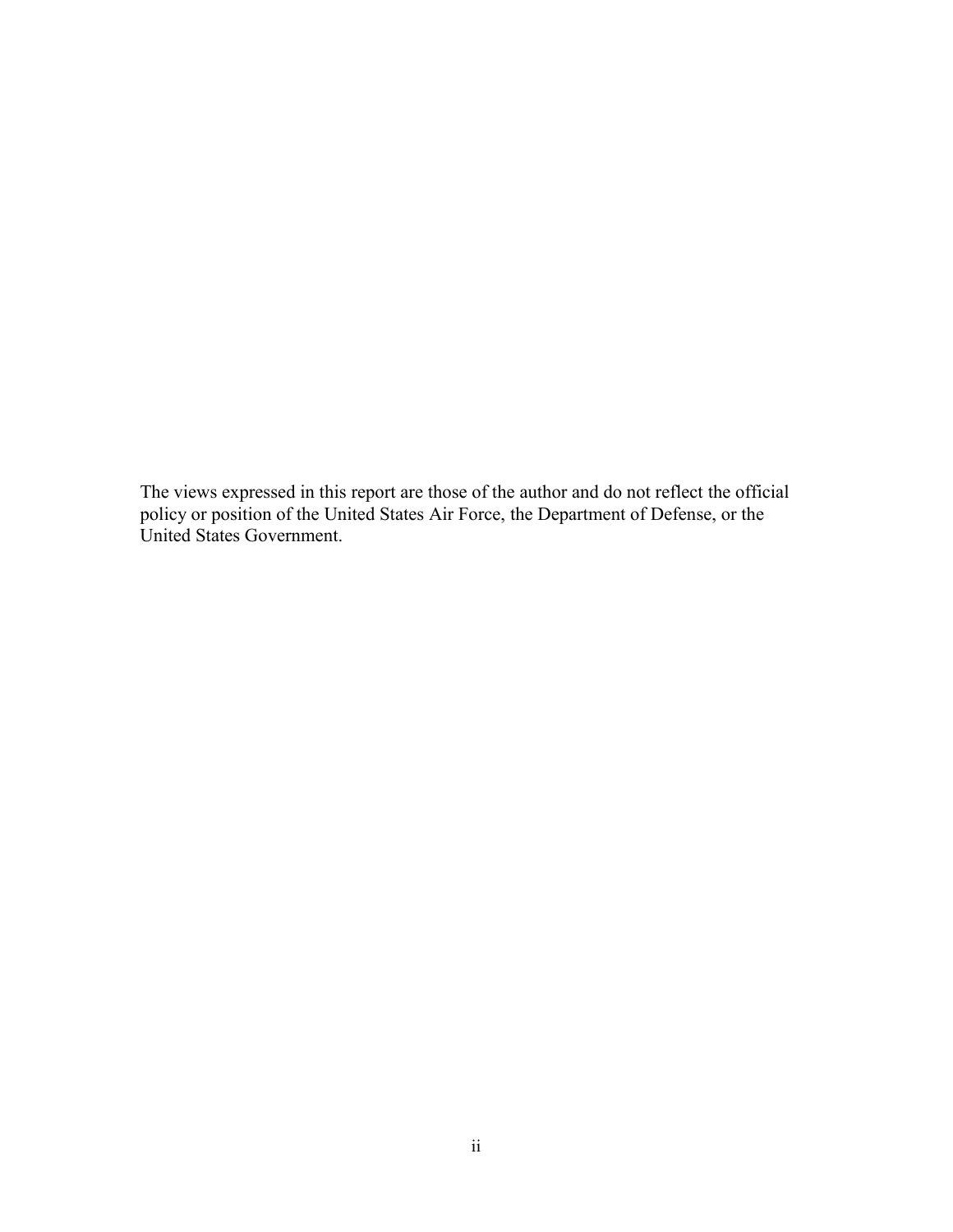### AFIT/ICW/ENG/10-02

## POLICY CHANGES FOR ACQUISITION OF OFFENSIVE CYBERSPACE WEAPON SYSTEMS

## GRADUATE RESEARCH PROJECT

Presented to the Faculty

Department of Electrical and Computer Engineering

Graduate School of Engineering and Management

Air Force Institute of Technology

Air University

Air Education and Training Command

In Partial Fulfillment of the Requirements for the

Degree of Master of Cyber Warfare

Brendan K. Casey, Major, USAF AFIT/ICW/ENG/10-02

June 2010

APPROVED FOR PUBLIC RELEASE; DISTRIBUTION IS UNLIMITED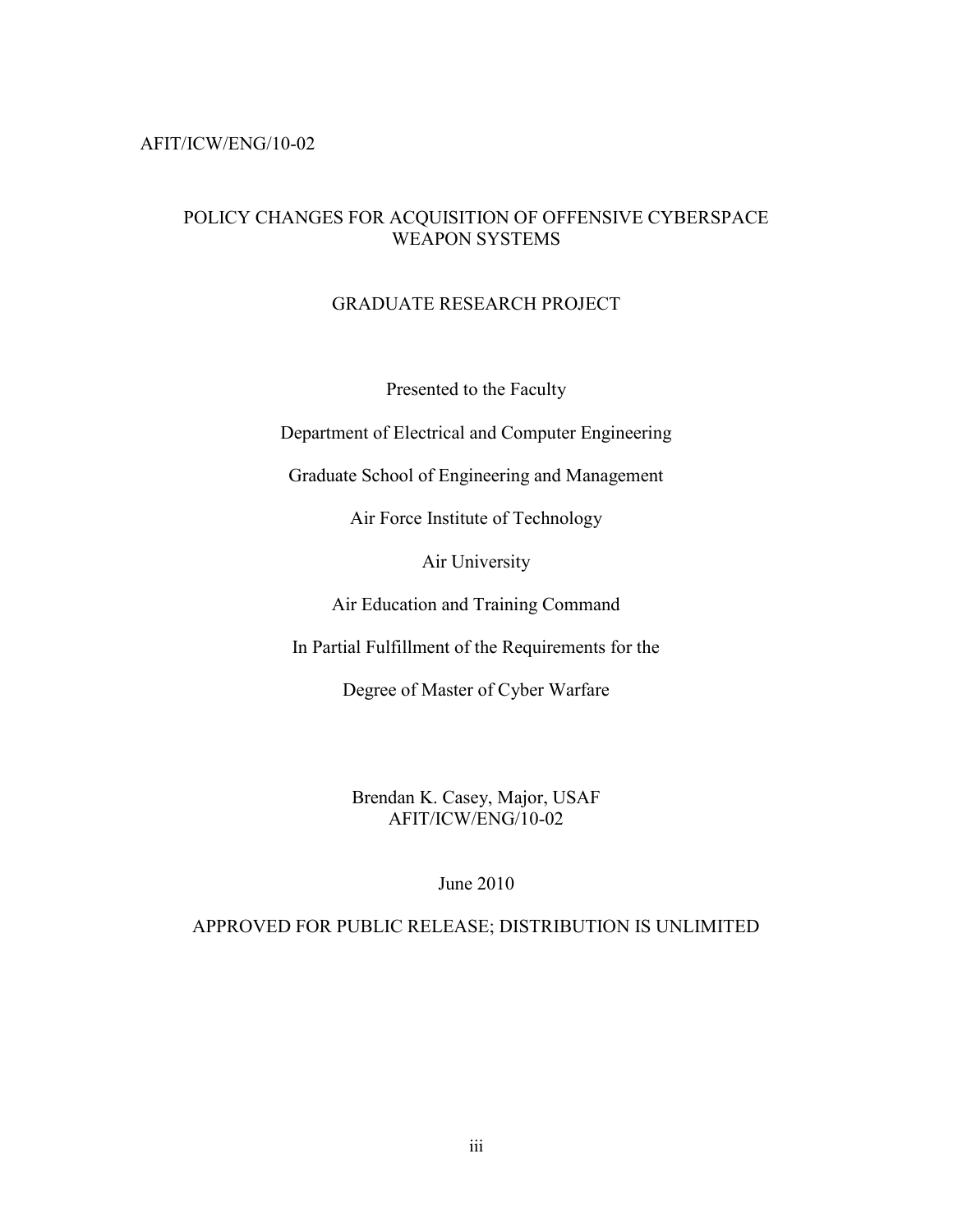AFIT/ICW/ENG/10-02

# POLICY CHANGES FOR ACQUISITION OF OFFENSIVE CYBERSPACE WEAPON SYSTEMS

Brendan K. Casey, MS Major, USAF

Approved:

 $\frac{y/\text{signed}}{F}$ . Mills, PhD (Chairman)  $\frac{09 \text{ June } 2010}{\text{Date}}$ Robert F. Mills, PhD (Chairman)

 $\frac{10 \text{ June } 2010}{\text{ Time } 2010}$ John M. Colombi, PhD (Member) Date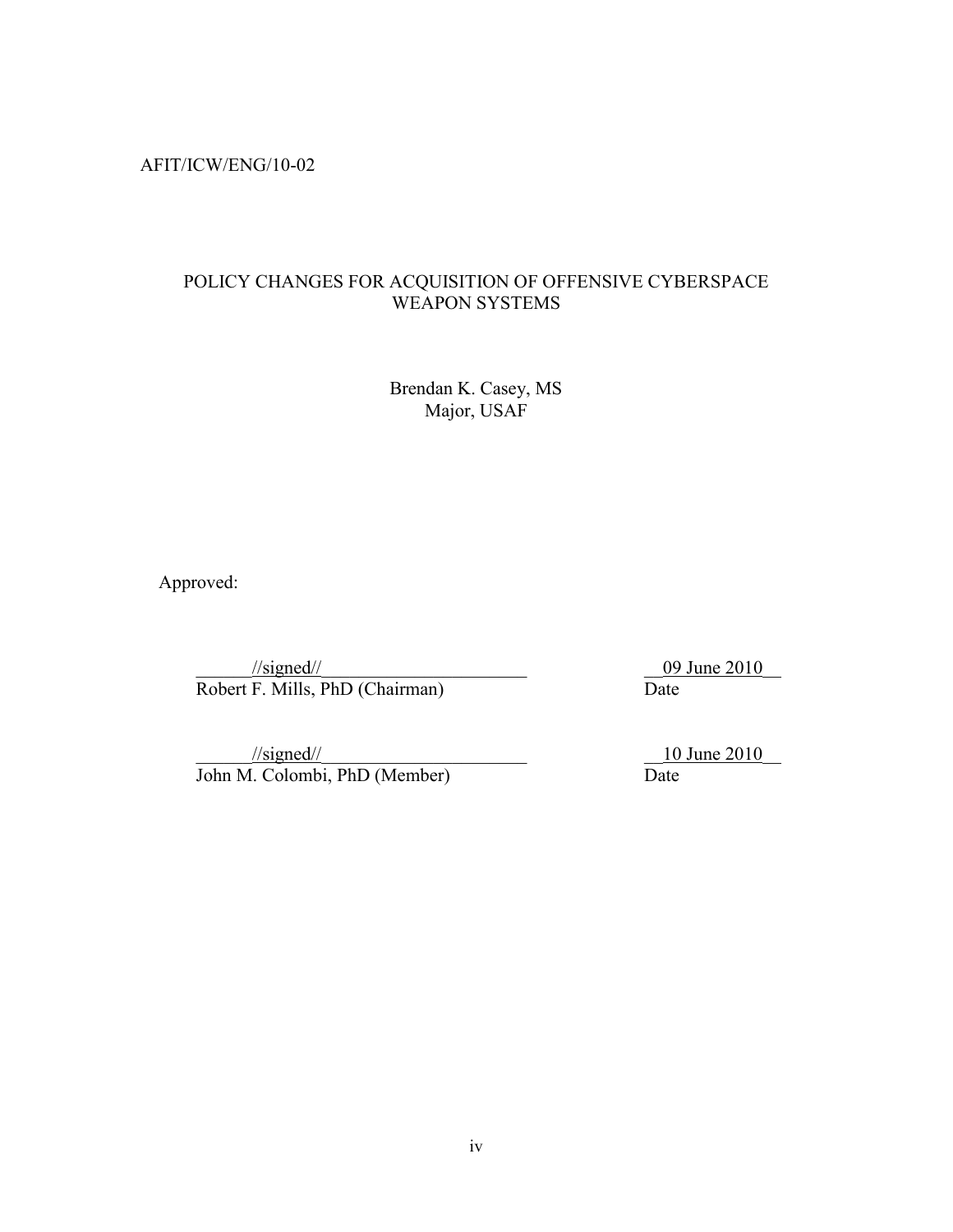#### <span id="page-4-0"></span>AFIT/ICW/ENG/10-02

# **Abstract**

Because the cyberspace environment is changing so quickly, the slow, methodical Department of Defense (DoD) acquisition process may not suffice. By following the evolutionary acquisition method and incorporating five policy caveats, the DoD acquisition process can acquire effective systems quickly.

The purpose of this research is to provide recommended policy changes in the acquisition of offensive cyberspace weapon systems for the Air Force and DoD in general. This paper describes the current DoD acquisition process, explains how cyberspace is different from the other domains, discusses a few innovative acquisition and development approaches, and concludes with the recommended policy changes. A literature search on the cyberspace community along with DoD and Air Force doctrine provided the bulk of the research.

The recommended acquisition policy changes fall into the following categories: expanding the network of development activities, building payloads for specific target sets, security classification, sustainment of cyberspace capabilities and testing throughout the acquisition process.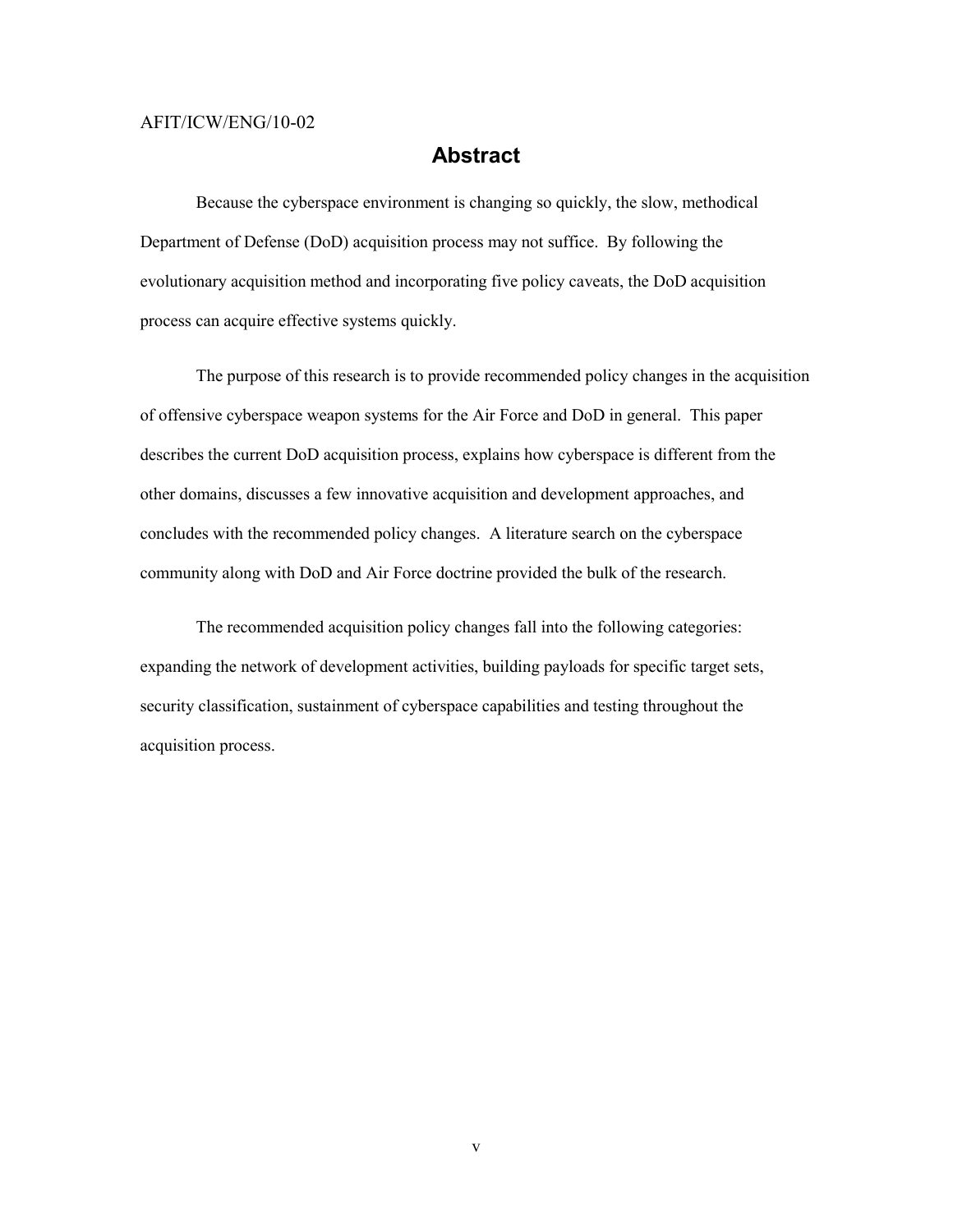# **Table of Contents**

| 29 |
|----|
|    |
|    |
|    |
|    |
|    |
|    |
|    |
|    |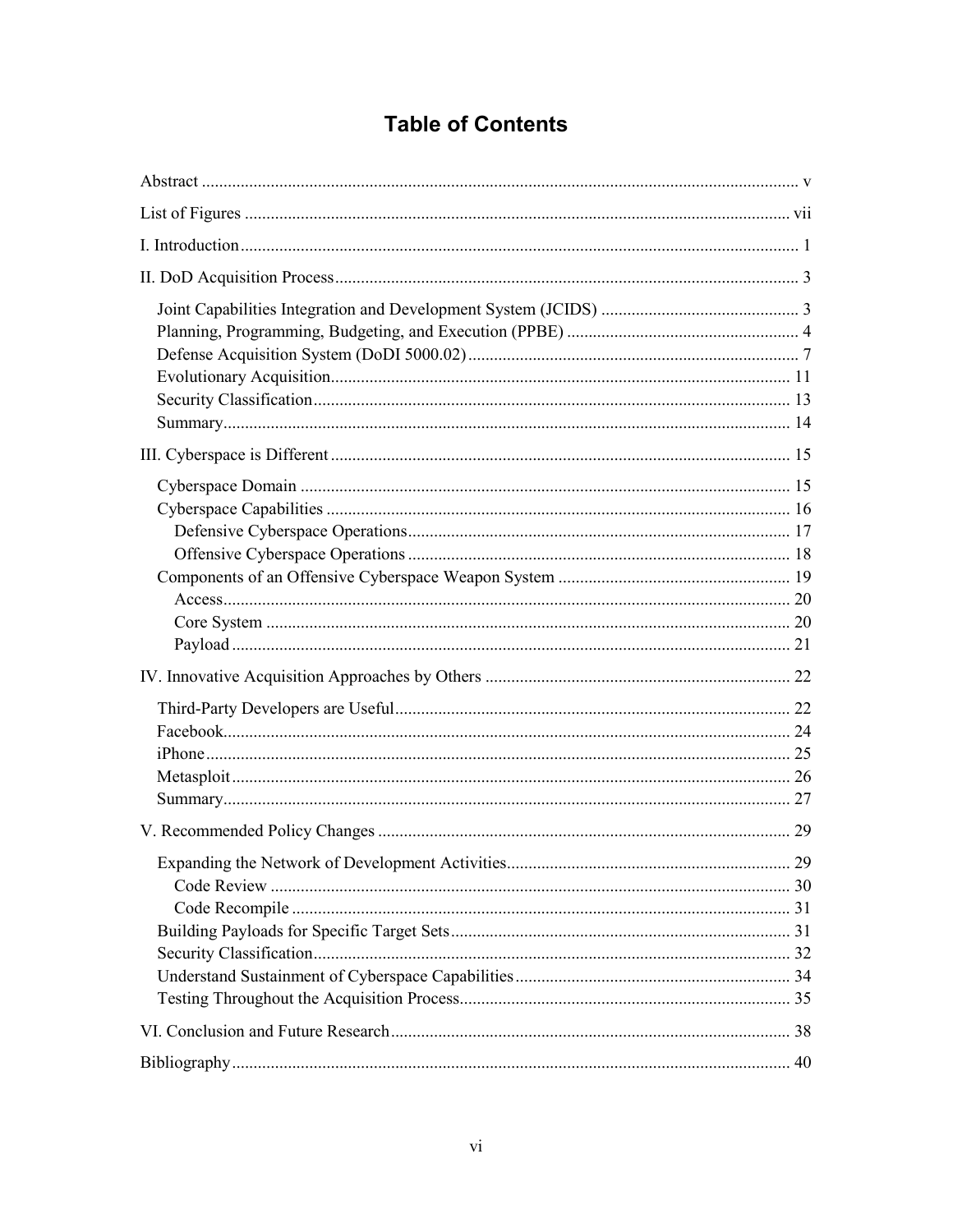# <span id="page-6-0"></span>**List of Figures**

# Figure

| 5: Evolutionary acquisition with spiral/incremental development (USD(AT&L), 2008) 12 |  |
|--------------------------------------------------------------------------------------|--|
|                                                                                      |  |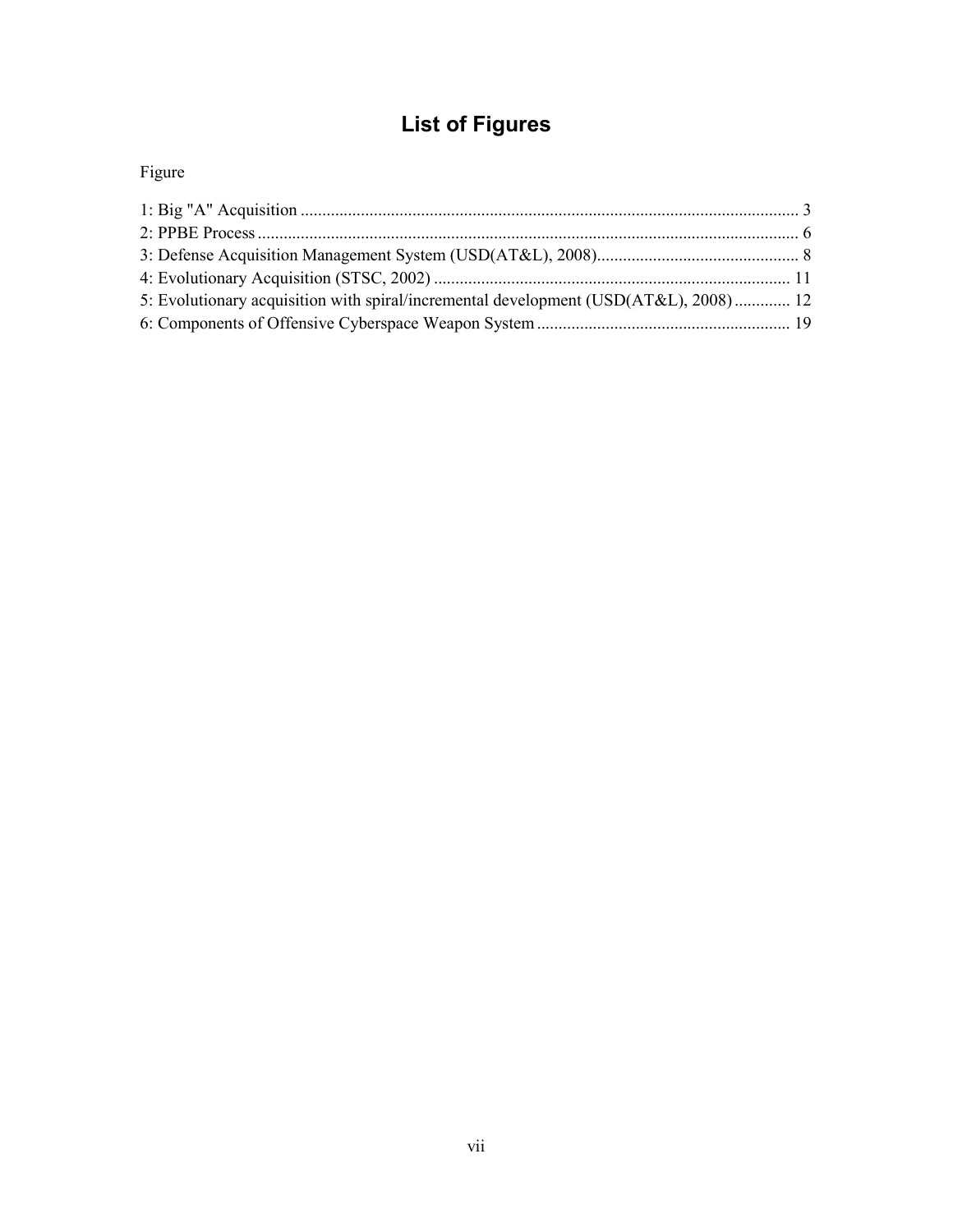# POLICY CHANGES FOR ACQUISITION OF OFFENSIVE CYBERSPACE WEAPON SYSTEMS

# **I. Introduction**

<span id="page-7-0"></span>In 1965, Gordon Moore, co-founder of Intel, stated that the complexity of transistors on a chip will increase a factor of two per year (Moore, 1965). This has become known as Moore's Law. Intel has tracked this over the past 40 years and has found it to be valid (Intel, 2010). Because the computer chips are increasing in complexity at such a great speed, the entire cyberspace environment is constantly changing.

 The cyberspace environment as a subset of the information environment "is a global environment composed of all individuals, organizations, and systems that collect, process, disseminate, or act on information" (Mullen, 2010). Unlike the environment of air, space, land, or sea, the cyberspace environment is controlled not only by natural laws but also by humanmade laws meaning it is also "malleable" (Rattray, 2009). While it is not infinitely malleable, it is changeable such that a cyberspace system's effectiveness can change. As Moore's Law implies, these changes are occurring very fast, a generation of growth capability in at least two years. These changes come about because of hardware being swapped out (CPUs, routers, switches, etc), software implementations changing (newer versions of operating systems, etc) or protocol changes (migrating from Internet Protocol (IP)v4 to IPv6). The adversary's target and environment of use is constantly evolving. Cyberspace operations use cyberspace capabilities "primarily to achieve objectives in or through cyberspace" (Mullen, 2010).

The DoD acquisition process is designed to acquire large scale and large quantity items. These large systems take time. Dunlap predicted adversaries will attempt to get inside the DoD's "acquisition loop … deploy[ing] newer systems before they [the DoD] finished buying already obsolescent ones" (Dunlap, 1996). Because of the quickness the cyberspace environment is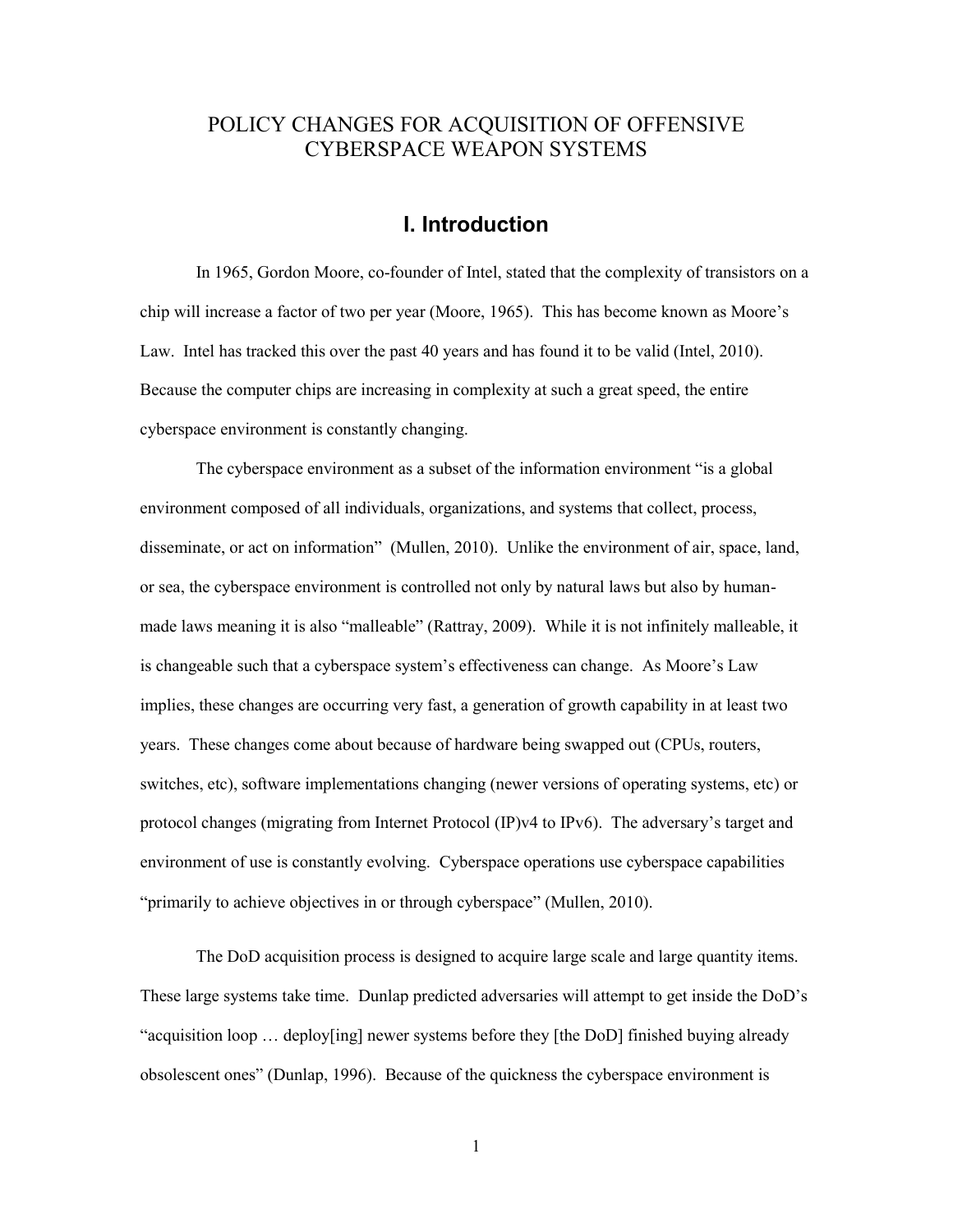changing, the slow, methodical acquisition process may not suffice. By following the evolutionary acquisition method and incorporating new policy caveats, the DoD acquisition process can acquire effective systems quickly. Five policy changes that the DoD acquisition community must embrace are: expanding the network of development activities, building payloads for specific target sets, security classification, sustainment of cyberspace capabilities and testing throughout the acquisition process.

The purpose of this paper is to present a method to best adapt our acquisition processes to provide timely capabilities for cyberspace operations. Its scope is limited to the DoD acquisition process of cyberspace systems, specifically systems that incorporate offensive cyberspace capabilities with a brief discussion of defensive cyberspace capabilities.

This paper begins with a background on the DoD acquisition process. It will summarize the Joint Capabilities Integration and Development System (JCIDS), the Planning, Programming, Budgeting, and Execution (PPBE) system, and the Defense Acquisition System as defined by the DoD Instruction 5000.02. It presents a summary of the evolutionary acquisition method and the purpose of classification. Next this research discusses the definition of the cyberspace domain, cyberspace capabilities, and the components that form an offensive cyberspace weapon system. Three popular commercial platforms are using innovative acquisition and development approaches. This paper addresses who these innovative third-party developers are, how Facebook, Apple's iPhone, and Metasploit use these developers to acquire software capabilities more effectively. The paper concludes with five policy changes that the DoD acquisition community must embrace and how the DoD acquisition community can embrace them.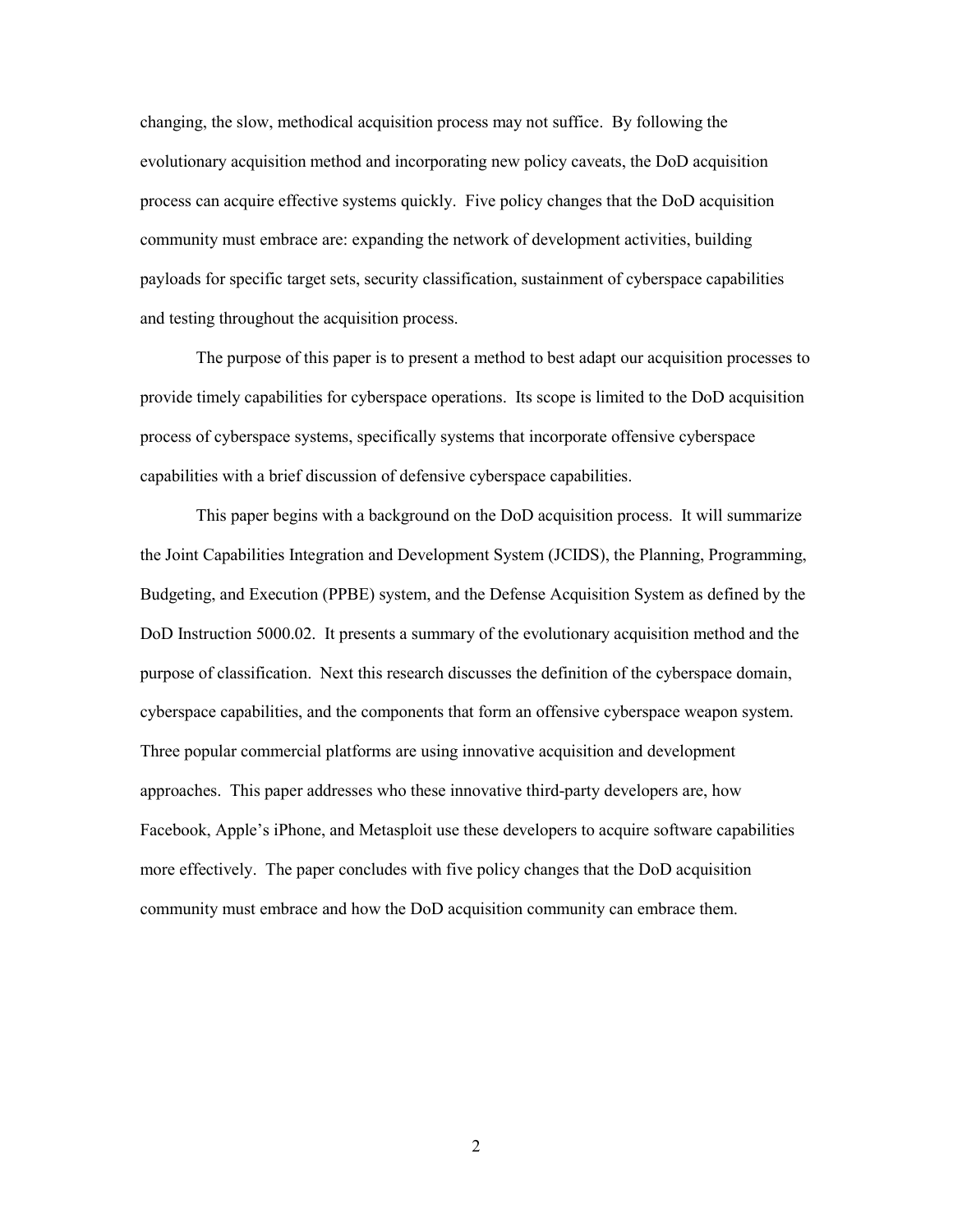# **II. DoD Acquisition Process**

<span id="page-9-0"></span>The Defense Acquisition System manages the nation's investments in technologies, programs, and product support to assist the United States armed forces in achieving their objectives. It translates user needs and technological opportunities into producible, deployable products that provide operational capabilities to users. Its primary aim: develop and deploy the solutions to warfighter needs, each with the best value over the system's life cycle, in a timely manner and at a fair and reasonable price. (SAF/USAM, 2006)

Big "A" Acquisition is the term used to describe the three processes in the DoD to deliver

a new system to the warfighter. As Figure 1 shows, it is comprised of;

- Joint Capabilities Integration and Development System (JCIDS),  $\bullet$
- Planning, Programming, Budgeting, and Execution (PPBE), and  $\bullet$
- $\bullet$ Defense Acquisition System (DAU, 2009).



**Figure 1: Big "A" Acquisition** 

### <span id="page-9-2"></span><span id="page-9-1"></span>**Joint Capabilities Integration and Development System (JCIDS)**

JCIDS is the first step in this process. The JCIDS process is responsible for identifying shortfalls in warfighting capability (McChrystal, 2009; SAF/USAM, 2006). An analysis is performed comparing the strategic guidance (National Defense Strategy and National Military Strategy) with the capabilities the DoD will need to meet this guidance in an 8-20 year period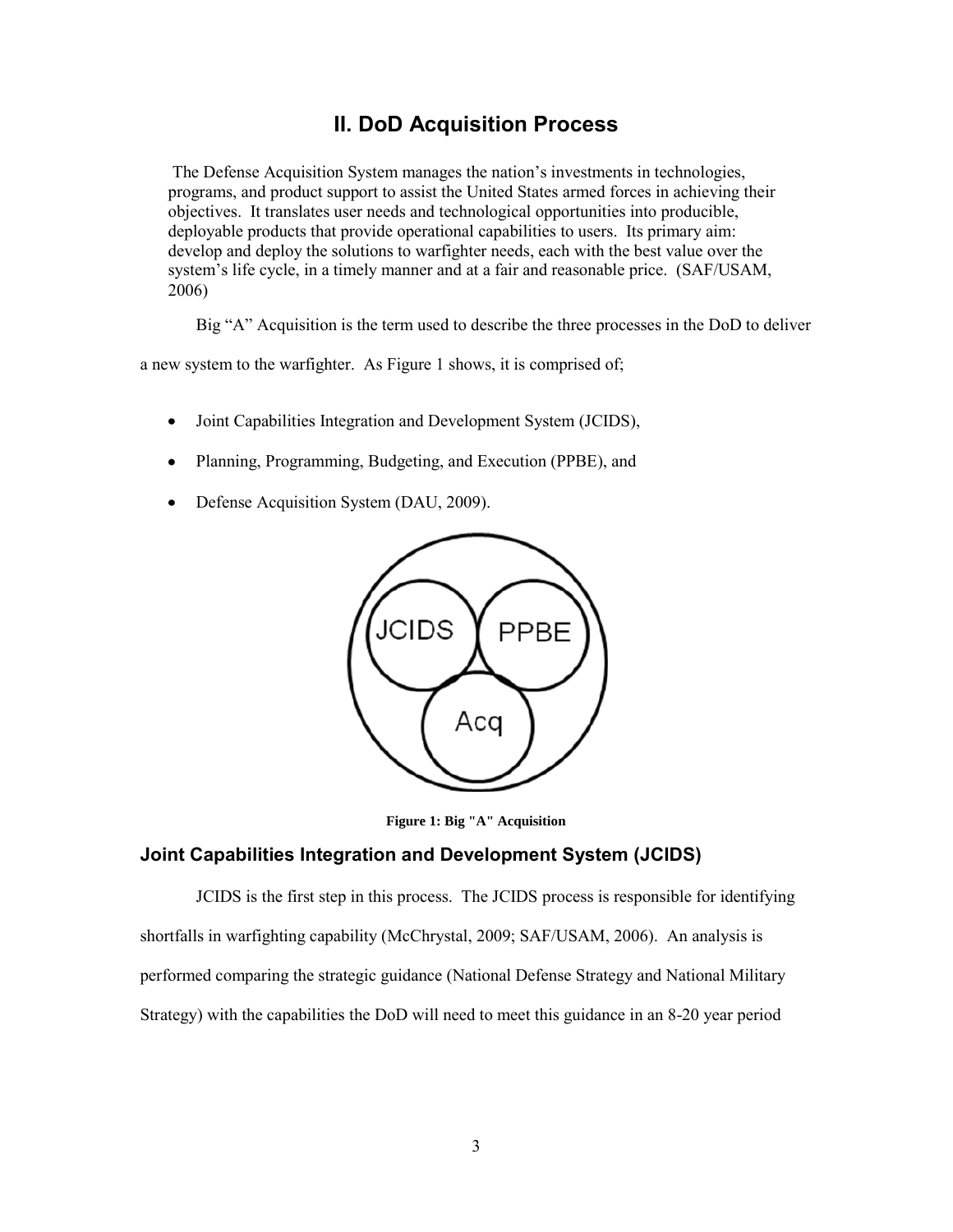(SAF/USAM, 2006). Shortfalls in the DoD capability to meet the guidance are termed needs. The JCIDS process then addresses ways to correct these needs.

An Analysis of Alternatives (AoA) is performed. This analysis looks as different ways to meet the need. The acronym DOTMLPF stands for: Doctrine, Organization, Training, Materiel, Leadership and education, Personnel, or Facilities. DOTMLPF represents alternative ways the DoD can address needs. These must all be considered in the AoA to determine the best fit. For example, to address the need of the importance of cyberspace to the USAF, an organizational change (activating the 24NAF) was deemed necessary to help develop our cyberspace capabilities. Other solutions may require an increase in training at the base level such as annual Information Assurance training while others may require a materiel solution. This research focuses primarily on materiel solutions.

Once a materiel solution route is selected, an Initial Capabilities Document (ICD) must be developed and validated (McChrystal, 2009). This document describes the capabilities of the materiel solution desired to address the mission shortfall (need) as determined by the JCIDS process. The ICD will include Key Performance Parameters (KPP). These parameters differ from the non-key performance parameters in that if the KPPs are not met, the system may be deemed unacceptable for fielding. The KPPs are often the minimum requirements the system must meet to be accepted as addressing the shortfall. The warfighting community may not accept a system that does not meet its KPPs.

#### <span id="page-10-0"></span>**Planning, Programming, Budgeting, and Execution (PPBE)**

The Programming, Planning, Budgeting, and Execution process is how the DoD funds the acquisition of a materiel solution. This is a continuous process for while a program office is executing this year's funds, it is budgeting for next year's funds, and programming for future year's funds.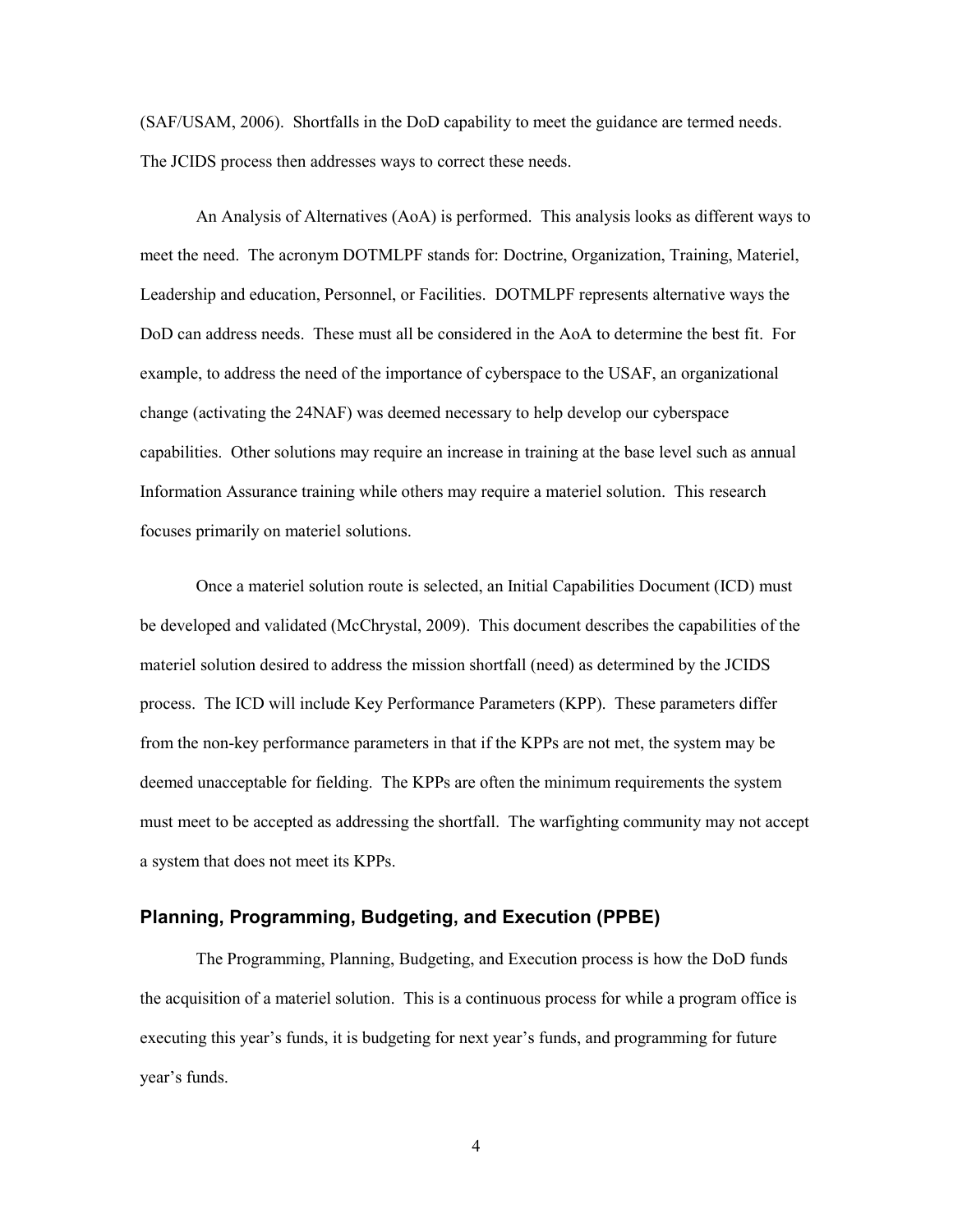The output of the PPBE process is an approved Presidential Budget. The Presidential Budget contains Program Elements (PE) which are the basic budget building block. A PE may have a one-to-one relationship with a program if the program is large enough, a program may contain multiple PEs, or a PE may include a number of smaller programs grouped together because of similar mission area. An example of a one-to-one relationship is the PE 0605864f for "Space Test Program" (SAF/USAM, 2006). GPS, because of its large scope, contains multiple PEs (e.g., terminals, ground stations, and space vehicles), while the PE for MILSATCOM Terminals contains multiple programs under one PE (SAF/USAM, 2006).

Seeing as PEs are the basic building blocks of the PPBE process, the Services request funding based on PE instead of requesting funding for individual programs. This allows Congress to designate funds for specific PEs giving Congress insight into how the DoD is spending the appropriated defense money.

The budget process is a biennial process meaning that a budget is approved every two years as opposed to every year (SAF/USAM, 2006). Therefore, for the fiscal year (FY) (1 Oct to the following 30 Sep) of 2011, the budget was approved in the fiscal year 2010 budget. The next budget will be approved for fiscal year 2012. Budgets are approved on the even years.

The budget is actually approved in the Future Years Defense Program (FYDP). As seen in Figure 2, the FYDP is comprised of six years of planning. This includes the current year, next year, and planning for the following four. Because there is not a new budget approved for the next year (off year), the FYDP should be as accurate as possible. For the following four years, the budget may be updated in future FYDPs. For the budget approved in FY10, the FYDP covers the budget for FY10 – FY15.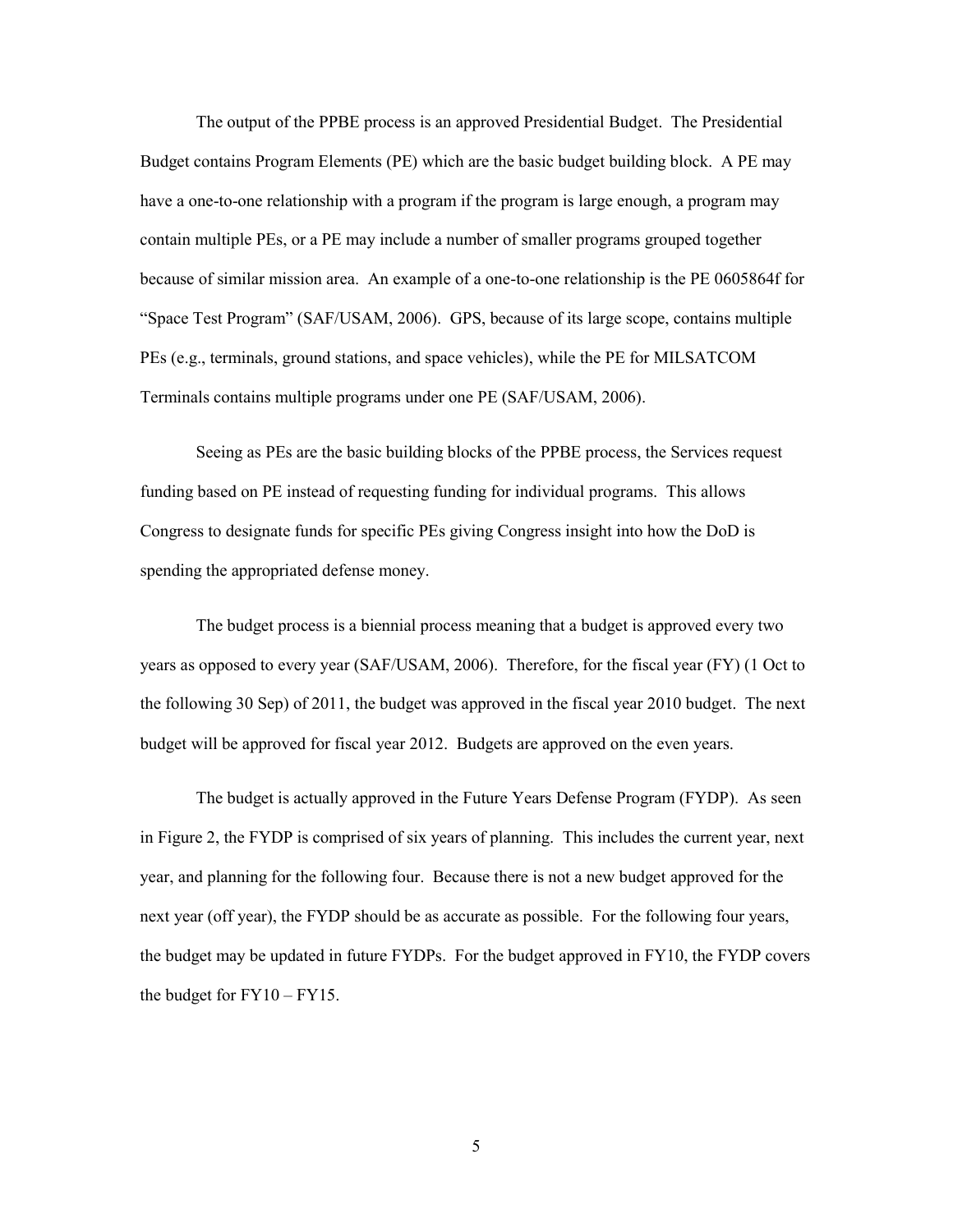|             | CY10                                                                       |                                     | CY11                                | CY12                                |                                     | CY13                                |                                     | CY14                                |                                     | CY15                                | CY16                                |
|-------------|----------------------------------------------------------------------------|-------------------------------------|-------------------------------------|-------------------------------------|-------------------------------------|-------------------------------------|-------------------------------------|-------------------------------------|-------------------------------------|-------------------------------------|-------------------------------------|
| FY10        | Execution                                                                  | Execution<br>(2 <sup>nd</sup> Year) |                                     | Execution<br>(3 <sup>rd</sup> Year) |                                     | Execution<br>(4 <sup>th</sup> Year) |                                     | Execution<br>(5 <sup>th</sup> Year) |                                     | Execution<br>(6 <sup>th</sup> Year) |                                     |
| FY11        |                                                                            |                                     | Execution<br>(2 <sup>nd</sup> Year) |                                     | Execution<br>(3 <sup>rd</sup> Year) |                                     | Execution<br>(4 <sup>th</sup> Year) |                                     | Execution<br>(5 <sup>th</sup> Year) | Execution<br>(6 <sup>th</sup> Year) |                                     |
| FY12        | Planning                                                                   | Program/<br><b>Budget</b>           | Enactment                           | Execution                           |                                     | Execution<br>(2 <sup>nd</sup> Year) |                                     | Execution<br>(3 <sup>rd</sup> Year) |                                     | Execution<br>(4 <sup>th</sup> Year) | Execution<br>(5 <sup>th</sup> Year) |
| FY13        | Execution<br>Execution<br>(2 <sup>nd</sup> Year)<br>(3 <sup>rd</sup> Year) |                                     |                                     |                                     |                                     | Execution<br>(4 <sup>th</sup> Year) | Execution<br>(5 <sup>th</sup> Year) |                                     |                                     |                                     |                                     |
| <b>FY14</b> |                                                                            |                                     |                                     | Planning                            | Program/<br><b>Budget</b>           | Enactment                           |                                     |                                     | Execution                           | Execution<br>(2 <sup>nd</sup> Year) | Execution<br>(3 <sup>rd</sup> Year) |
| FY15        |                                                                            |                                     |                                     |                                     |                                     |                                     |                                     |                                     |                                     | Execution<br>(2 <sup>nd</sup> Year) | Execution<br>(3 <sup>rd</sup> Year) |

#### **Figure 2: PPBE Process**

<span id="page-12-0"></span>Because budget approval is a long process, the Services usually start submitting their budgets two years before the first execution year. Therefore, for the FY10 FYDP, the Services began planning in FY08.

To begin the PPBE process, the Major Commands (MAJCOMS), Direct Reporting Units (DRUs), and Field Operating Agencies (FOAs) submit a Program Objective Memorandum (POM) to their Service (SAF/USAM, 2006). The POM contains a budget request for specific PEs. These budget requests fall into one of four categories:

- Initiatives: add funds for new programs or capabilities to existing ones
- Disconnects: add or realign funds to correct shortfalls in current budgeting
- Offsets: reduce, restructure, or cancel programs
- Zero-balance transfers: realign funds between appropriations in an existing program (i.e., switch R&D funds for O&M funds for the same amount)

The MAJCOMS, DRUs, and FOAs prioritize the POMs submitted by their units to achieve one POM for the organization to send to HQ USAF.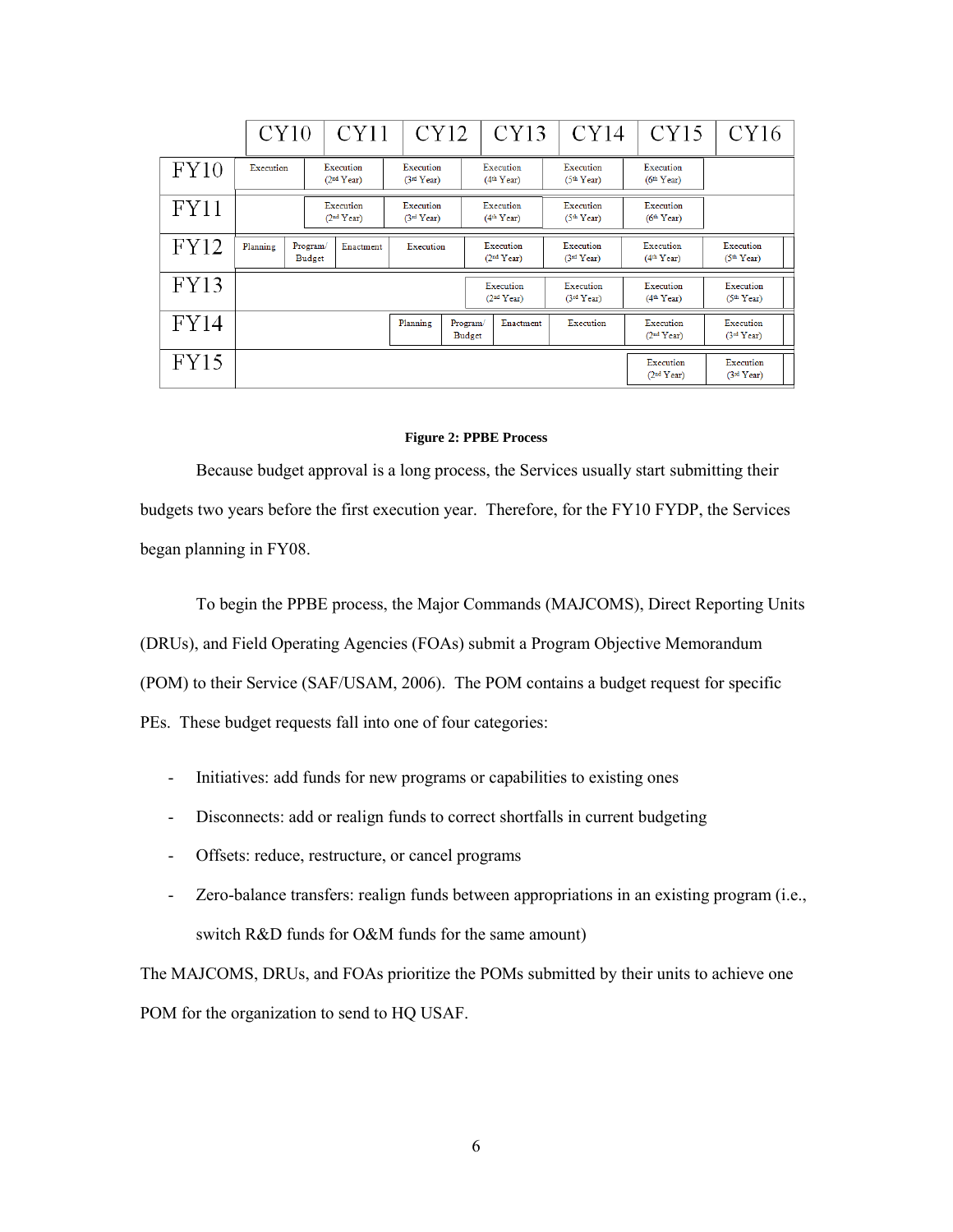The USAF and other Services then prioritize the POM requests from all their units. Each Service submits one POM to the Office of the Secretary of Defense (OSD). With assistance from Joint Staff, OSD prioritizes into one POM request to the President. The President then prioritizes the OSD POM with the other Executive agencies' POMs for Congress who approves the Presidential Budget.

## <span id="page-13-0"></span>**Defense Acquisition System (DoDI 5000.02)**

 Now that a requirements document (the ICD from the JCIDS process) and funding to begin work (the FYDP from the PPBE process) are approved, the Defense Acquisition System process begins.

 DoDI 5000.02 "Operation of the Defense Acquisition System" defines the overall process. It is the process that describes the

management framework for translating capability needs and technology opportunities, based on approved capability needs, into stable, affordable, and well-managed acquisition programs that include weapon systems, services, and automated information systems (AISs). (USD(AT&L), 2008)

As seen in Figure 3, this process is broken into five phases:

- Materiel Solution Analysis  $\bullet$
- Technology Development
- Engineering and Manufacturing Development
- Production and Deployment
- Operations and Support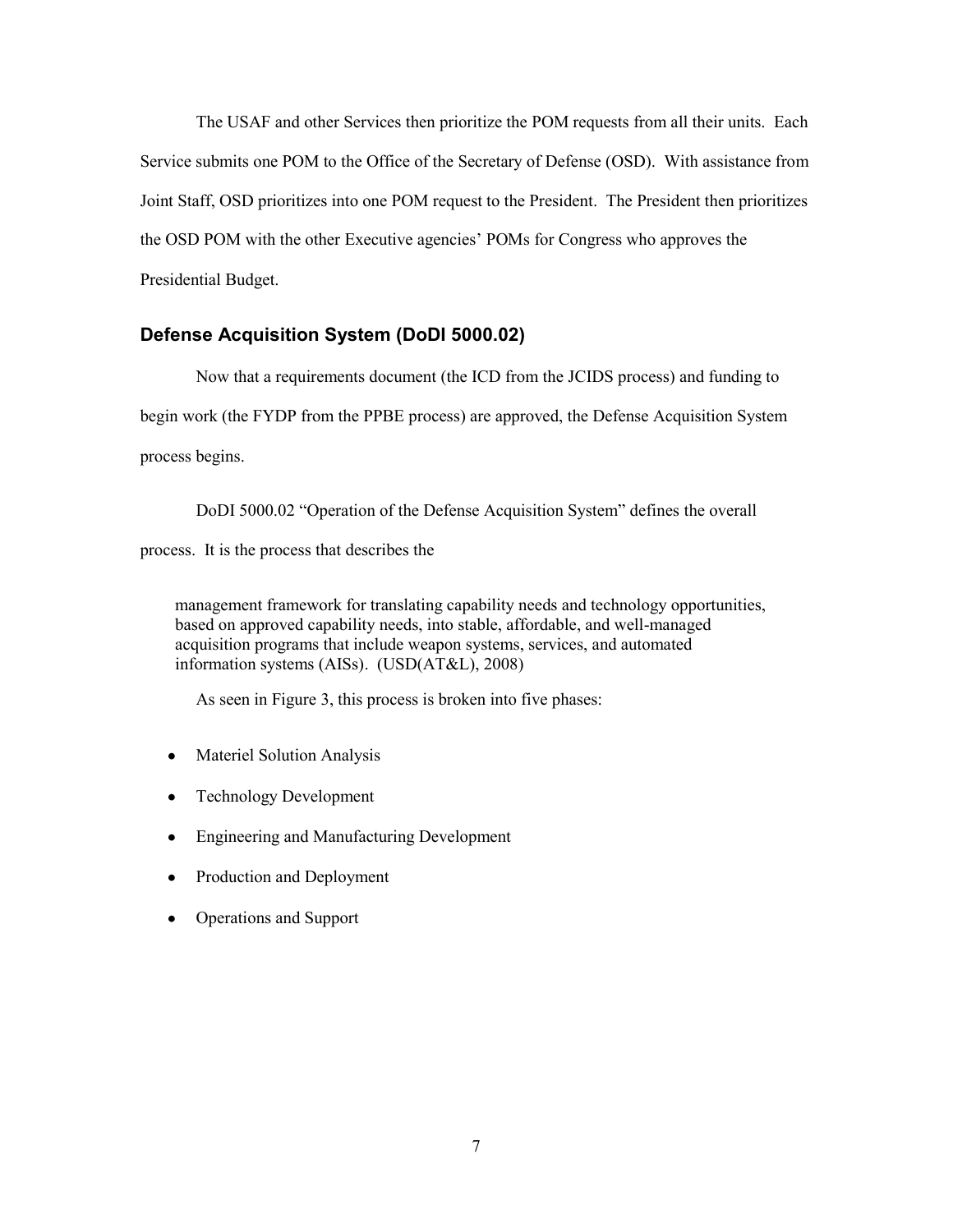

**Figure 3: Defense Acquisition Management System (USD(AT&L), 2008)** 

<span id="page-14-0"></span>The first two phases comprise the Pre-System Acquisition process. The Materiel Solution Analysis includes the work done in the JCIDS process. Input to this phase is the user needs defined as warfighting capability shortfalls. An AoA is performed to see which of the DOTMLPF solutions is the best. If it is a materiel solution, continue into the Technology Development Phase. The purpose of this phase is to reduce technological risk before implementing technologies into a new program. This includes funding new technologies or funding new uses of existing technologies in the Science and Technology sector (e.g., DoD laboratories, universities, or R&D corporations). Reducing technological risk means finding a technology that is mature enough to meet the needs of the warfighter and be able to be deployed through refinement and integration in the rest of the acquisition process.

The next two phases comprise the System Acquisition process. After Milestone B, a new program is initiated. This requires specific funding from a PE for the program. No longer can the program fall under General R&D; it must be specifically funded through an approved PE. This is also the phase most people think about when they think acquisition.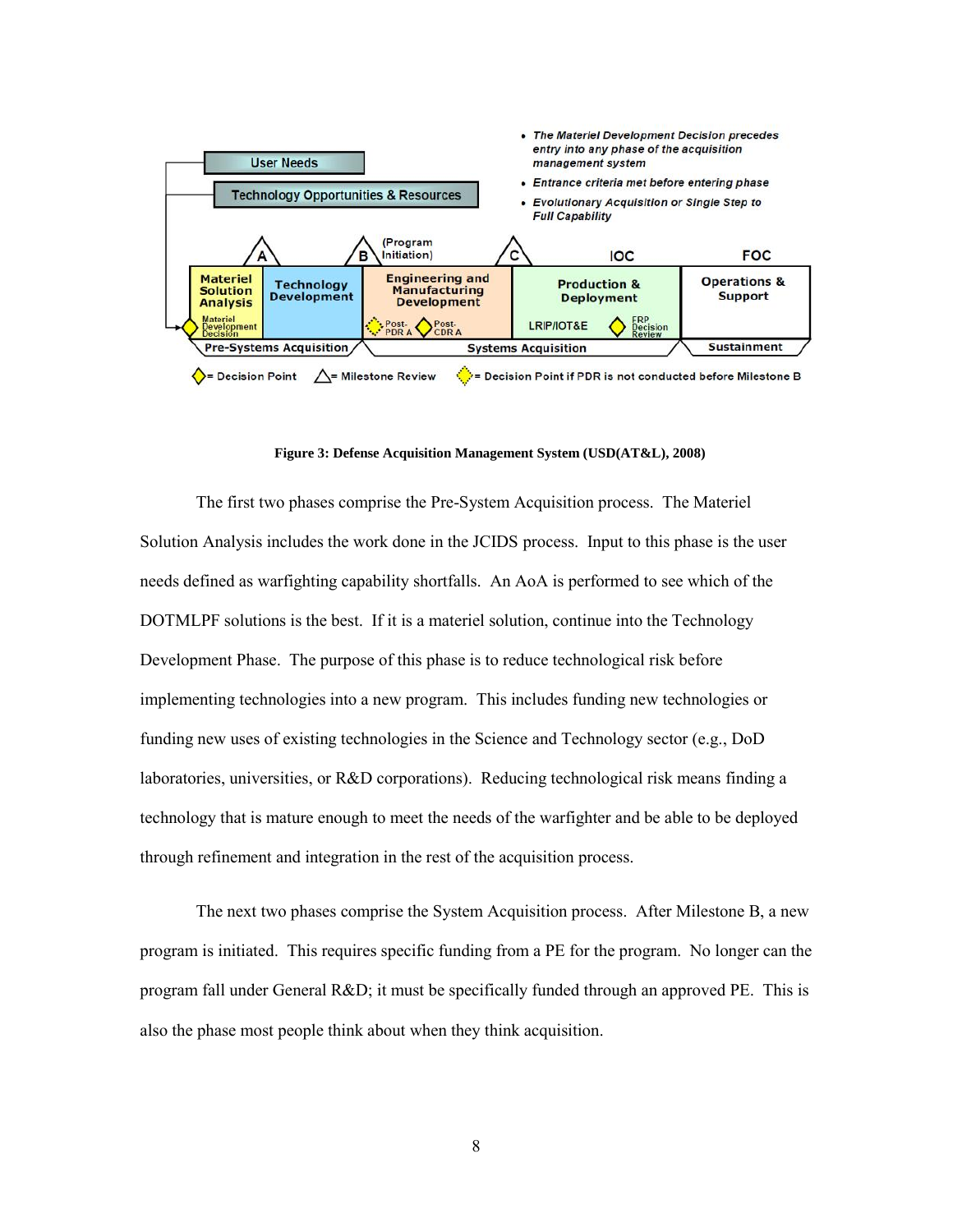The goals of the Engineering and Manufacturing Development (EMD) phase are to:

- develop a system or an increment of capability;  $\bullet$
- complete full system integration (technology risk reduction occurs during Technology  $\bullet$ Development);
- develop an affordable and executable manufacturing process;
- ensure operational supportability with particular attention to minimizing the logistics  $\bullet$ footprint;
- implement human systems integration (HSI);  $\bullet$
- design for producibility;  $\bullet$
- ensure affordability;  $\bullet$
- protect CPI by implementing appropriate techniques such as anti-tamper; and  $\bullet$

demonstrate system integration, interoperability, safety, and utility (USD(AT&L), 2008).  $\bullet$ In short, the goal is to mature and integrate the technology into a tested, producible, and deployable weapon system while remaining on scheduled and within budget while maintaining performance.

The EMD phase has two major efforts: Integrated System Design and System Capability and Manufacturing Process Demonstration (USD(AT&L), 2008). During the EMD phase, a system program office (SPO) is selected to lead the development effort. The SPO competes the contract and selects a developer.

During the Integrated System Design effort, the SPO, working with the developer and user, will define system functionality, complete hardware and software design, and reduce the system-level risk. The system functionality must meet the needs spelled out in the Capability Development Document (CDD). The CDD was developed under the JCIDS process following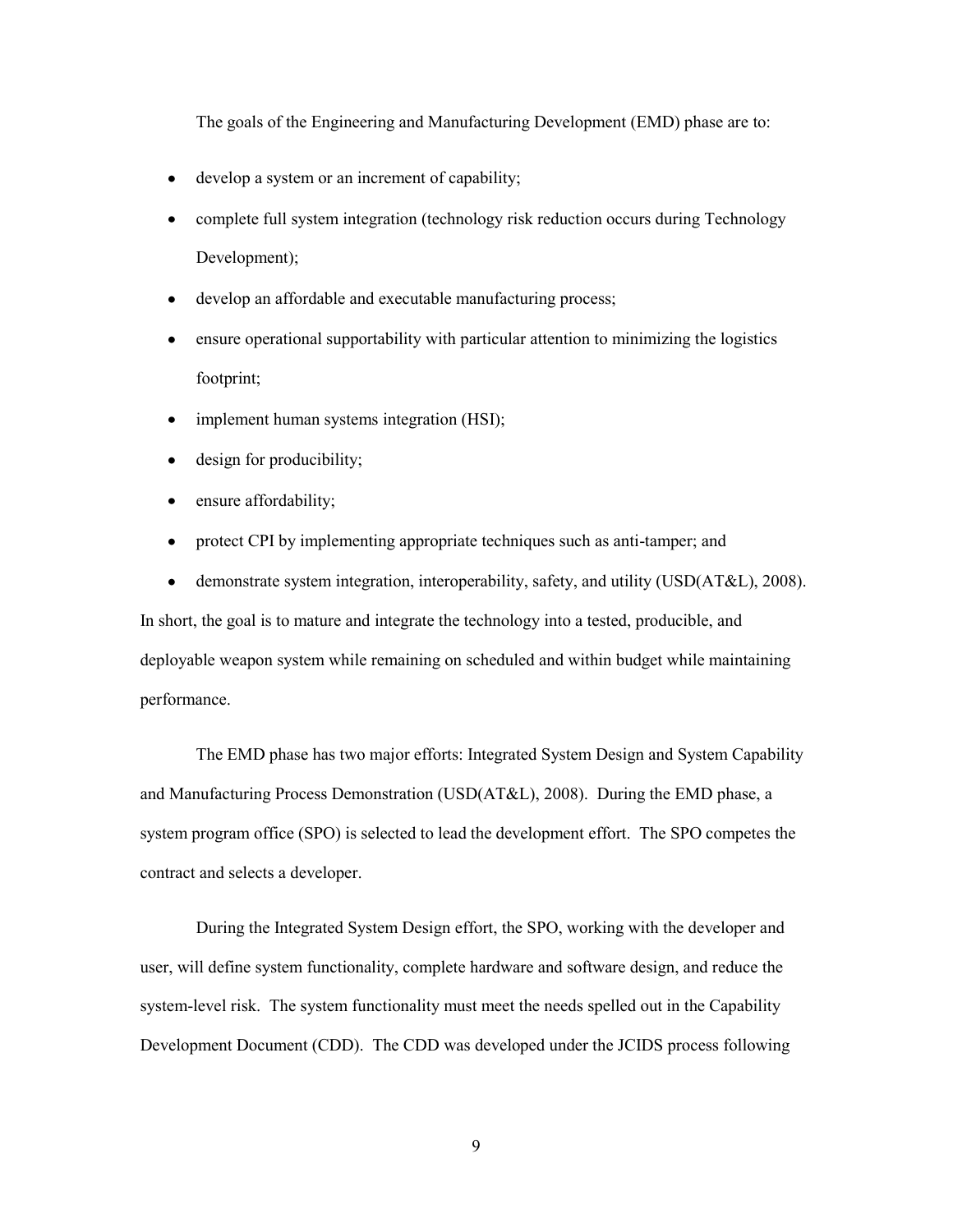the Technology Development phase. It is a maturation of the ICD and specifies "the operational technical performance attributes of the system that will deliver the capability that fills the capability gaps identified in the ICD" (McChrystal, 2009).

The System Capability and Manufacturing Process Demonstration effort focuses on demonstrating that the designed system can be built and will operationally meet all the required capabilities in the CDD. These required capabilities are the KPPs mentioned earlier in the JCIDS section.

During the Production and Deployment phase, the final decision to produce the system in significant quantities is made after a successful operational test. After the system has been designed and tested at a system level, Low-Rate of Initial Production (LRIP) is approved. In LRIP, a small number of systems are manufactured for use during the operational test. This includes moving the system out of the lab, out of the contractor's control, and into testing in an operationally realistic environment using real-world operators on it. Operational testing may also include live-fire testing where a system is destroyed to test survivability. LRIP is not applicable to AIS or software-intensive systems without developmental hardware. Instead, a limited deployment may be applicable for operational testing. If the system completes operational test satisfactorily, it may enter full-rate production and deployment.

The final phase of the acquisition process is the Operations and Support (O&S) phase. Even after a system has been developed and deployed, the O&S must be monitored. This includes executing the Life-Cycle Sustainment Plan to sustain the system in the most costeffective manner over its total life cycle (USD(AT&L), 2008). Planning for the O&S of the system started in the EMD phase for sustainability must be considered when designing the system else one could end up with a system that functions but cannot be sustained beyond its initial deployment. This phase continues through disposal which should also have been considered in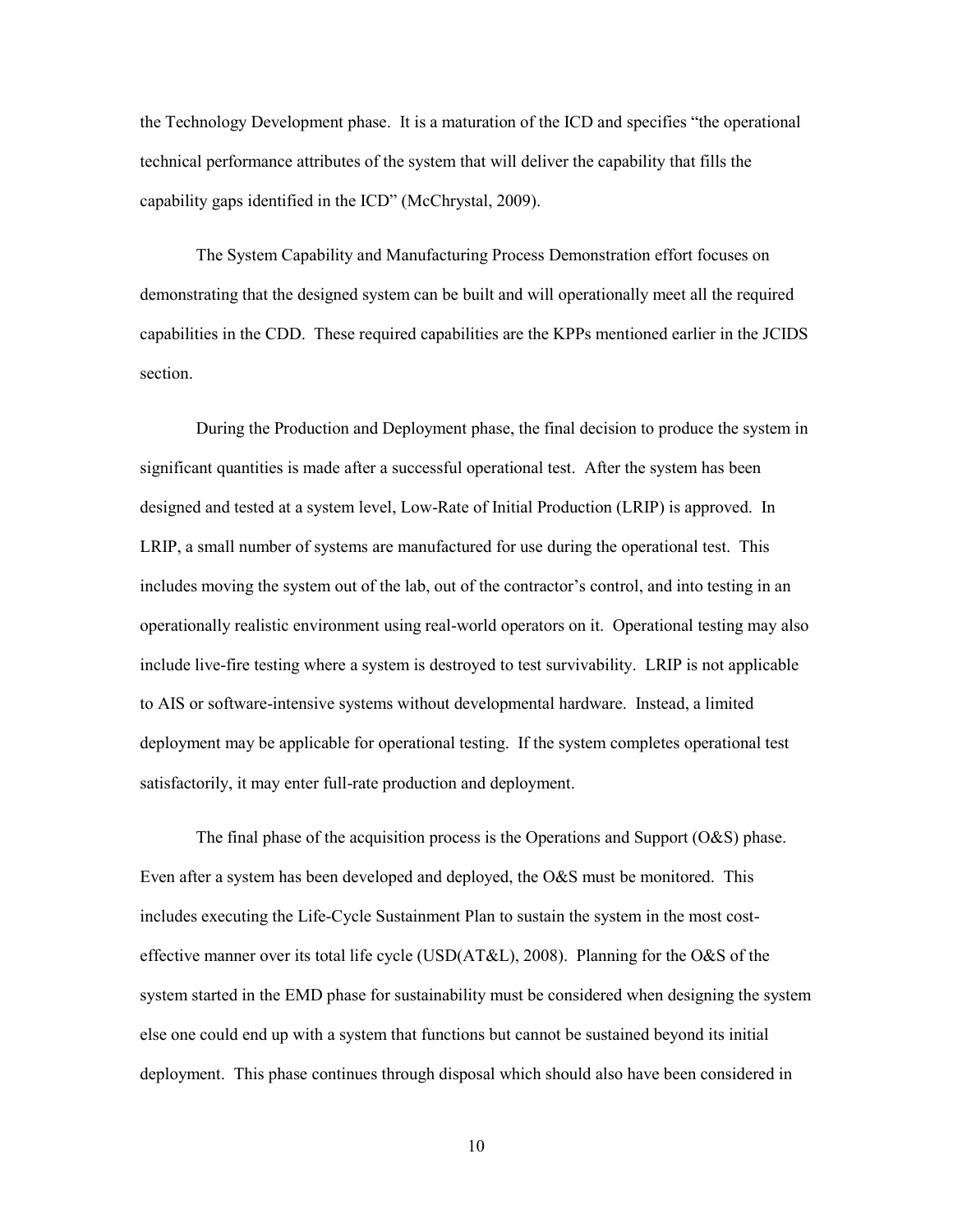the previous phases. The Total Life-Cycle Cost, a measurement used when selecting a developer and system, includes the research and development costs, the procurement costs, the sustainment costs, and the disposal costs. For most cyberspace systems, the disposal costs are low.

## <span id="page-17-0"></span>**Evolutionary Acquisition**

As stated in DoDI 5000.02, "evolutionary acquisition is the preferred DoD strategy for rapid acquisition of mature technology for the user." Evolutionary acquisition is a strategy that implements multiple development phases to deliver capabilities. As seen in Figure 4, each development phase focuses on a limited block of capabilities with each block building on the previous.



#### **Figure 4: Evolutionary Acquisition (STSC, 2002)**

<span id="page-17-1"></span> There are two methods for evolutionary acquisition (STSC, 2002). Both are useful for developing cyberspace systems. In incremental development, the final capabilities to be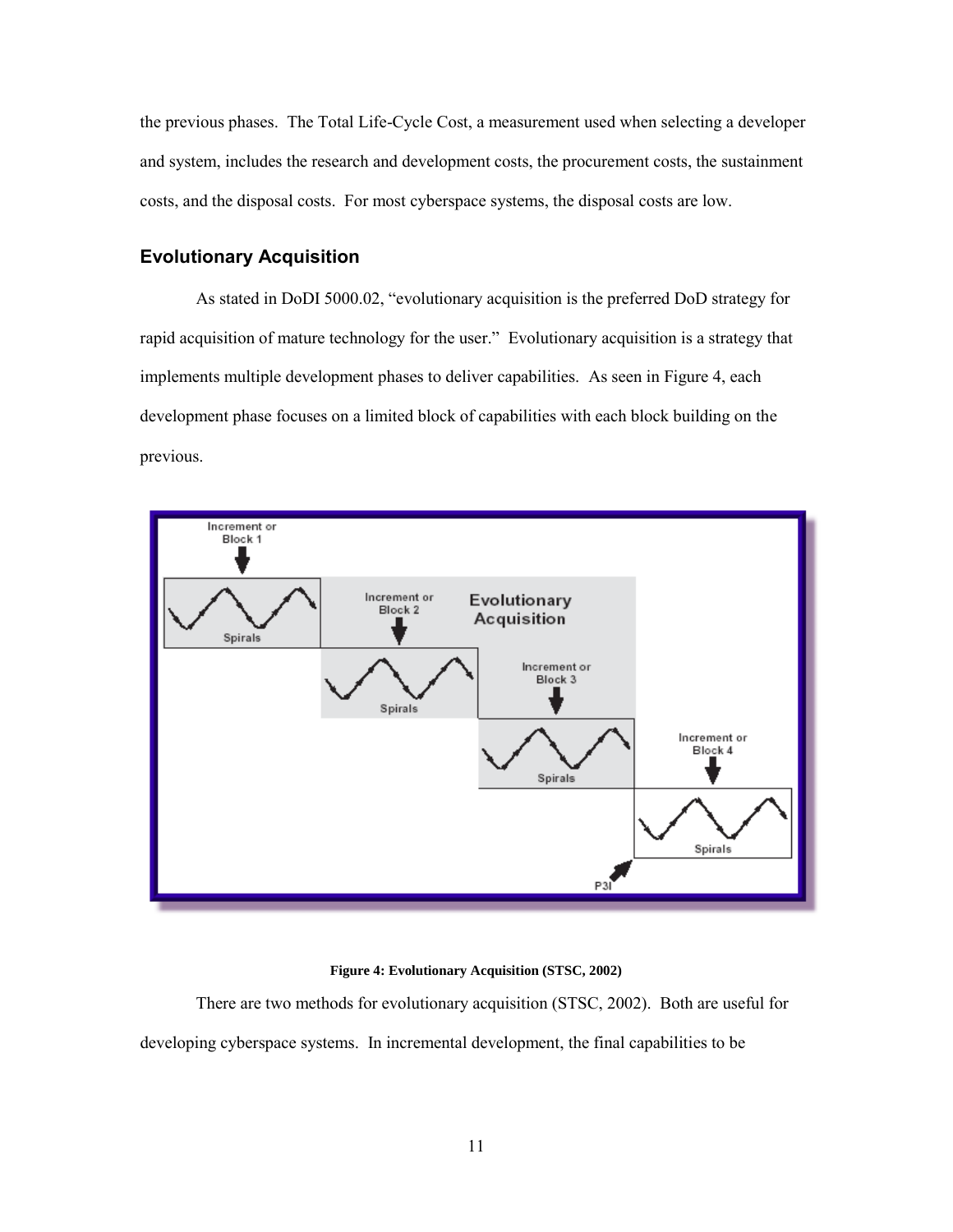delivered are firmly defined at the outset. Each development phase delivers capabilities that build upon the previous release towards this final product. The second method, spiral development as seen in Figure 5, does not define the final end product but only the capabilities for the first phase (spiral) of development. Instead of building towards a final capability, this method allows for technology maturation to define the final product. Both methods use iterative developments to allow the warfighter to gain some capability quickly with further capability, either expansion or maturation, later (DAU, 2010).



**Figure 5: Evolutionary acquisition with spiral/incremental development (USD(AT&L), 2008)** 

<span id="page-18-0"></span> The goal of evolutionary acquisition is to provide some basic capability to the warfighter quickly and build upon that. By limiting the capabilities delivered in each phase, the acquisition community can scope their development to ensure the limited block of capabilities is delivered on time and on budget. Without evolutionary acquisition, the time to complete the "full" system as defined in the ICD may take so long that the technology is outdated by the time the system is delivered to the warfighter.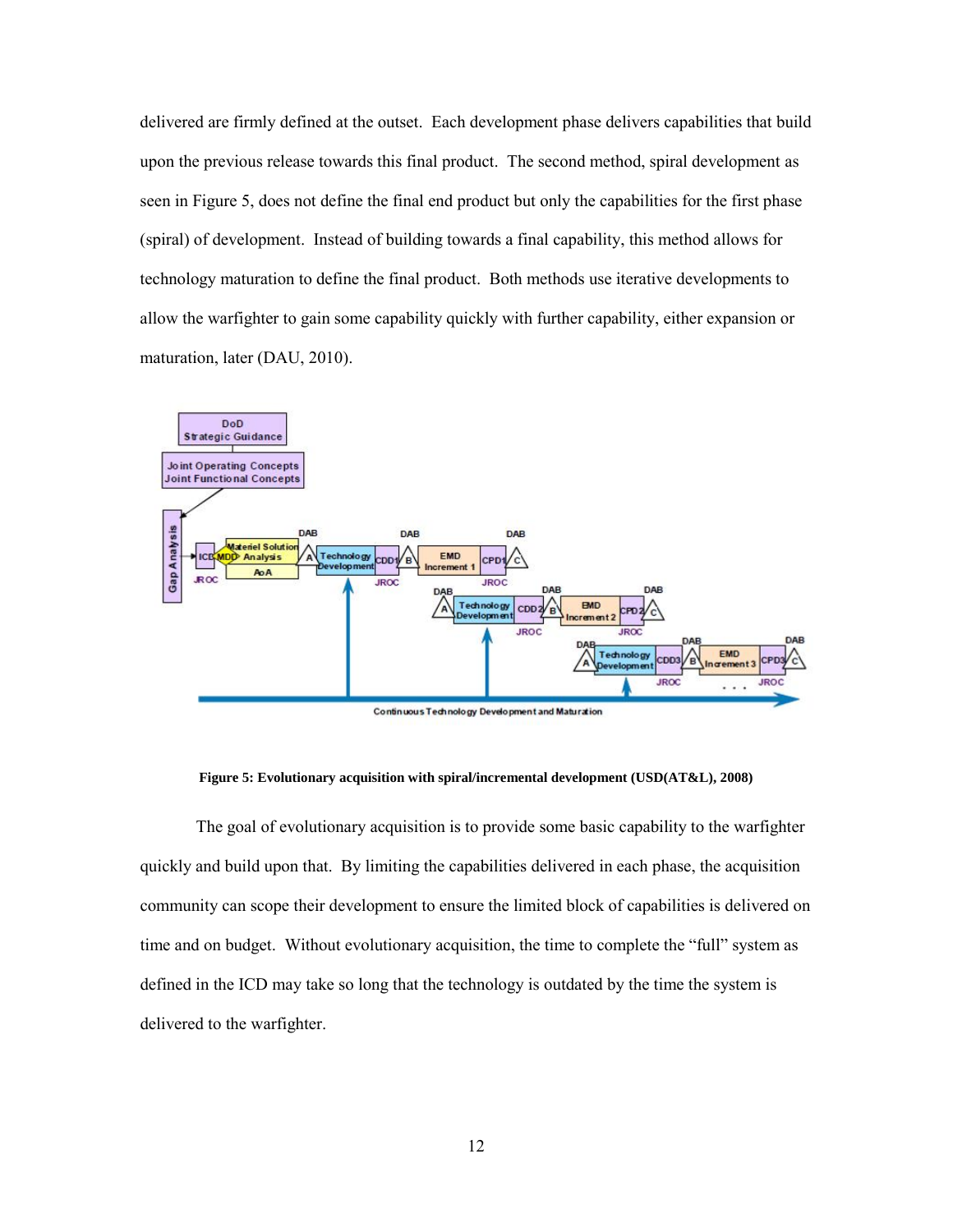### <span id="page-19-0"></span>**Security Classification**

Classification levels aid the DoD in protecting information from unauthorized recipients. The three levels of classification (Top Secret, Secret, and Confidential) are used to define the level of damage the protected information would cause to national security if divulged (Bush, 2003). Protecting information through classification is an expensive process. In 2003, the U.S. government, excluding the CIA, spent \$6,531 million (\$6.5 billion) on classification measures (OTG, 2004). Protecting information through classification requires physically protecting the information, performing extensive background checks on individuals before allowing access, and building facilities in which to work on the classified material away from non-cleared individuals. Therefore, the DoD must balance the possible damage to national security with the cost of classification when deciding if information should be classified.

 Three types of information about a system can be classified: existence of the system, the system's capabilities, or the concept of operations (CONOPS) for the system. Keeping a system's existence classified provides for the most protection but also costs the most to maintain. These costs come not only from the monetary costs of the three factors above but also the lost opportunity of interacting with other systems. Lost opportunities may exist if the system offers synergistic benefits with other systems that are not realized because warfighters do not know of its existence. It is also possible this system could interact negatively with other friendly systems when activated or not even be considered when planning operations.

Protecting the capabilities of a system is very common. While the existence of the F-22 is unclassified, some capabilities about the aircraft may remain classified. For example, the F-22 was designed to be low observable. That is unclassified information. However, its actual radar cross section (i.e. stealthiness) remains classified. The DoD decided not to protect the existence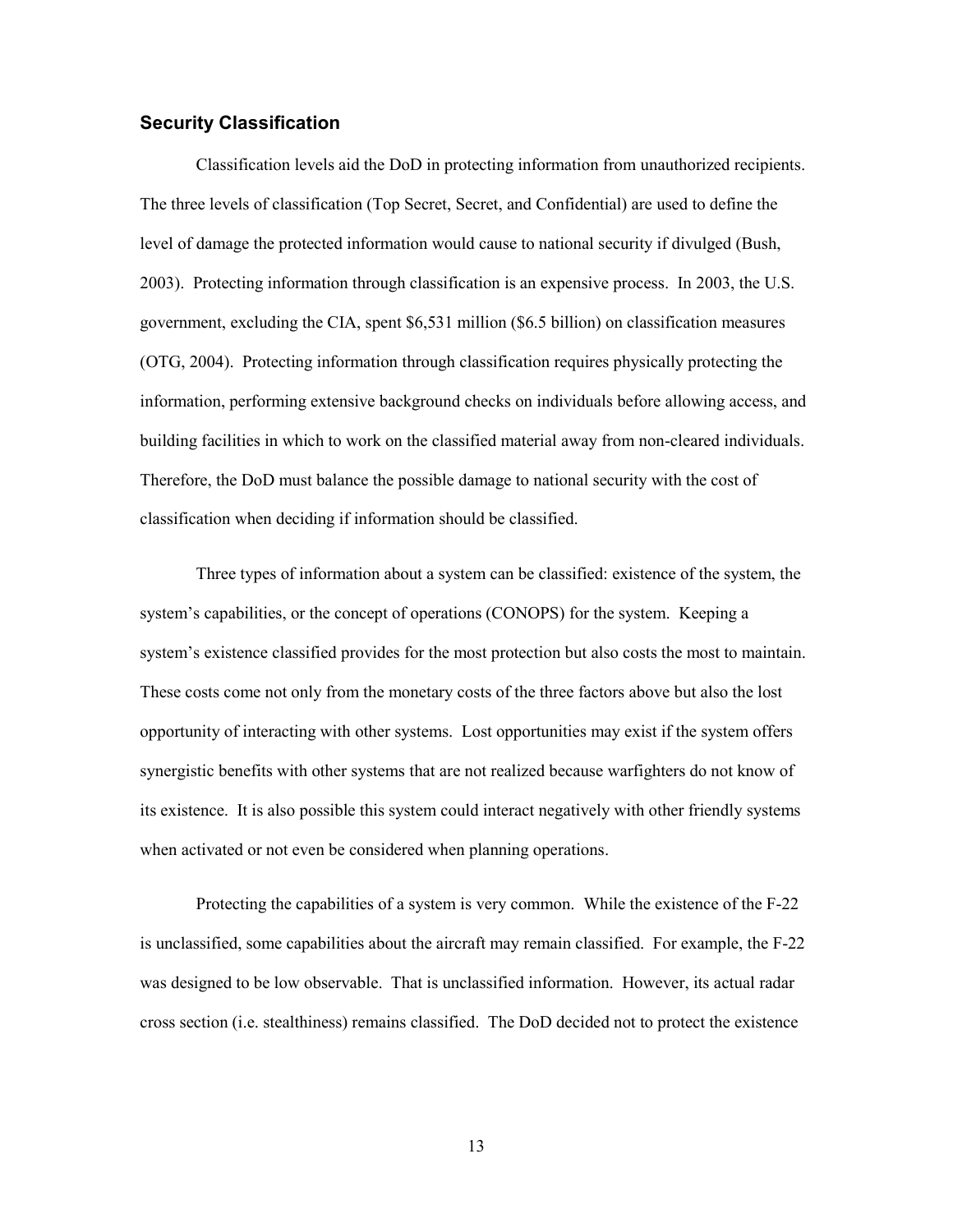of the weapon system, but specifics about the capabilities of the weapon system are closely guarded.

 The CONOPS, often documented in the Tactics, Techniques, and Procedures (TTP), describes how the weapon system will be used in conflict. Again, it is unclassified knowledge that the F-22 will be used in air-to-air and air-to-ground missions. However, the ways in which the F-22 will be employed remain classified. Adversaries know that F-22 exists and that it will be used in specific missions, but they do not know the specifics of how the F-22 will operate to perform those missions.

 Throughout the acquisition process, the program office will need to understand what this Critical Program Information (CPI) is and how to best protect it.

CPI may be classified information or Controlled Unclassified Information about technologies, processes, applications, or end items that if disclosed or compromised, would degrade system combat effectiveness, compromise the program or system capabilities, shorten the expected combat-effective life of the system, significantly alter program direction, or require additional RDT&E resources to counter the impact of the compromise. (DAU, 2010)

The program office must consider whether the existence of the system, specifics about the system's capabilities, or the CONOPS of the system will need to be classified as CPI and how to protect it as such.

### <span id="page-20-0"></span>**Summary**

The acquisition process has evolved over time into what exists today. It has been

designed as a deliberate process allowing oversight into how the U.S. taxpayers' money is spent.

This deliberate process meets the demands of most land, sea, air, and space acquisitions.

However, this acquisition process will not work in cyberspace because it is such a different

domain.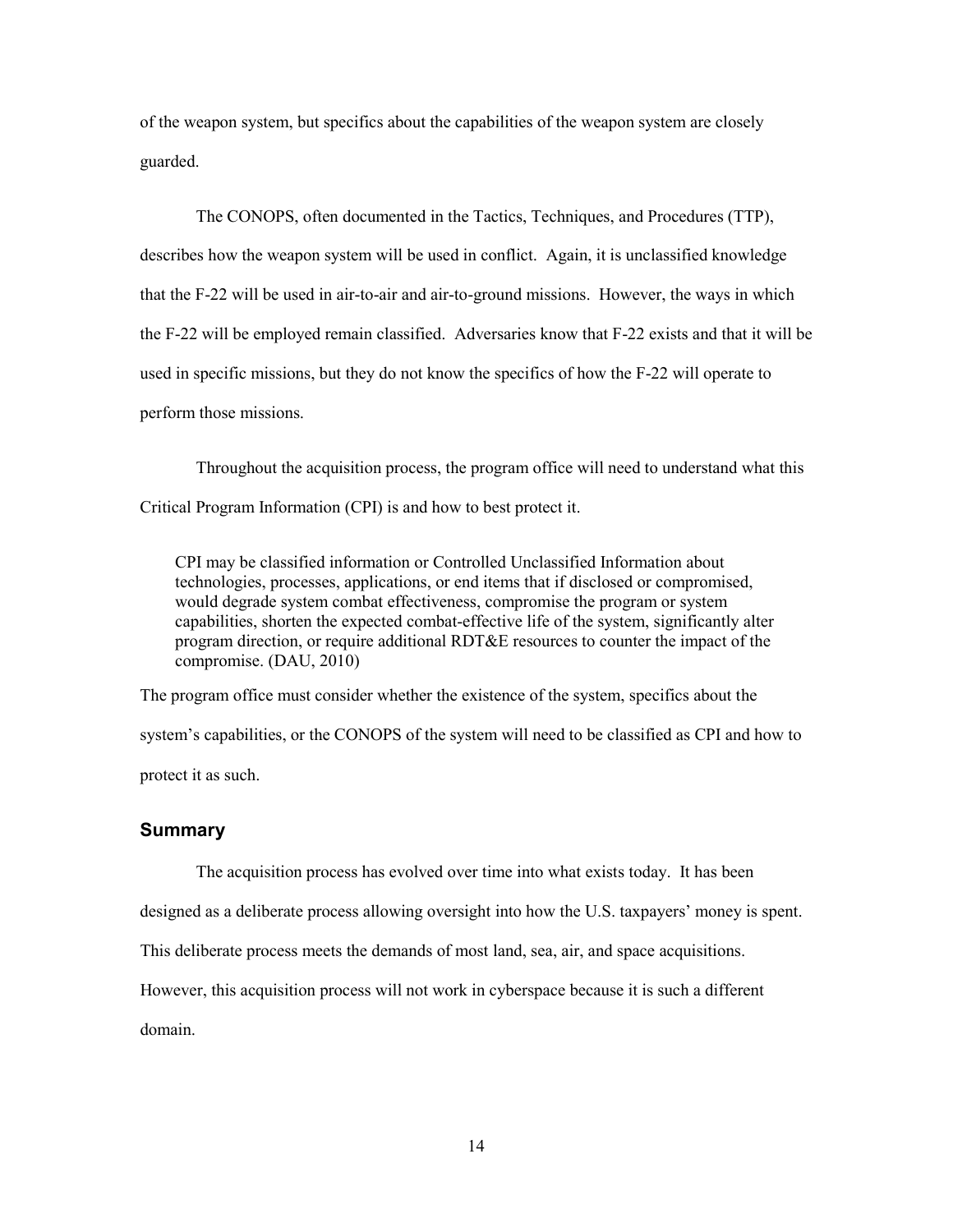# **III. Cyberspace is Different**

<span id="page-21-0"></span> The DoD acquisition process was designed to acquire systems for the land, sea, air, and space domains. Before this research can discuss acquisition in the cyberspace domain, it must first discuss what the cyberspace domain is, the capabilities are, and the components of an offensive cyberspace system is.

#### <span id="page-21-1"></span>**Cyberspace Domain**

The cyberspace environment as a subset of the information environment "is a global environment composed of all individuals, organizations, and systems that collect, process, disseminate, or act on information" (Mullen, 2010). It is governed by both natural laws and human-made laws. Like air, sea, land, and space environments, the cyberspace environment is governed by natural laws. These are the laws that humans cannot change. Humans can build tools to exploit these laws to gain access to the domain. The natural laws that govern the cyberspace environment are the electro-magnetic laws that govern the physical layer. These include the sciences of radio frequency for wireless, optics for fiber cables, and power management for memory and timing.

Unlike the other four environments, the cyberspace environment is also governed by human-made laws. Rattray (2009) mentions that "it is created by the connections of physical systems and networks, managed by rules set in software and communication protocols." People had to combine the natural laws with physical systems networking them together to create the environment. The significant portion of Rattray's definition is the inclusion of communication protocols. When the physical computer systems are networked together, the cyberspace environment is not created. It is not until there are the communication protocols allowing each physical system to communicate with one another that an environment is created.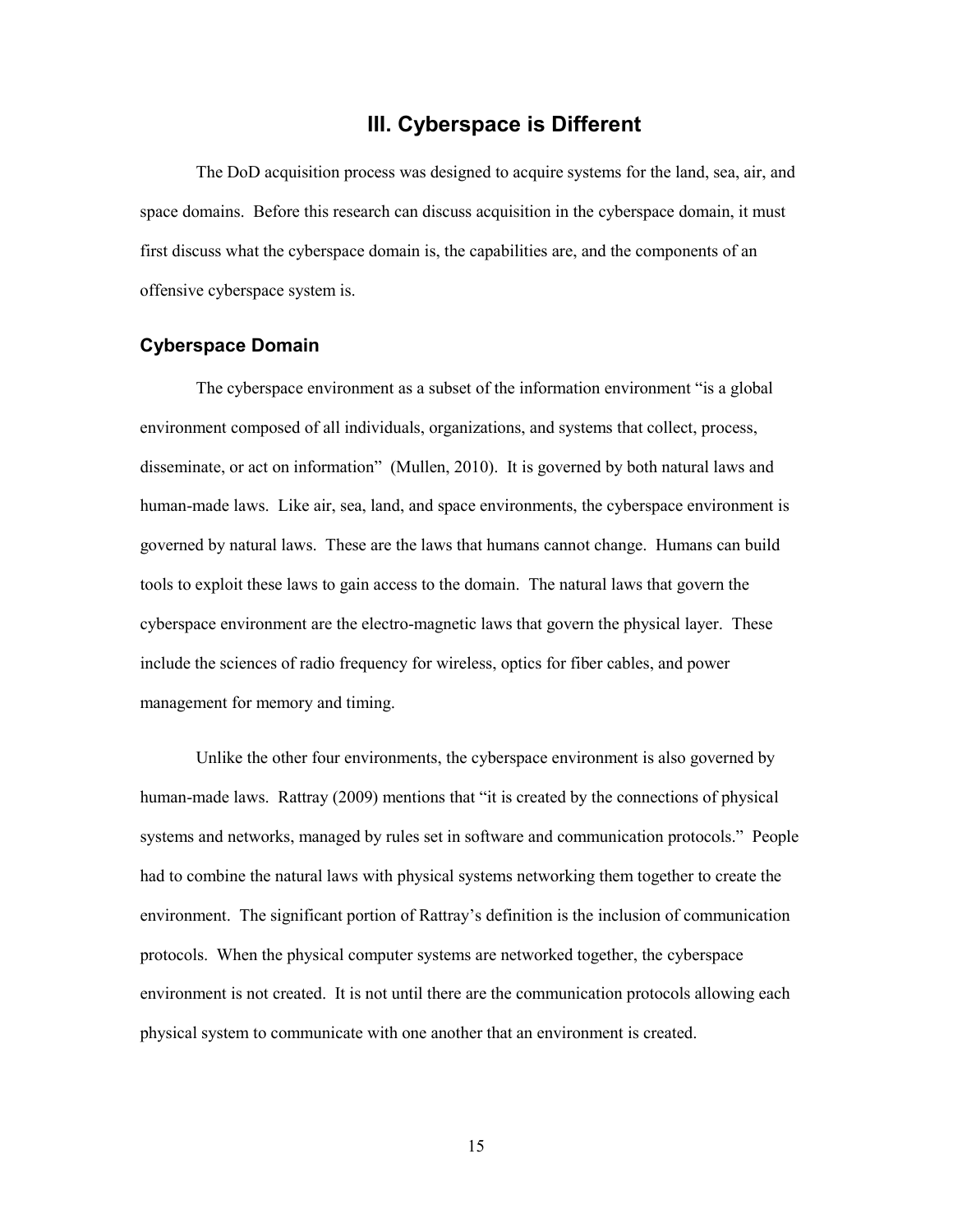Once the cyberspace environment was created, people needed to learn to exploit it by developing technology which allowed the creation of the cyberspace domain. The Joint Staff defines cyberspace as a domain that "consists of the interdependent network of information technology infrastructures, including the Internet, telecommunications networks, computer systems, and embedded processors and controllers" (Mullen, 2010). The cyberspace environment existed but underutilized until people begin to exploit it via tools. Unlike the other environments though, people can only interact with the cyberspace environment through technology.

Technology to interact with the cyberspace environment includes software applications. These are similar to the sea vessels that allow one to travel through the cyberspace environment. While people do not physically travel through the environment, communication in the form of electrical energy does. Applications allow people's communication to be interpreted by the cyberspace environment into electrical energy that will travel through the protocols to other networked computers along physical links to the destination.

For this research, the cyberspace domain is restricted to IP (i.e., internet networks).

### <span id="page-22-0"></span>**Cyberspace Capabilities**

Cyberspace capabilities are employed to achieve effects. The Joint Staff calls the employment of these capabilities Computer Network Operations (CNO) in Joint Pub 3-13 (JP 3- 13), while the Air Force calls the employment Network Warfare Operations (NWO) in Air Force Doctrine Document 2-5 (AFDD 2-5). Both agree on the definition that is best quoted from the Joint Pub: cyberspace operations "stem from the increasing use of networked computers and supporting IT infrastructure systems by military and civilian organizations" (DoD, 2006). Cyberspace capabilities are limited to causing effects achieved through interactions and operations with cyberspace. As the world moves more toward networking of capabilities (e.g., connecting fighter pilots to one another or with the air operations center on the ground through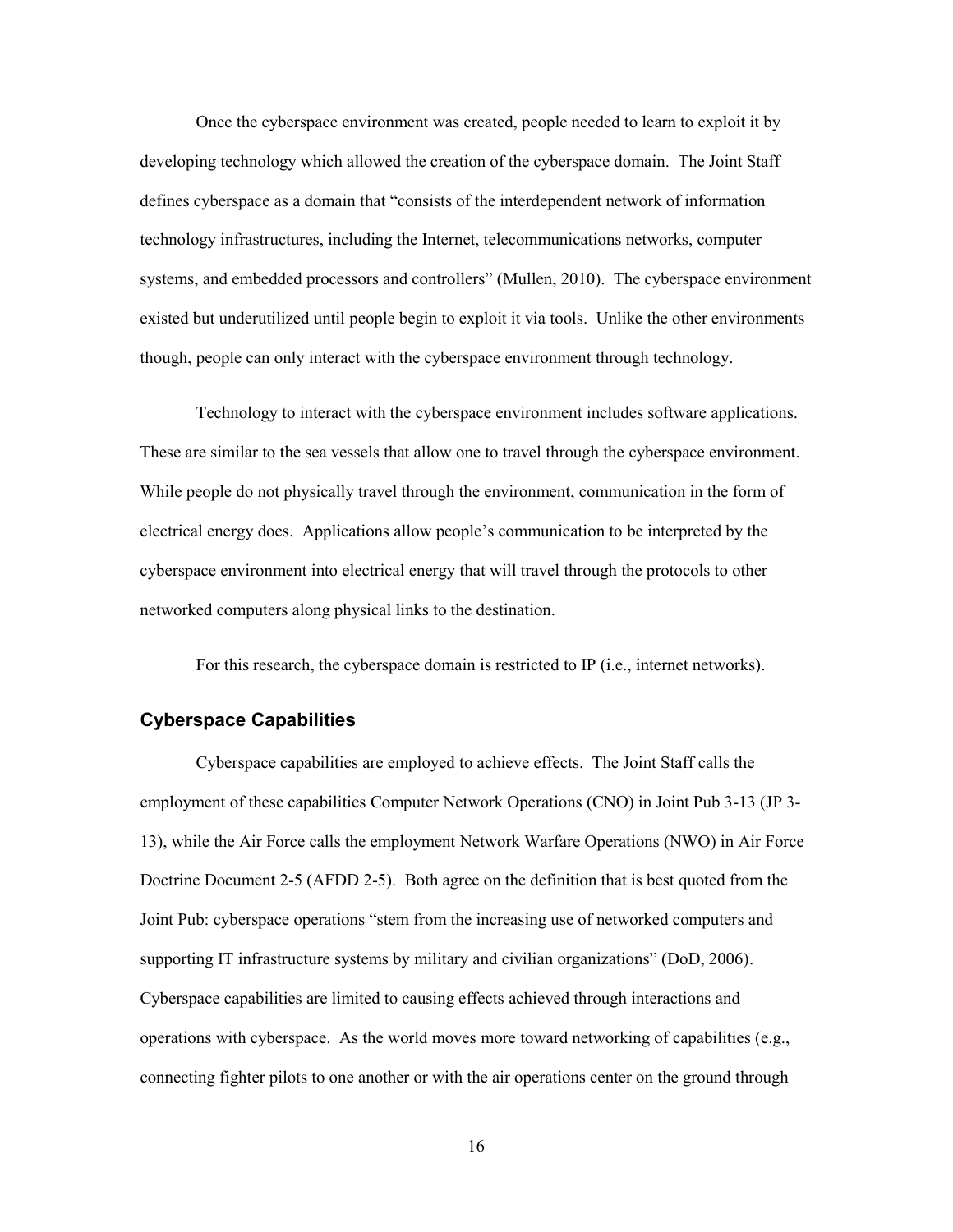Link-16, sharing data between the room of analysts at NSA with the deployed warfighter who can use the intelligence through satellite communication), the operations to protect and attack these capabilities must be analyzed.

 Cyberspace capabilities are used for both defensive and offensive purposes. While both types of capabilities reside on the same networks/mediums, they are treated differently because of the goals desired by their use.

#### <span id="page-23-0"></span>*Defensive Cyberspace Operations*

 JP 3-13 calls operations that employ defensive cyberspace capabilities Computer Network Defense (CND). These are the actions "taken through the use of computer networks to protect, monitor, analyze, detect, and respond to unauthorized activity within DoD information systems and computer networks" (DoD, 2006). AFDD 2-5 defines Network Defense (NetD) as "network-based capabilities to defend friendly information resident in or transiting through networks against adversary efforts to destroy, disrupt, corrupt or usurp it" (DAF, 2005). Both doctrines define employment of the same capability but call it something different.

 Defensive cyberspace capabilities are used to protect and defend one's own networks from attack. These are the capabilities civilians use when defending their own networks which may include updating patches, monitoring logs, or requiring authentication for access. While the DoD may be targeted differently than their civilian counterparts, the defensive capabilities used in operations are very similar. Also with the civilian sector leading the development in defensive cyberspace capabilities, the DoD often follows the civilian sector's lead in implementing the defense of their networks.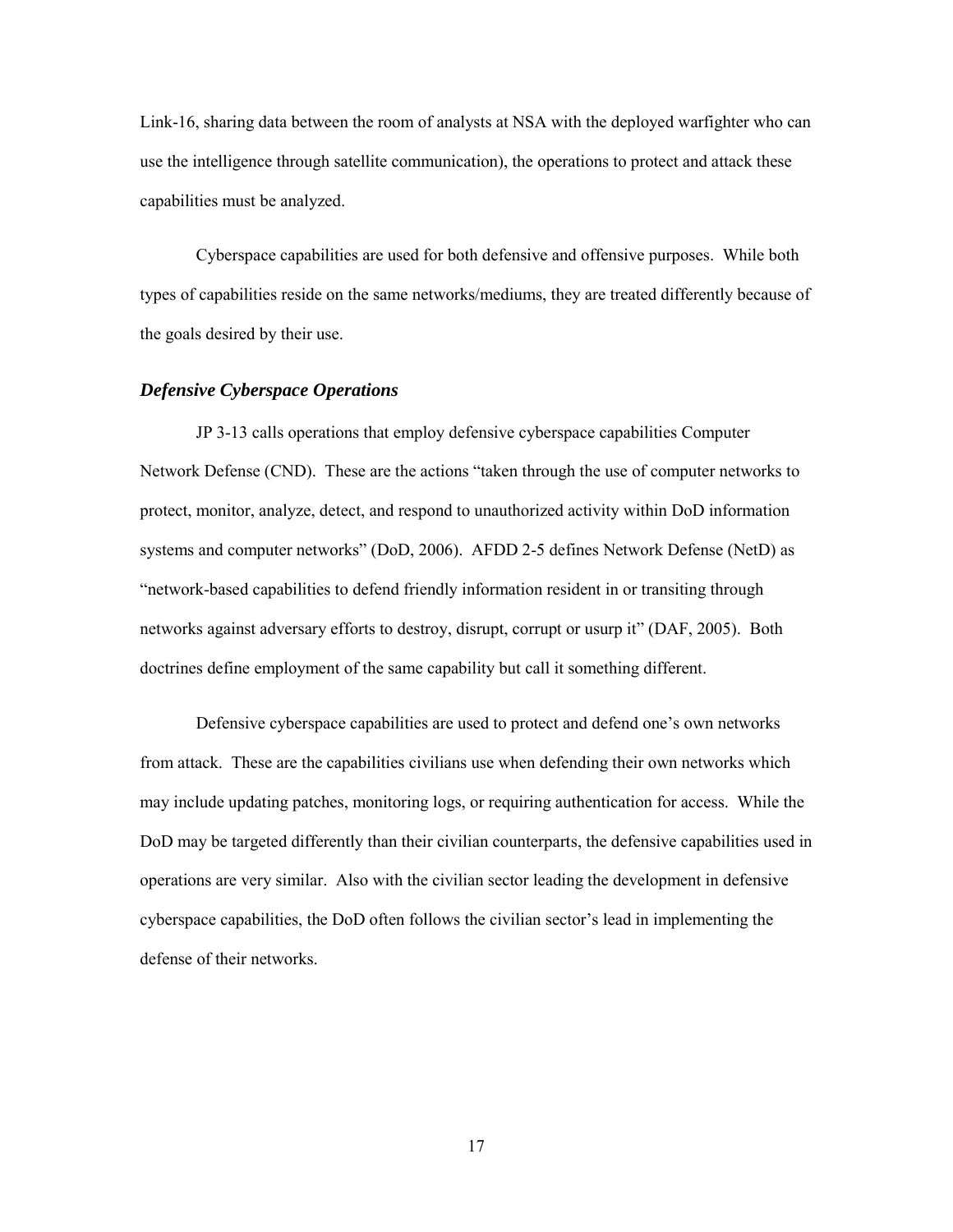### <span id="page-24-0"></span>*Offensive Cyberspace Operations*

JP 3-13 calls the operations to employ offensive cyberspace capabilities Computer Network Attack (CNA). These are actions "taken through the use of computer networks to disrupt, deny, degrade, or destroy information resident in computers and computer networks, or the computers and networks themselves" (DoD, 2006). AFDD 2-5 defines Network Attack (NetA) as "network-based capabilities to destroy, disrupt, corrupt, or usurp information resident in or transiting through networks" (DAF, 2005). NetA, like CNA, utilize capabilities to provide the effects of "deny, delay, or degrade information in networks, process dependent on those networks, or the networks themselves" (DAF, 2005). Again, two names for the same employment of capabilities.

 Offensive cyberspace capabilities are those capabilities the U.S. uses to punitively affect the adversary's networks. Because so much of the world is networked today including nation's militaries, the networks that pass information are a highly valuable target. Unlike the defensive uses, the civilian sector does not participate in offensive cyber. Similar to maintaining an armed force, civilian sector pays taxes to the nation to support a combined armed cyberspace force. The civilian sector is focused on defending themselves and not on attacking others.

 Because of this, the systems and methods used to conduct offensive cyberspace are often hidden from the public's view. It wasn't until July 2006 that the Air Force reformed the  $67<sup>th</sup>$ Information Operations Wing as the  $67<sup>th</sup>$  Network Warfare Wing (NWW) stating publicly that the Air Force has a unit that participates in Network Attack. The mission of the  $67<sup>th</sup> NWW$  includes the line "to conduct network … attack" (DAF, 2010). While AFDD 2-5 was published in 2005 defining what Network Attack is, it wasn't until the formation of the  $67<sup>th</sup>$  NWW that the Air Force publicly had a force that performed it.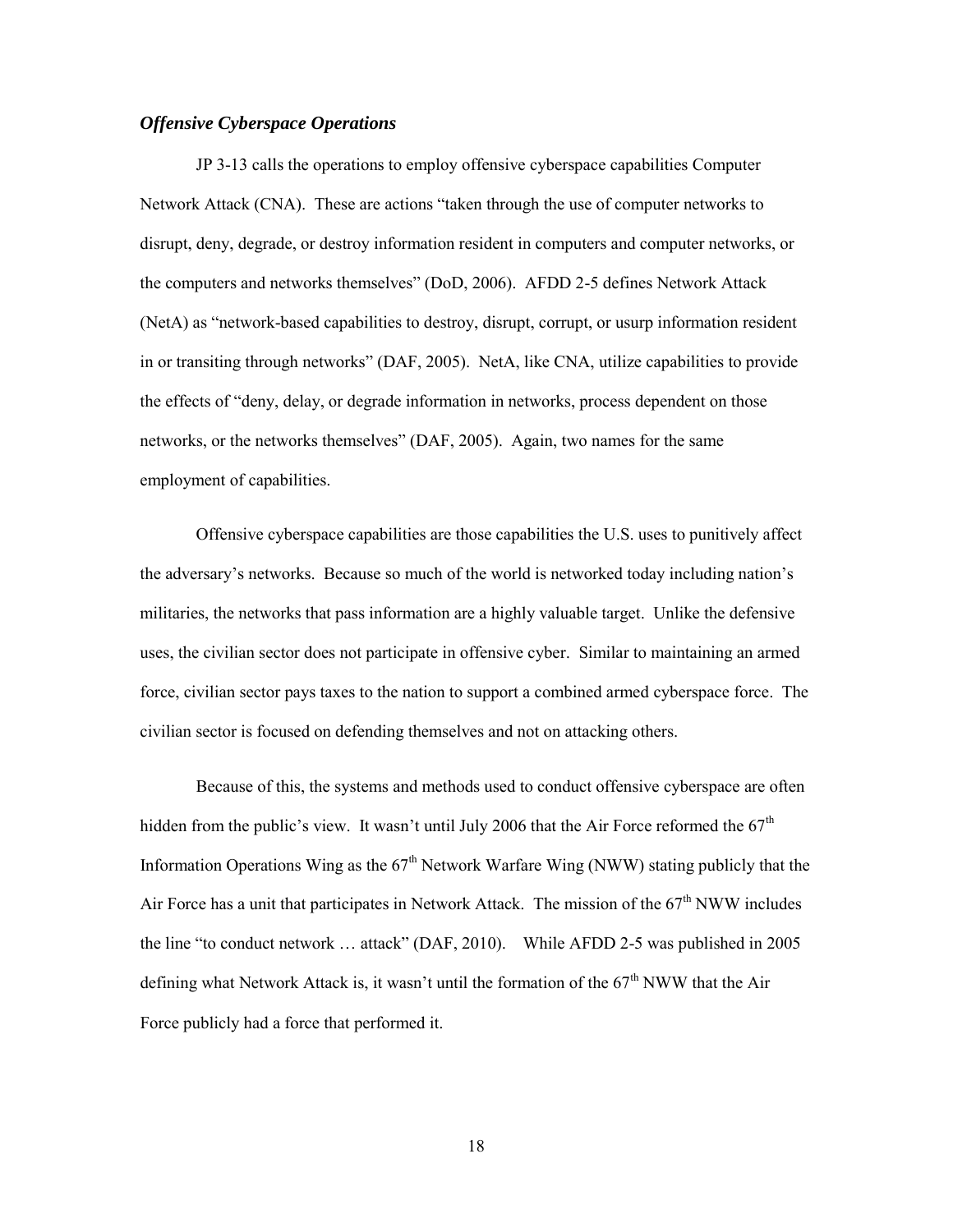#### <span id="page-25-0"></span>**Components of an Offensive Cyberspace Weapon System**

 Cyberspace capabilities are used in operations as part of a cyberspace system. An offensive cyberspace weapon system is comprised of three components: access, core system, and payload. Without any one of the three, an offensive cyberspace weapon system cannot operate.

 Phister et al wrote about a CyberCraft that is a combination of the core system and payload in one system (Phister, 2005). The CyberCraft concept incorporates many capabilities into one system including command and control of itself, "information assurance, intelligence gathering, information dissemination, deception, and electronic warfare" (Phister, 2005). The system will also "sift through and process massive amounts of data in real-time with little or no apriori knowledge to determine the intelligence value of the target and thereby be able to invoke the proper attack" (Phister, 2005). The technology to perform all this in one system and be able to maintain that system's technological edge does not exist. The DoD must break each capability into a manageable block as recommended in evolutionary acquisition. By breaking the offensive cyberspace weapon system into components as seen in Figure 6, the DoD acquisition can better manage each block of capability. Each component is designed to provide specific capabilities. As components age, new versions can be employed to maintain the effectiveness of the overall system.



<span id="page-25-1"></span>**Figure 6: Components of Offensive Cyberspace Weapon System**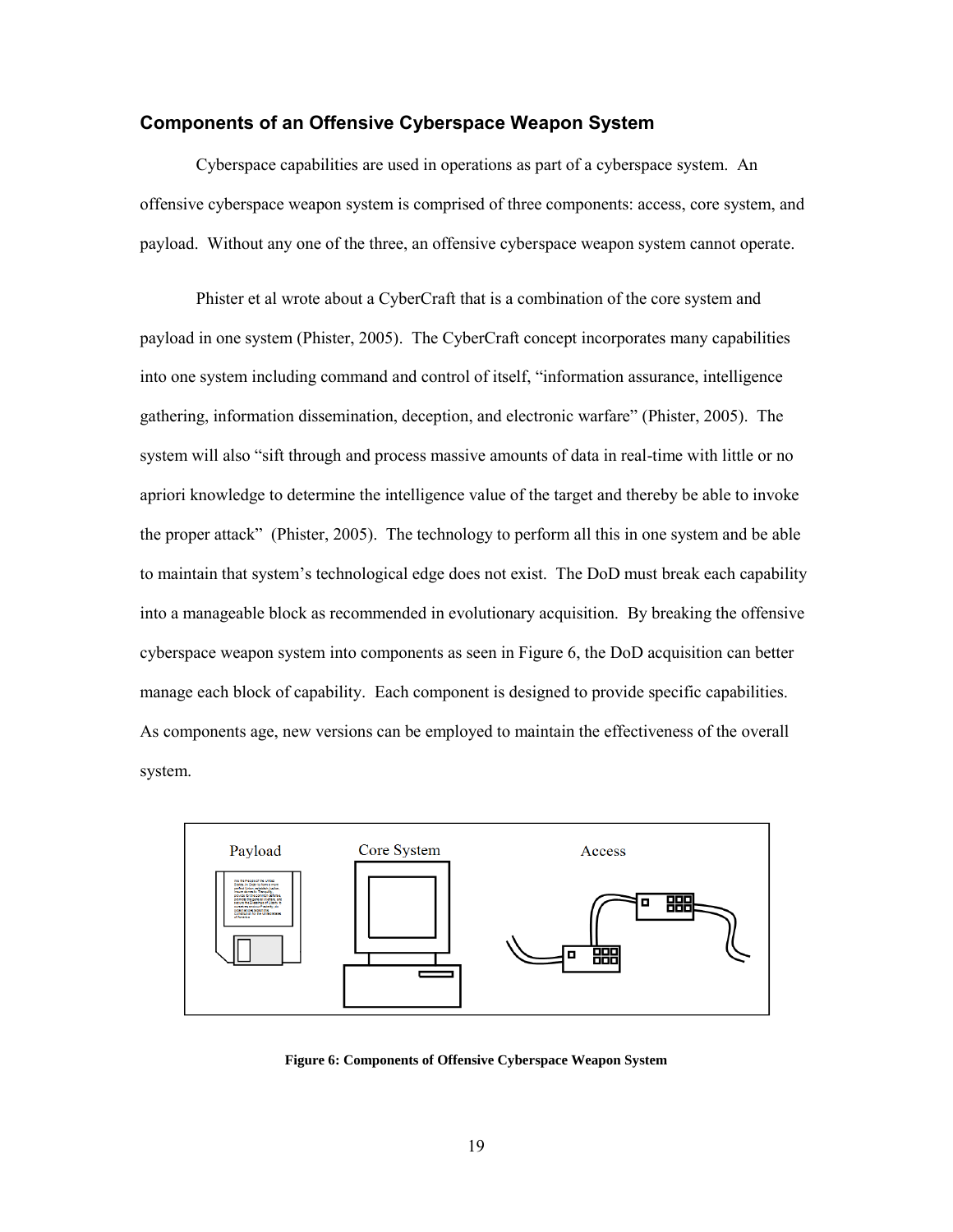### <span id="page-26-0"></span>*Access*

The access component is necessary because it allows the delivery of the payload to reach the intended target. For airpower, this is analogous to the ingress route the F-22 flies through to get to the target. The ingress route is defined by the departure point of the F-22, the target location, and any opposition in between. Opposition can include air defenses or overflight restrictions. The cyberspace system may need to connect to the target from a CONUS location using the internet. It must consider any firewalls or other anti-intrusion detection systems the payload must pass through on its way to the target. Often this information will be provided to the warfighter through Computer Network Exploitation (CNE) by the Intelligence Community (IC). This is equivalent to airpower's Joint Intelligence Preparation of the Operational Environment (JIPOE) (DoD, 2009). The IC maps out the target's environment through multiple intelligence means to provide the warfighter the best means to survive ingressing to the target.

### <span id="page-26-1"></span>*Core System*

 The second component of an offensive cyberspace weapon system is the core system itself. This comprises the software, hardware, and CONOPS for detailing how an operation will commence. The core system connects the warfighter to the access point to ingress to the target. The core system may use a GUI to present all the payloads in its inventory to the warfighter. The warfighter, who has been trained on this core system, will be able to select payloads and connect them to the targets. The core system, similar to the F-22 aircraft, is the means to launch the offensive capability. The core system itself is not causing the effect; it is simply the means to cause the effect. The core system should be designed for sustainability through maintenance or upgrades for an extended life.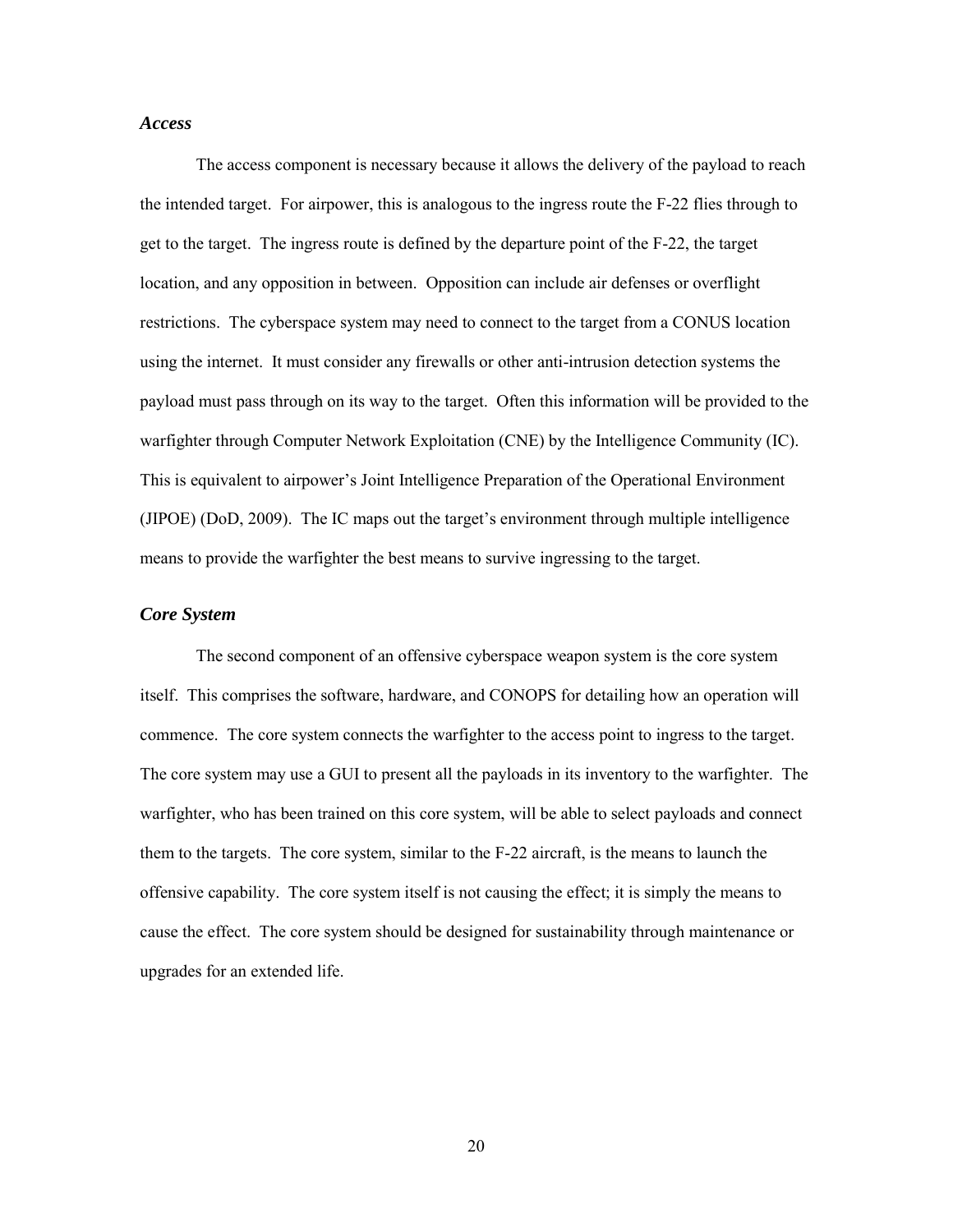### <span id="page-27-0"></span>*Payload*

The payload is analogous to the missiles on the F-22 that cause the effect to the target. The payload is launched by the warfighter at the core system through the access points to the target. These payloads are the capabilities that exploit vulnerabilities on the target system. The payloads may range from zero-day (useful only a few times) to persistent capabilities whose effect withstands patches and upgrades.

 The access component is outside the scope of this research. The core system is a stable system similar to currently managed AIS systems in the DoDI 5000.02. Acquiring payloads will be the focus of the rest of this paper.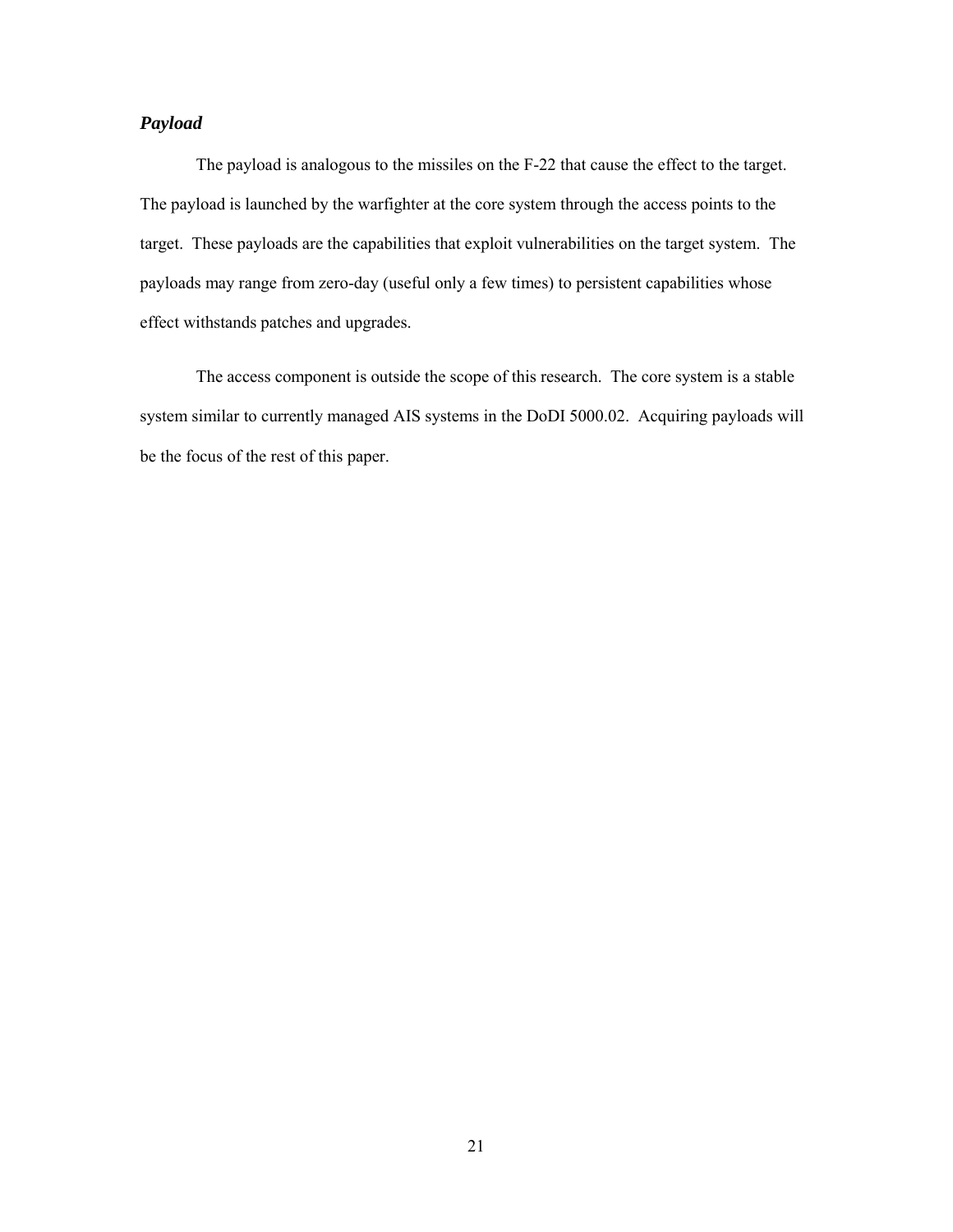# **IV. Innovative Acquisition Approaches by Others**

<span id="page-28-0"></span>As the U.S. attempts to incorporate procuring cyberspace systems into the acquisition process, what can the commercial market teach about incorporating third-party capabilities? Third-party developers are those developers who are not involved directly in the action. They are not in house developers, i.e., the DoD or commercial entity themselves (first-party), nor are they contracted directly by the DoD to provide a capability (second-party). When looking at how to incorporate third-party software into DoD systems, one may analyze how Facebook, the Apple iPhone, and Metasploit accomplish this very same thing. All three are systems that exploit the cyberspace domain. Facebook is a social media website that allows third parties to develop software applications for its users within the cyberspace domain. The Apple iPhone is a piece of hardware that allows third party developers to create software applications that run on its unique hardware for its customers which connects the users to the cyberspace domain. Metasploit is a penetration testing system that incorporates additional functionality donated by third party software developers for use in and testing of the cyberspace domain. First, a discussion of who these third-party developers are follows.

### <span id="page-28-1"></span>**Third-Party Developers are Useful**

A large open source community exists that specifically develops offensive cyberspace capabilities or takes network administration capabilities and adapts them into offensive cyberspace capabilities. This manipulation may be done by adding specific functions or by developing new concept of operations for the capabilities, e.g., using the capabilities in a new way.

Third-party developers have migrated from kids in their basement to a robust, distributed industry. The DoD should look beyond the historically standard developers and consider online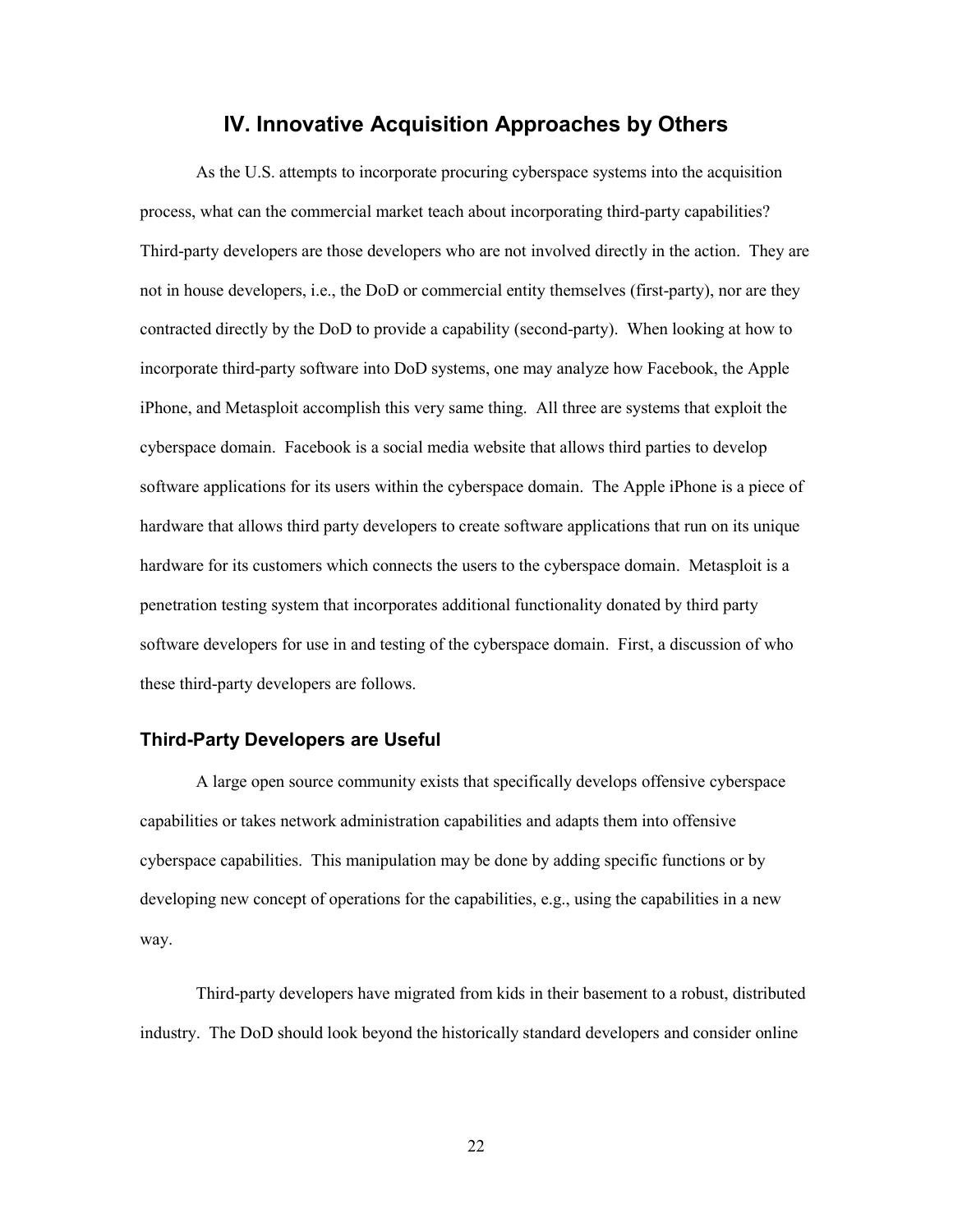developers as well. The hacker community and the open source community are making great strides in developing useful, credible applications.

 The stereotype of the hacker community is "an antisocial, pimply faced, teenage boy" (Beaver, 2010). However as Conti assesses, this community is comprised of highly intense and talented individuals (Conti, 2006). By developing cyberspace systems within the hacker community, a better review of these systems is performed. Conti states the hacker community has a more advantageous peer review process, and "you get a more intense and intellectually honest review than you would from your local research group members or academic peers" (Conti, 2005). He mentions this because with local research groups and academic peers, there is a familiarity between the reviewers and the authors. In the hacker community, anonymity allows all reviewers to be more brutally honest. Plus, it allows reviewers from a much wider background to attempt to find fault in one's work. One's work is immediately published publically on the internet for the review process. When errors are found, they are also published very publically.

 In a similar vein, Mr. Conti mentions that "hacking is more about innovation" and that "hackers are less constrained by conventional thinking" (Conti, 2006). This community is not restrained by the definitions of how to develop cyberspace systems. They are free to innovate and develop new ways to accomplish tasks. These may replace old methods or be new tasks in themselves.

All in all, the DoD should not turn its back on the open source hacking community. They sometimes develop capabilities that do not fit the DoD's needs, but they also are the ones who developed essential capabilities used by system administrators everywhere such as "Nmap port scanner, the NetCat network utility, and the OllyDbg debugger" (Cross, 2006). All three were developed in the open source community. All three are used extensively in industry and academia.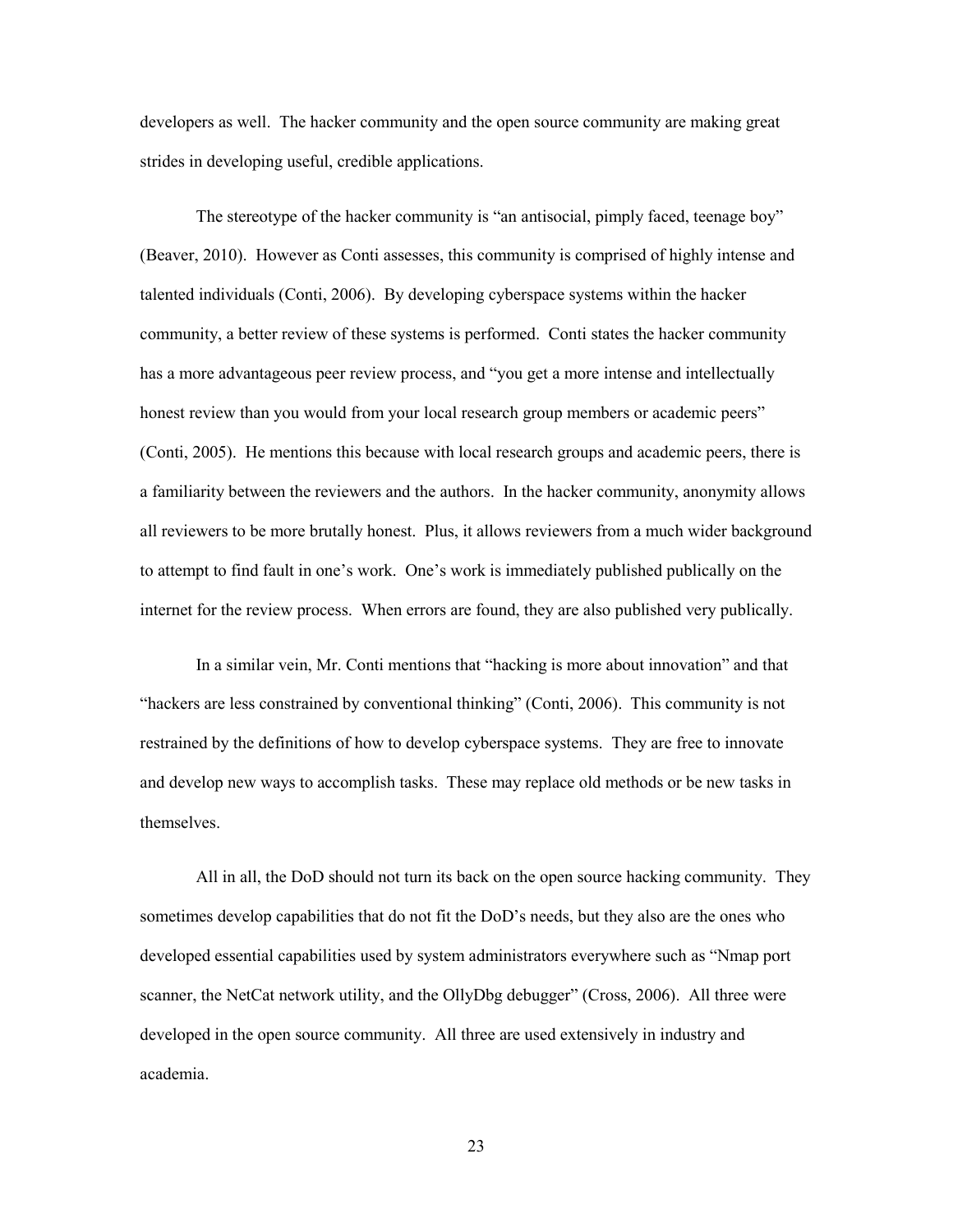### <span id="page-30-0"></span>**Facebook**

Facebook is a social media site that allows third parties to develop applications users may use for interaction. The basic Facebook site allows users to post pictures, communicate with other users through private or public communication, and post information about themselves. The goal of applications is to make the user's Facebook experience more unique. This includes games, quizzes, or cause statements. Facebook take no responsibilities for these applications. Under their "About Facebook Platform" document, they state "We do not own or run the applications and websites that you interact with through Facebook Platform, and while we try to enforce standards to protect your information, we cannot guarantee that they will follow our rules. You are responsible for evaluating whether you want to use an application or website and whether you want to share information with it." (Facebook, 2009) They are stating that they try to protect the user by issuing standards developers must follow; however, these standards are not binding. Examples of some standards are found in the Statement of Rights and Responsibilities (Facebook, 2010). Section 9 is titled Special Provisions Applicable to Developers/Operators of Applications and Websites. Below are the first few:

Your access to and use of data you receive from Facebook, will be limited as follows:

- 1. You will only request data you need to operate your application.
- 2. You will only use the data you receive for your application, and will only use it in connection with Facebook.
- 3. You will have a privacy policy or otherwise make it clear to users what user data you are going to use and how you will use, display, or share that data.
- 4. You will not use, display, or share a user's data in a manner inconsistent with the user's privacy settings. (Facebook, 2010)

Facebook puts out standards the developers must follow. Facebook then tells the users it is their (the users') responsibility to allow the application access to their information. Facebook is taking no responsibility. In fact, Facebook does not even test the integration of the applications with their Platform. Instead, they have developed a Developer's Wiki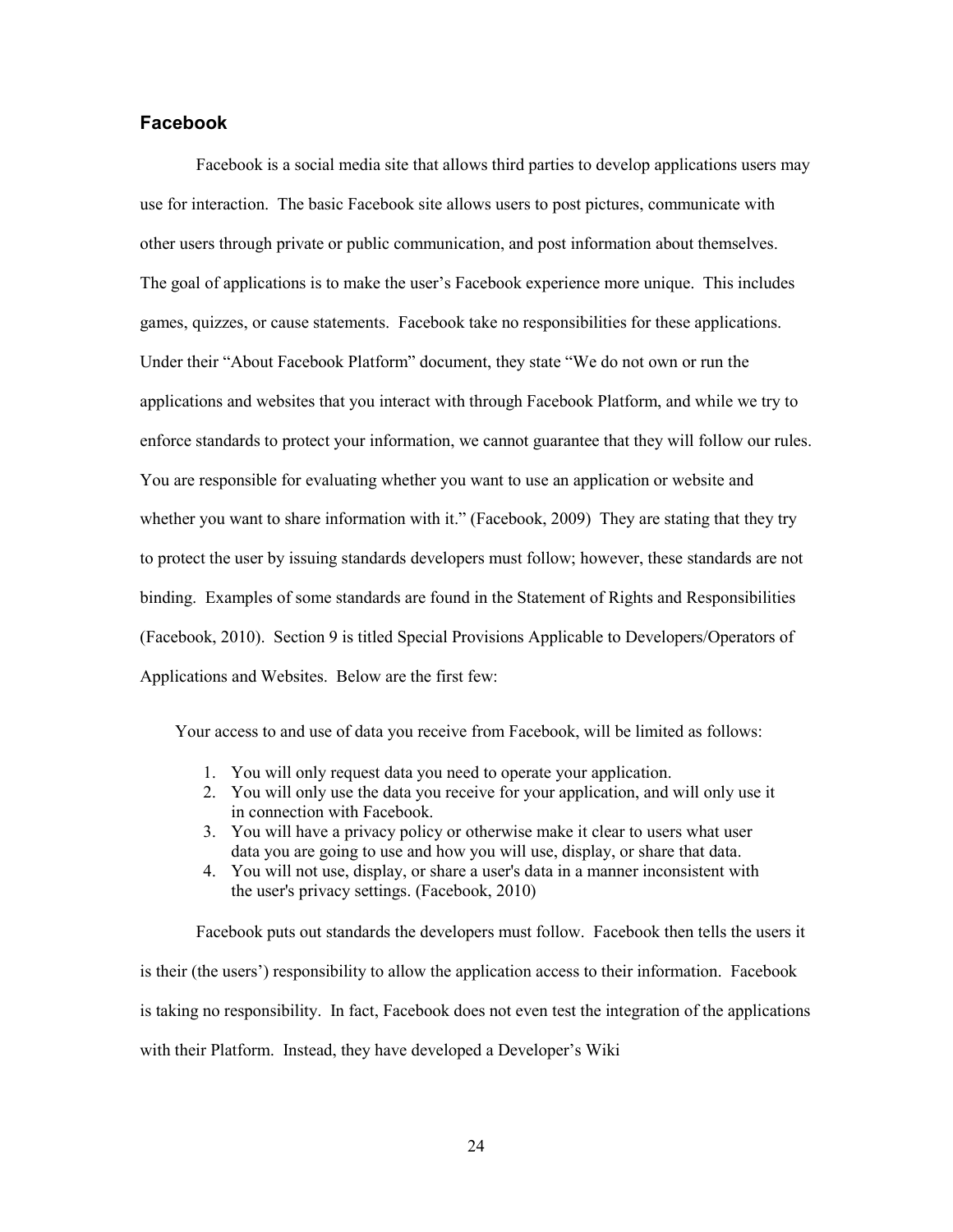[\(http://wiki.developers.facebook.com/index.php/Main\\_Page\)](http://wiki.developers.facebook.com/index.php/Main_Page) and a simple Get Started site [\(http://developers.facebook.com/get\\_started.php\)](http://developers.facebook.com/get_started.php) that walks the developer through attaching their application to the Facebook Platform. Once the developer attaches the application, they are free to advertise it to all the users of Facebook. Facebook does not take any action when new applications are developed or pushed to their users.

#### <span id="page-31-0"></span>**iPhone**

Apple has created an Apps Store to house Apple's and third-party applications for the iPhone. These applications are only licensed to the user and not sold. Under the Apps Store Terms and Conditions, Apple states that "[t]he Application Provider of each Third Party Product is solely responsible for that Third Party Product" (Apple *Terms*, 2010). Apple takes no responsibilities for the third-party applications in the Apps Store.

However, they do perform some assistance to the third-party developer. Similar to Facebook, Apple has a list of terms the developers must follow under section 3.3 Program Requirements for Developers (Apple *iPhone*, 2010). However, unlike Facebook, which focused very much on the privacy of users' data, Apple focuses on ensuring developers use the Apple API appropriately. The only time Apple takes an active role in third-party applications is in section 6 Application Submission and Selection (Apple *iPhone*, 2010). Once the third-party is confident in the development and testing of the application, it may be submitted to Apple. Apple will then review the application with the associated documentation and decide to either "reject Your Application for distribution for any reason, …; or … select and digitally sign Your Application for distribution via the App Store" (Apple *iPhone*, 2010).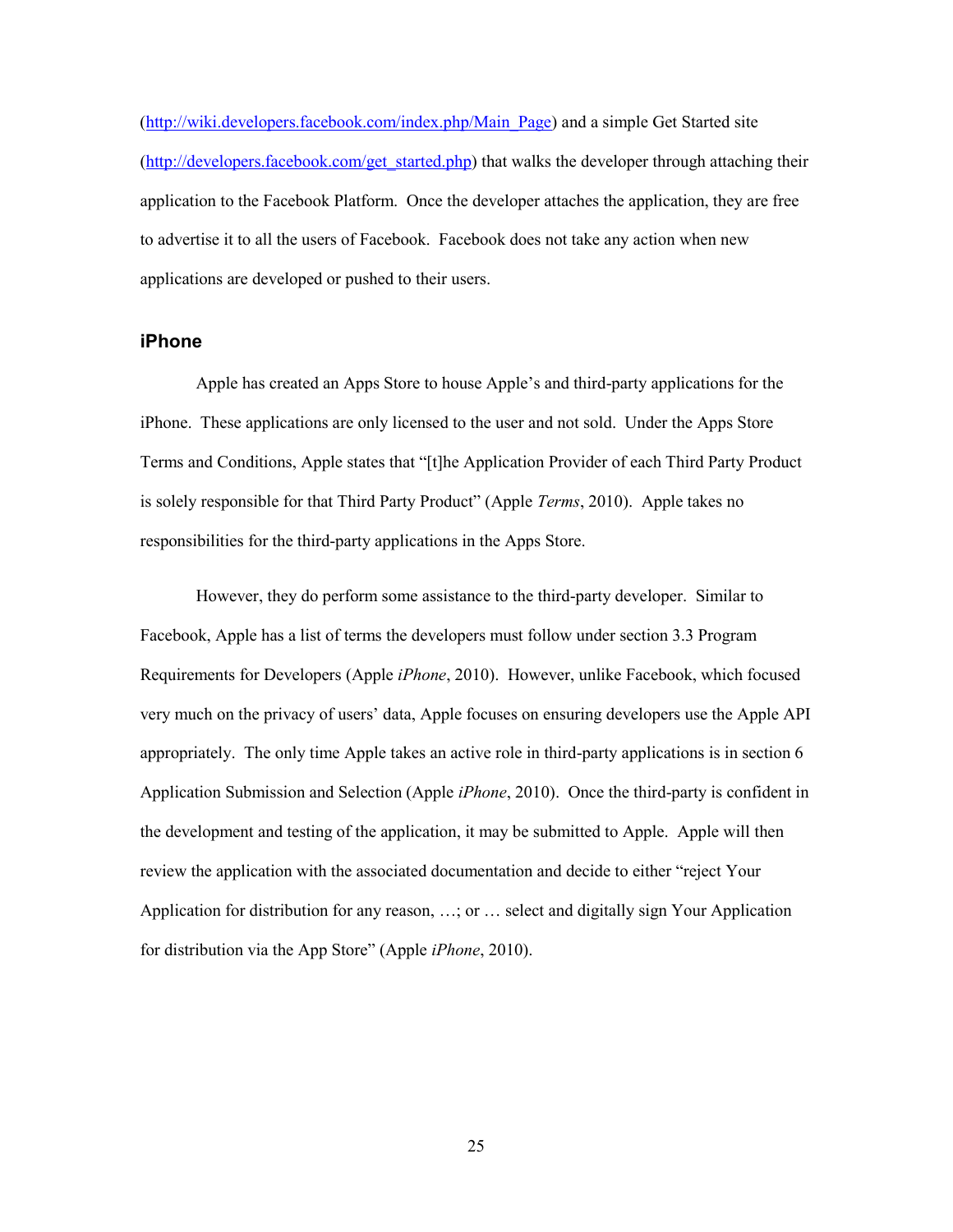#### <span id="page-32-0"></span>**Metasploit**

The Metasploit Project is a collection of capabilities for penetration testing (The Metasploit Project, 2010). From their website, the purpose of Metasploit is to "provide information on exploit techniques and to create a functional knowledgebase for exploit developers and security professionals" (The Metasploit Project, 2010). The Metasploit system comprises of a graphical user interface (GUI) which allows users to select a target to attack using capabilities exploiting known vulnerabilities. In this manner, exploit developers may be able to develop exploits against specific vulnerabilities and test them out.

This is a very interesting system for the DoD's offensive cyberspace use. There is the core GUI system which does not have any offensive cyberspace capability itself. The added exploit capabilities submitted on a daily basis are integrated into the core system to provide the additional capability. The core system is similar to having an F-22. The F-22 alone may not be an offensive system, but AIM-120's or AIM-9X's are added to give it an offensive air-to-air capability. Also, new air-to-air missiles can be developed independent of F-22 development for integration as long as they are developed to meet the interface requirements of the F-22. The exploits added to the Metasploit system are similar to the missiles. They must interoperate with the host system but beyond that, are able to develop and be upgraded without changing the host (core) system.

 Developers are invited to contribute to the Metasploit Project as testers, tech writers, artists, or module or core developers. The users themselves, as part of the open source community, are invited to take an active role in producing and maintaining a better product.

 Once an exploit is developed, "someone on the core team tests third-party submissions when possible" (Moore, 29 Mar 2010). Volunteers that have been accepted into the core team are responsible for testing the new third-part exploits for functionality. However, this is not always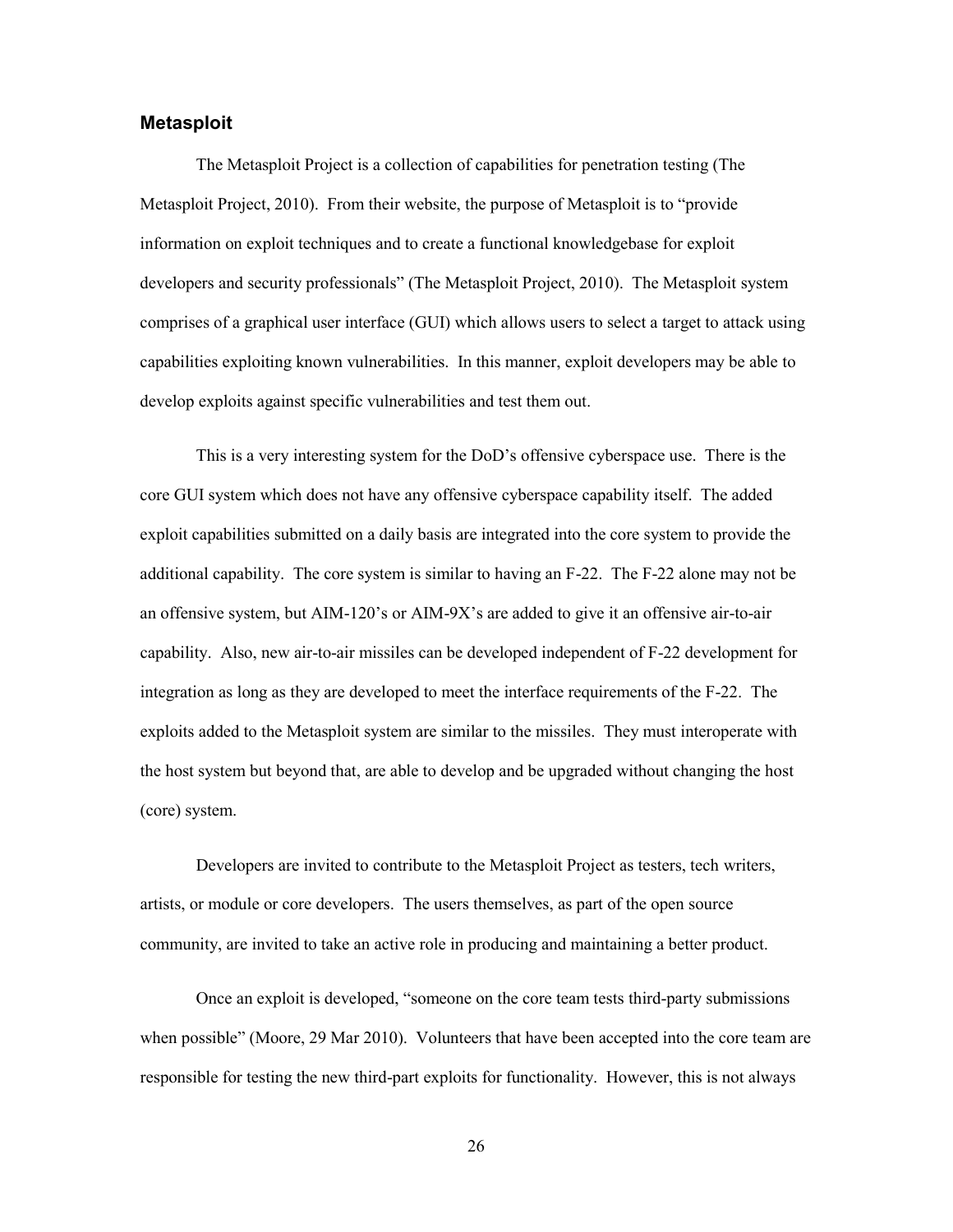accomplished as the Metasploit team is constantly trying to push new exploits and may not have the time. There is a "judgment call about how well the exploit was written" made by the core team (Moore, 29 Mar 2010).

 For non-exploits, "all external patches and features are reviewed" by someone on the core team before they are included (Moore, 24 Mar 2010). If the patch causes an error, it is that core team member's responsibility to roll it back.

 Metasploit utilizes a volunteer group of core team members to review and test submitted code following a checklist-based testing methodology. New exploits are not always reviewed because of their daily additions, but patches to the core system are. Because this is a volunteer organization and they "generally don't know who uses a piece of code until we break it", the Metasploit team does "not guarantee the usability of the development codebase" (Moore, 29 Mar 2010; 24 Mar 2010).

### <span id="page-33-0"></span>**Summary**

None of these models are useful for the DoD to implement when using third-party developers. All three rely on the user to accept the risk. This is not an acceptable model for a program office to follow in that the program office would be forcing the warfighter to accept the risk while the program office accepts none. While risk is never completely removed from a cyberspace capability, the program office needs to understand the risks of the system fully and be able to communicate these risks to the warfighter. While these three examples do limit the risk by forcing developers to conform to a standard interface, it is not enough for DoD applications.

However, this does show that all three successful commercial platforms (Facebook, Apple's iPhone, and Metasploit) are increasingly relying upon third-party developers for software capabilities. They are opening the doors to non-standard developers such as the open source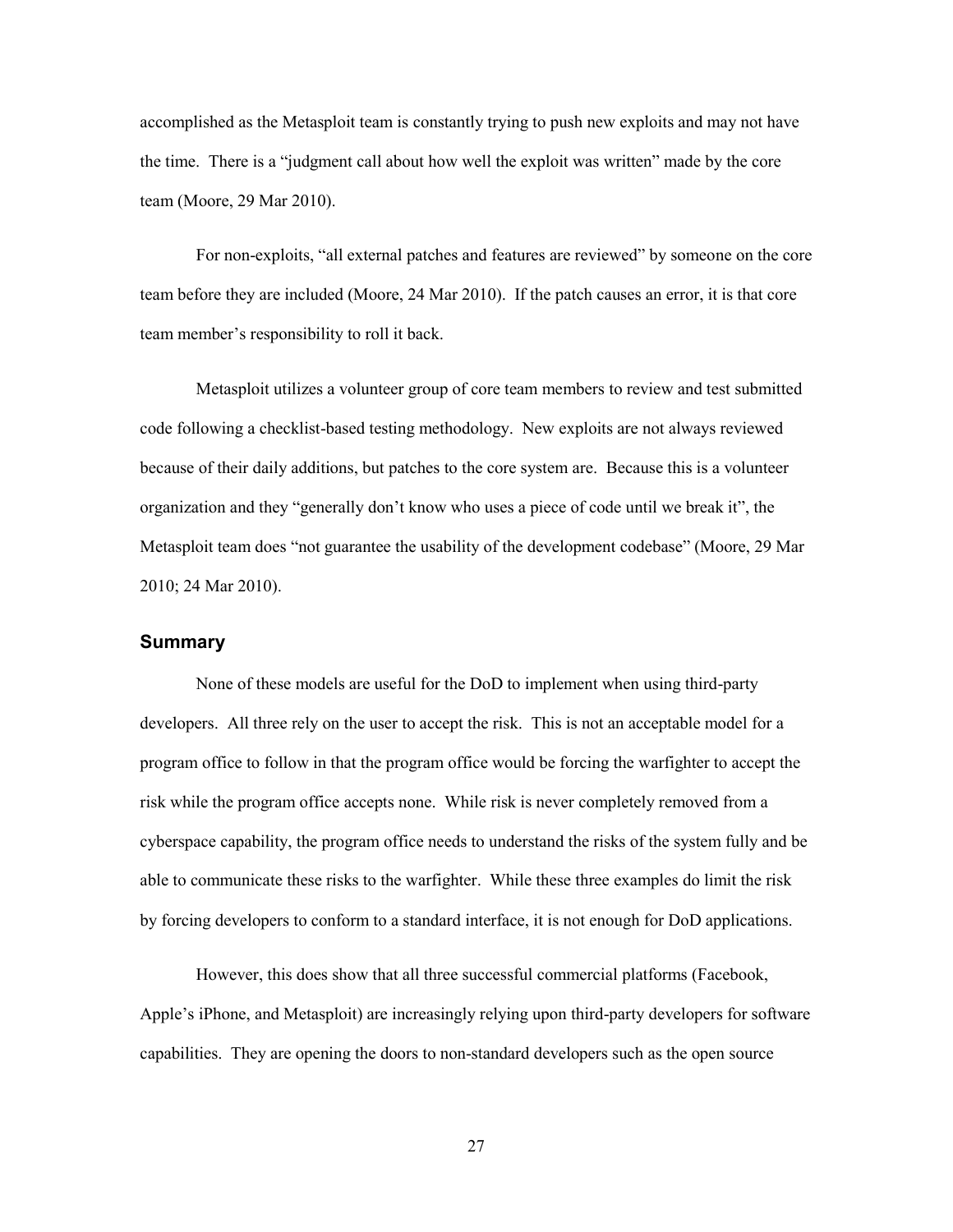community and hackers. These communities can develop effective capabilities quickly and adapt to constantly changing cyberspace environment. The DoD must consider these developers when acquiring cyberspace systems.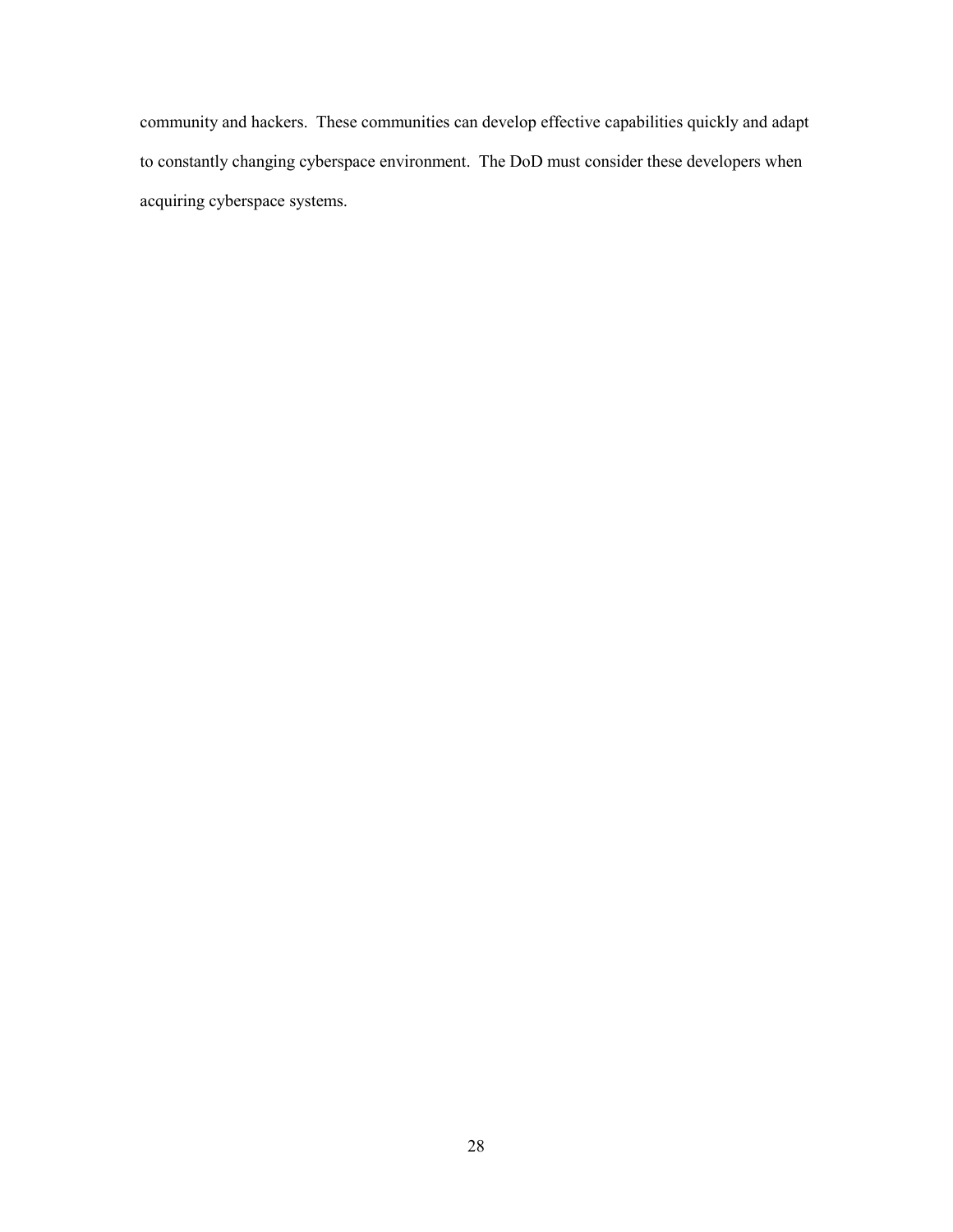# **V. Recommended Policy Changes**

<span id="page-35-0"></span>The DoD acquisition process is not broken. Evolutionary Acquisition is an appropriate method for procuring cyberspace systems that undergo fast technology changes. Offensive cyberspace systems are comprised of three components. One is provided by the IC (the access), the second is similar to most AIS systems (core system), but the third requires additional caveats (payloads). Five caveats follow for procuring effective payloads for offensive cyberspace systems:

- Expanding the network of development activities,
- Building payloads for specific targets,
- May need to keep systems classified,
- Understand what type of sustainment is needed for cyberspace capabilities, and
- Testing throughout the acquisition process.

#### <span id="page-35-1"></span>**Expanding the Network of Development Activities**

 Similar to the three commercial companies previously discussed, the DoD should not ignore the third-party market on the internet. There exist many open source capabilities that have demonstrated their effectiveness in the commercial market already. Other capabilities have been used by the hacker community to perform limited offensive cyberspace attacks. The DoD should consider all these capabilities, however, they should be acquired in such a way that they are trusted and timely.

As the hacking community currently demonstrates, a cyberspace capability developed for one purpose (e.g., system administration) may be used for another (e.g., unauthorized remote system control). Many of the current successful hacking systems such as Metasploit, Nessus, and Nmap began as system administrator systems for either discovering vulnerabilities on their systems or monitoring the connections of their networks (Skoudis, 2006). During the AoA for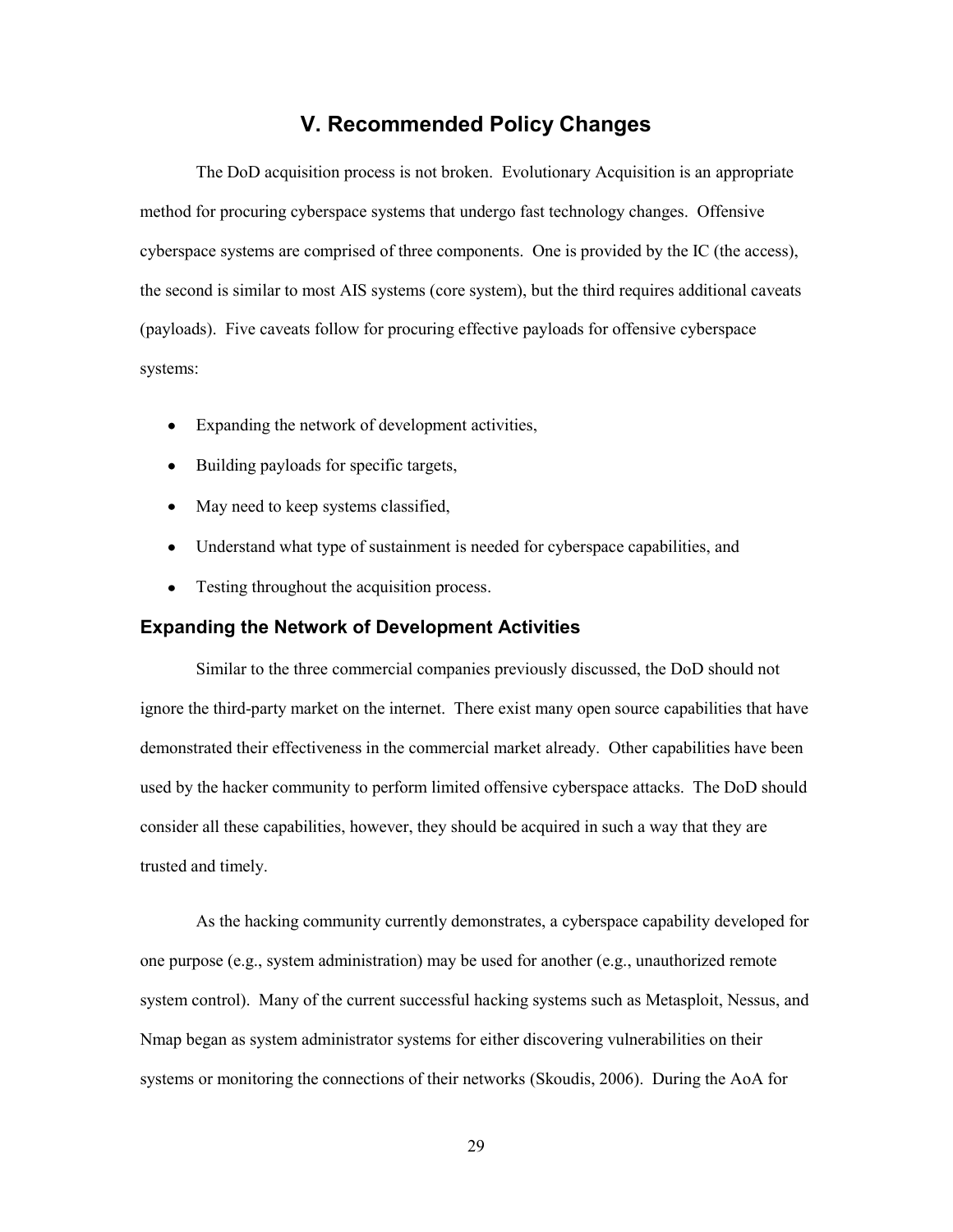the cyberspace system, the program office should consider the open-source hacking and system administrator capabilities. These capabilities have demonstrated their effectiveness and can aid in the technology maturation as full fledged capabilities, capabilities or systems that require some modification, or a starting point for developers. This will require the program office to be more active in selecting a development path. It requires the program office to actively research what is available instead of passively waiting for developers to respond to a request for proposals.

#### <span id="page-36-0"></span>*Code Review*

If the program office acquires a capability used by the commercial sector that is freely distributed on the web, the capability may contain malicious software hidden within it. One way developers attempt to combat people inserting malicious logic and redistributing the code is by advertising the hash of the original capability. This is not enough for the DoD. The DoD must perform code review to ensure the original developer did not insert malicious logic. To perform a credible code review, the program office must have a reviewer familiar with the programming language to understand completely what the system is doing. Computer languages, be they object oriented or scripting, have unique characteristics that operate differently from one another. Only someone who is familiar enough with the language will be able to discover them. This may require the program office to hire an outside consultant. This consultant must be independent from the developer of the capability, an expert in the language, and trusted. Independence gives the program office credibility. Someone funded by the program office objectively is reviewing the code allowing a better chance of discovering errors or malicious logic. Expertise is required as stated before because developers can hide malicious logic within the code. The reviewer must be trusted to provide honest feedback as the reviewer may be the only expert opinion used for fielding an offensive cyberspace weapon system, a DoD weapon system.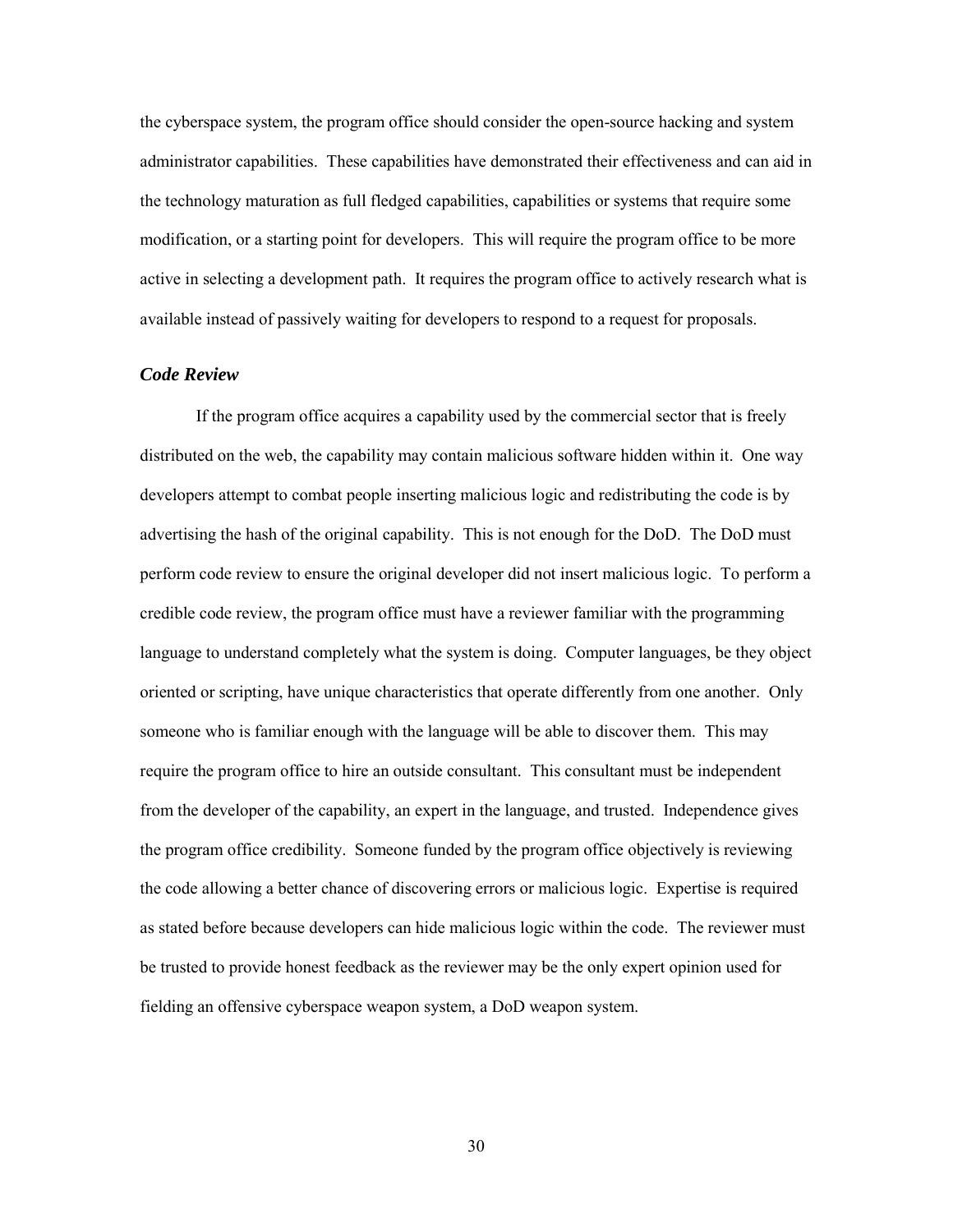#### <span id="page-37-0"></span>*Code Recompile*

 As stated previously, cyberspace systems downloaded from the web may not always be clean, i.e. they may contain malicious logic in them that is not documented. Therefore, the code should be recompiled from the program offices-approved source code. This is the only way to guarantee that the cyberspace system is performing what and only what it was designed and understood to perform.

 Specific systems may exist that are the best buy to meet a specific capability gap that the DoD can only acquire the executable and not the source code. For these instances, the program office must articulate the risk of the possibility of malicious logic in the executable to the warfighter making the decision on fielding. The program office may mitigate this risk through extensive research for what others have discovered, but they must also do their own testing to confirm.

#### <span id="page-37-1"></span>**Building Payloads for Specific Target Sets**

As the Defense Acquisition Reform Panel stated "challenges with the requirements process are a major factor in poor acquisition outcomes" (Andrews, 2010). It continues to say one of the biggest problems is "requirements creep" (Andrews, 2010). Requirements creep is when the required capabilities the delivered system should provide continue to change throughout the acquisition process. Even though the requirements for the overall system is documented in the ICD, CDD, or Capability Production Document (CPD), each block in the evolutionary acquisition must limit which requirements (capabilities) will be delivered in that block.

For payloads addressing the requirements for an offensive cyberspace weapon system, very specific requirements should be addressed and not changed to ensure the payload is delivered timely to be effective. Instead of developing an overall offensive cyberspace weapon system that can address multiple targets, payloads should be developed instead that target a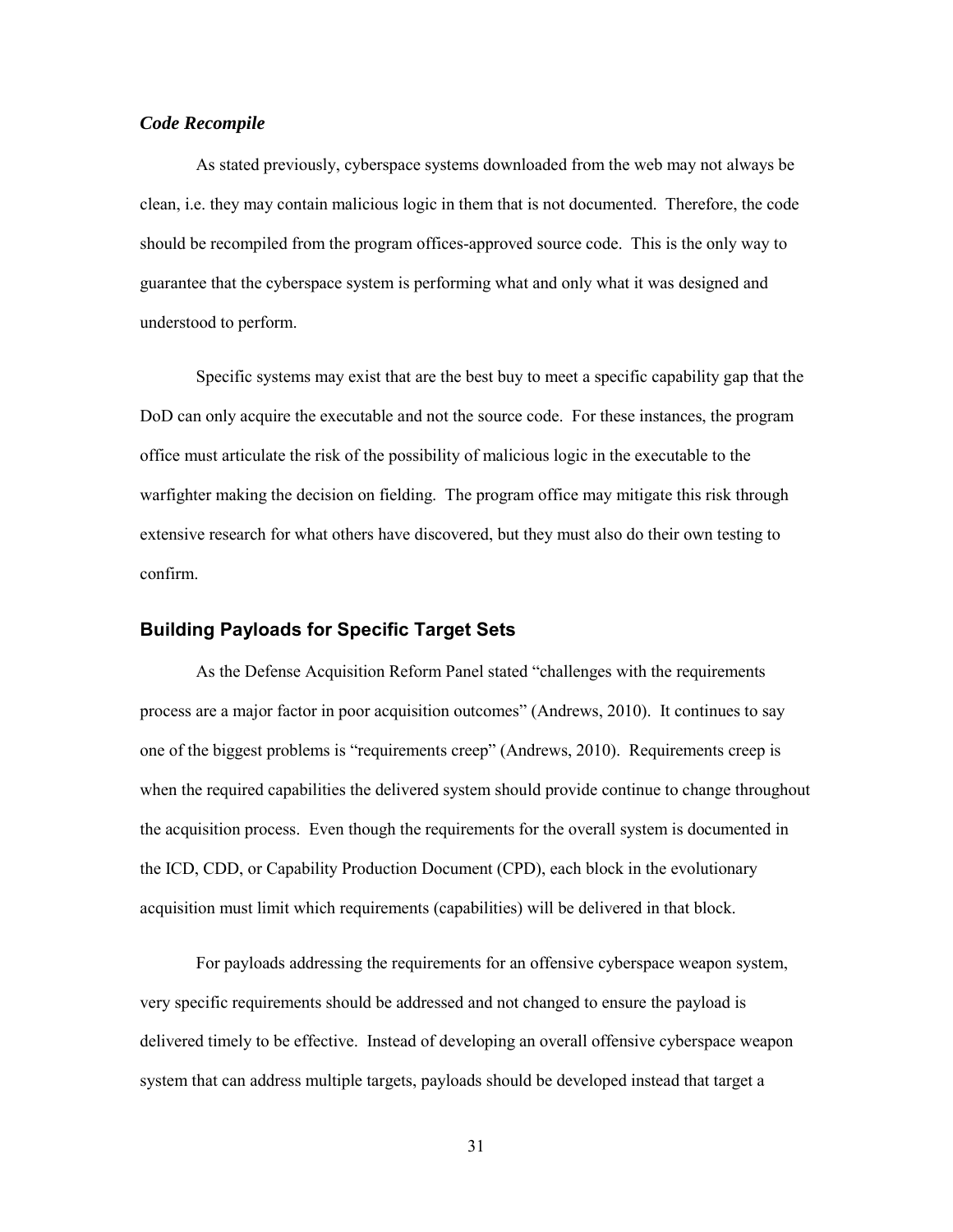specific vulnerability on a specific type of system. Instead of developing a system that targets Internet Protocol (IP)-based systems, develop instead myriad payloads that target specific vulnerabilities of an IP-based system. The myriad payloads will be integrated into one overall system though integration with the core system. By focusing each development effort on specific vulnerabilities, the payloads should be developed quicker and delivered in a timely manner. Payloads should not only target one vulnerability but also one type of target. Payloads should be developed that target Linux systems while another payload will target Windows systems. Depending upon the vulnerabilities, a payload might be needed for each instance (e.g., Windows XP, Windows 7, or Windows 2000) of the Windows target system. This has the drawback of the warfighter being responsible for many more payloads in their arsenal than before. The core system should be developed to handle this configuration management issue. The payloads should integrate with the core system such that the warfighter, when describing a target, is only presented those payloads that are effective against it. Therefore, even if the core system currently contains 100 payloads, only 50 may target Windows and of those 50 only 20 target Windows XP. These 20 would be displayed to the warfighter to select when planning the mission against a target running Windows XP.

 An example is Metasploit, a system that already performs this configuration management. Once the target is selected, a list of vulnerabilities is displayed to exploit that type of target. These vulnerabilities next present a list of exploits that may be used against the target system. As explained earlier, new exploits are added to the core Metasploit system. These new exploits are the equivalent to the payloads the DoD would be developing.

#### <span id="page-38-0"></span>**Security Classification**

 Determining the CPIs of cyberspace systems and how to protect them through classification is essential to success. As stated previously, three types of information about a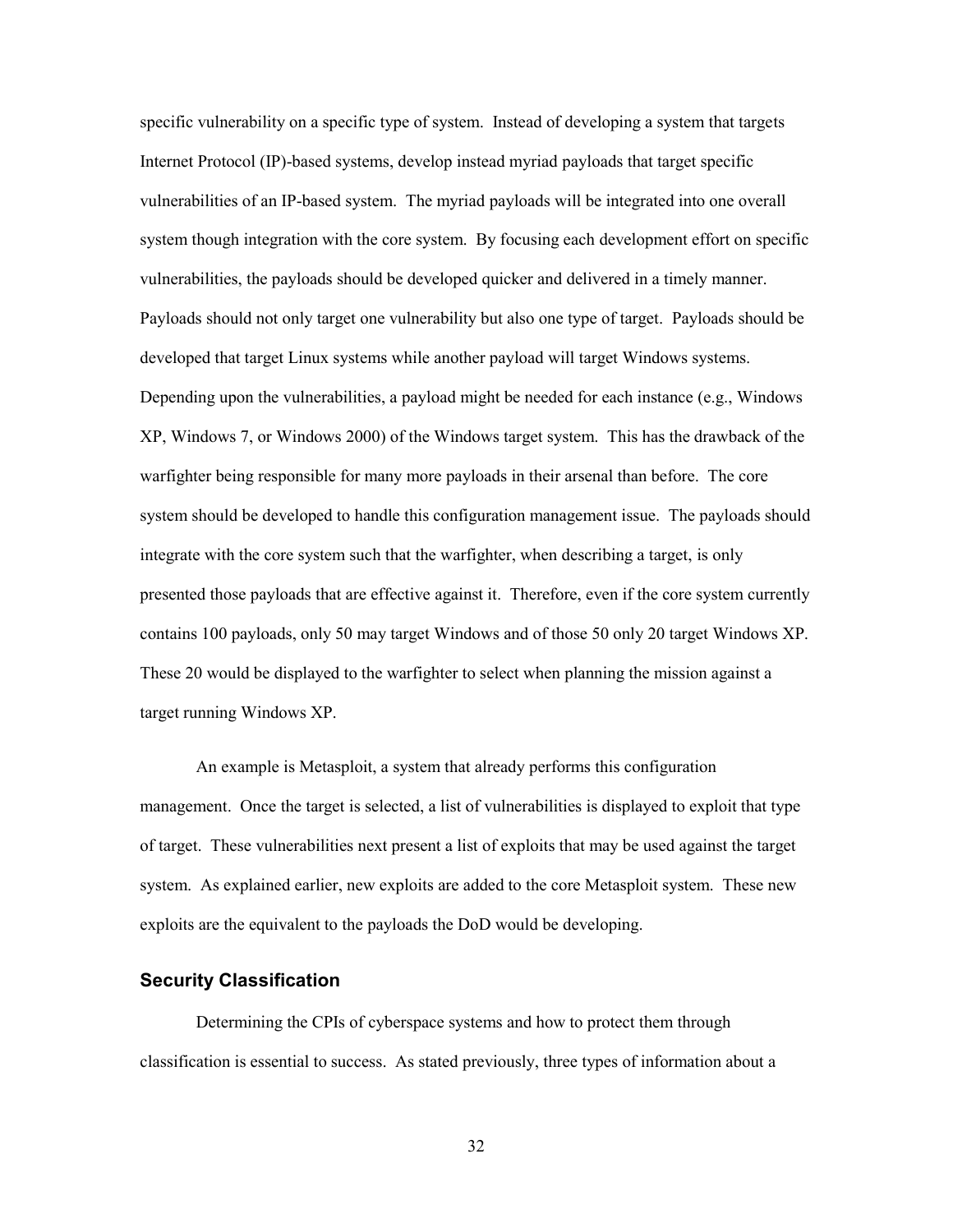system can be classified: existences, capabilities, or CONOPS. Each system will require analysis for unique classification requirements, but the following is a guide.

 Because the DoD relies on the civilian sector for much of their defensive cyberspace capabilities, the existence of these capabilities does not need to be protected. These are the same or derivatives of products available to the commercial market. Along with the existence, the DoD does not need to classify the capabilities of these systems. Especially for commercially produced products, there is no reason to hide the capabilities for they are available to all. For noncommercial-off-the-shelf products, the DoD may wish to keep some parts of active defensive capabilities protected. These would be capabilities that are not available on the commercial market and cannot easily be studied.

 The CONOPS of the defensive cyberspace capabilities should be protected. Not all the CONOPS, such as patching or requiring authentication, because these are similar to the civilian sector, but specifics of how the patches arrive from the vendor (if unique) or how the DoD reacts to contain a cyberspace attack. These actions may be unique for the DoD based on research, testing, and experience that validates the best method. While the defensive capabilities themselves are in the public domain and can be studied by the adversaries, that information (CONOPS or capabilities) developed uniquely for the DoD should be deemed CPI and protected through classification.

Unlike the defensive capabilities, the offensive capabilities are unique to the DoD. While civilian sector capabilities may be used for offensive purposes similar to computer hackers using network administrator systems, the specifics must remain classified. If the DoD does select a commercially available system to turn into an offensive cyberspace capability, the existence of using this system should be protected. If the adversary was to learn the exact commercially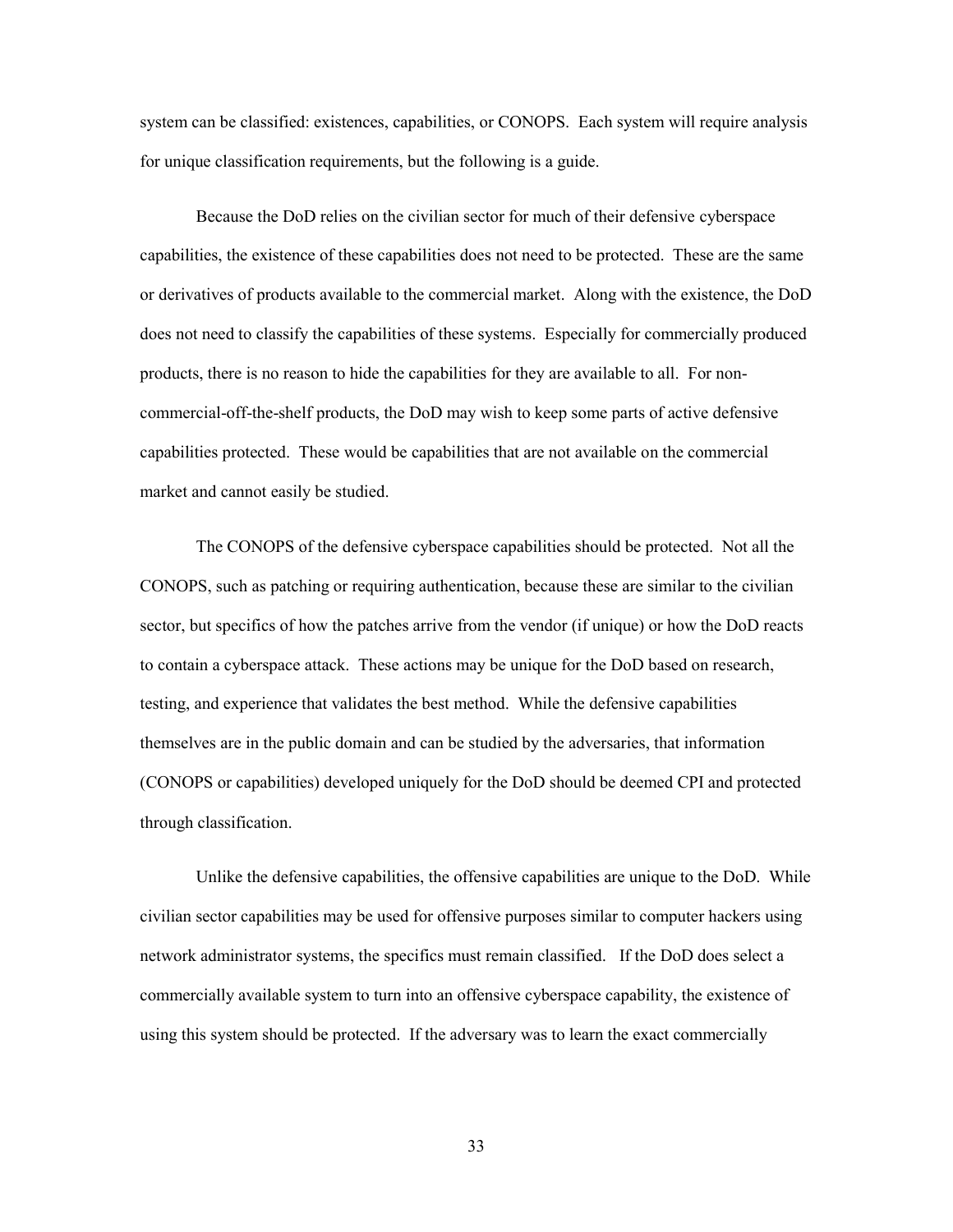available system the DoD used to target them, the adversary would be able to acquire the same system, study it, and develop defenses against it.

General capabilities may be articulated such as capability to take down an adversary's power grid, but the capabilities used, the vulnerabilities exploited, and the CONOPS to succeed must all remain classified. The vulnerabilities exploited can often be easily patched if the adversary is aware, but because networks are so large and interconnected, one vulnerable system may be missed. By exploiting the one vulnerable system, the system will function as designed. The CONOPS explain how the warfighter will use these capabilities against a vulnerability to cause an effect. If any of these three are discovered by the adversary, a patch will often nullify the effectiveness of the offensive cyberspace weapon system.

The U.S. Government has started this effort. Just this past March, the White House has declassified an outline of a "major government effort to protect its computer networks" (Nakashima, 2010). This effort as part of the Comprehensive National Cybersecurity Initiative (CNCI) addresses the protection of private sector computer systems. Portions that dealt with the National Security Administration's (NSA) role in cyberspace security were declassified while the government's offensive cyberspace capabilities remained classified.

### <span id="page-40-0"></span>**Understand Sustainment of Cyberspace Capabilities**

The Life-Cycle Sustainment Plan (LCSP) started in the Technology Development phase and continually updated throughout the acquisition process should include information about the sustainment of the system (DAU, 2010). The metrics developed by the program office for choosing the appropriate sustainment plan need to be rethought when it comes to payloads. While most acquisition processes focus on developing systems for long life expectancy in the Operations and Support phase because this often provides the best buy, not all cyberspace capabilities should be developed for such a long life. The offensive cyberspace core system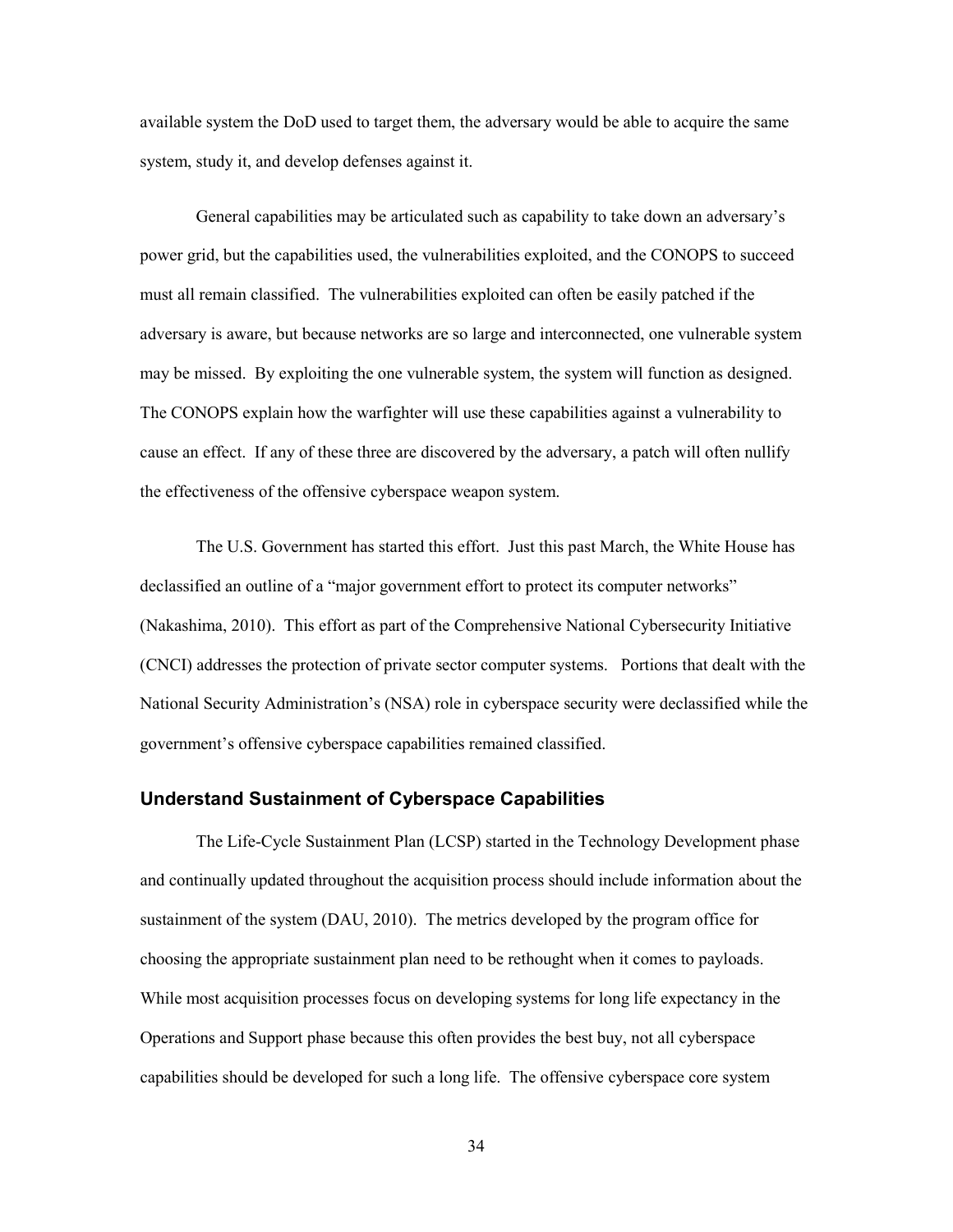should be developed with a sustainment plan to keep the system effective for a long duration, but many payloads that focus on specific vulnerabilities should be designed to only live for the period that those vulnerabilities exist. These vulnerabilities may change as the adversary patches their target systems through normal operations or perform a tech refresh on the systems replacing the entire network. For example, a payload that relies on a zero-day exploit should not have a life expectancy beyond a few months after initial use. While the payload is not expected to become ineffective immediately, its effectiveness will decrease as adversaries who witnessed the initial attack begin to patch their exploited vulnerability.

This is significant for the operations and support phase of some programs "account for about 60 to 70 percent of a system's total life-cycle costs" (GAO, 2000). They far outweigh the cost of the development and procurement. However, for the cyberspace capabilities that do not require long sustainment because their effectiveness will lessen as target systems are patched or replaced, the DoD must redistribute the money from these phases. Program offices should not force a long term sustainment plan onto a system that is not expected to live a long time. Instead the program office should ensure the sustainment of the system is appropriate.

### <span id="page-41-0"></span>**Testing Throughout the Acquisition Process**

While Developmental Testing (DT) occurs throughout the development process, Operational Testing (OT) is performed during the Production and Deployment phase. All of these testing events add time and effort to the development of the system. Because the DoD development community is small for these efforts, the same people helping with the development will also aid in the testing. These people's workload is interrupted because of all these test events. By consolidating and focusing the testing events on what is most needed, the system can be delivered more quickly to the warfighter.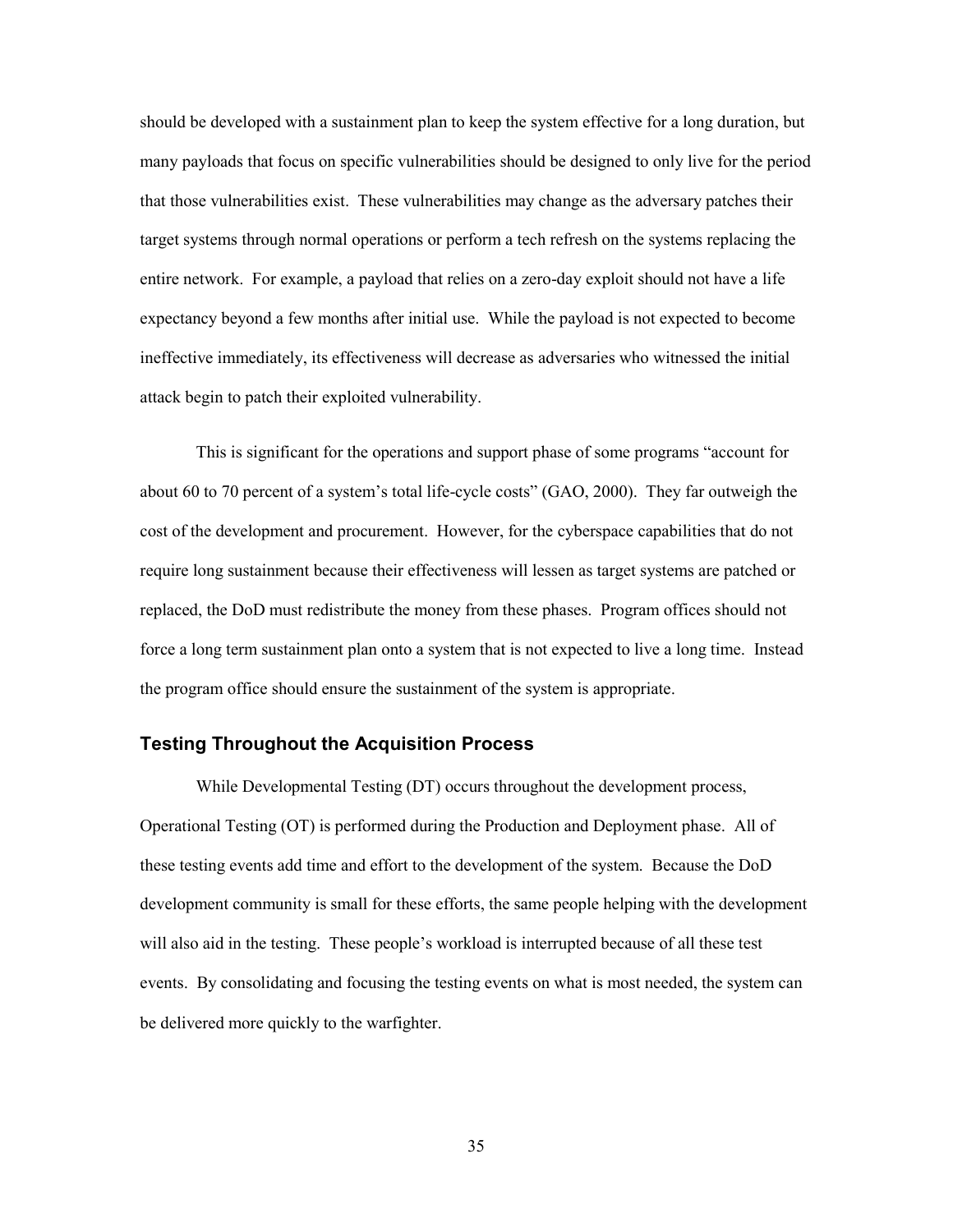The purpose of Test and Evaluation (T&E) as presented in Air Force Instruction 99-103 is to "mature system designs, manage risks, identify and help resolve deficiencies as early as possible, and ensure systems are operationally mission capable" (DAF, 2009). DoDI 5000.02 states the purpose is "to provide knowledge to assist in managing the risks involved in developing, producing, operating, and sustaining systems and capabilities" (USD(AT&L), 2008) One of the general T&E principles is tailoring: "T&E strategies and plans must be flexible to fit the needs of the acquisition program" (DAF, 2009). For payloads, integrated testing provides a tailoring method that saves time to field the system.

Integrated testing combines the DT team with the OT team and any other testers into one. This Combined Test Force (CTF) performs planning and testing as one unit. This allows both the DT and OT to use the same testing events to gain their required data. The advantage is a savings of testing events.

 For payloads derived from third-party/commercially available capabilities, only integrated testing by the CTF is needed. Most integrated testing is still divided between the DTled events and the OT-led events. For these payloads, only the OT-led events are necessary.

DoDI 5000.02 states that the "materiel developer" conducts DT (USD(AT&L), 2008). For a commercially developed capability, the material developer has already performed testing before releasing the final product to the commercial market. For open source developed capabilities, there is no specific materiel developer to task with testing. The open source community as a whole performs parts of the testing. The "technical capabilities and limitations" and the "design technical risks" can all be discovered under a CTF (USD(AT&L), 2008). Except for integration with the core system which is new code, the OT-led events will be enough.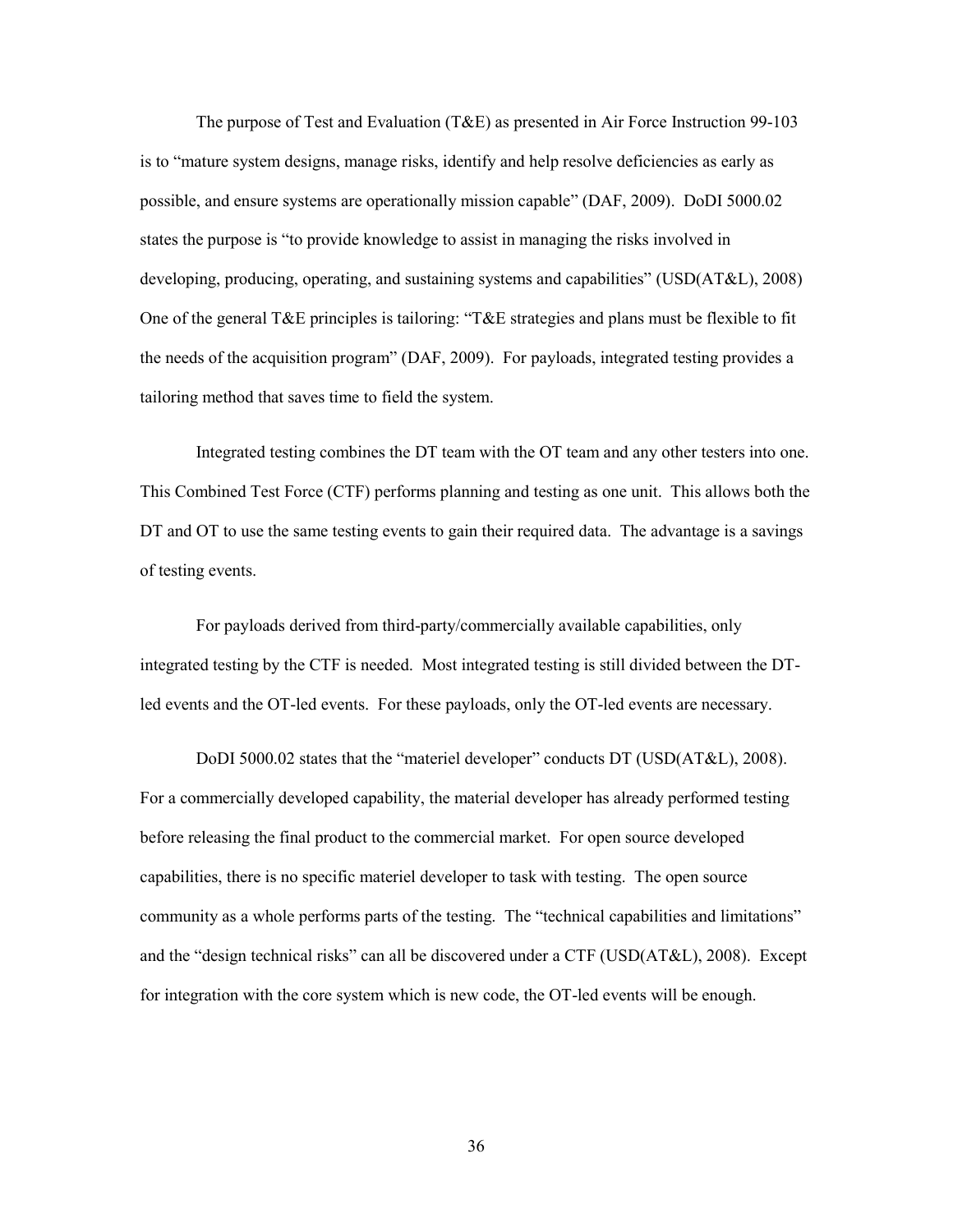OT is designed to "determine the operational effectiveness and suitability of a system" (USD(AT&L), 2008). The environment a payload operates in is not significantly different from the development environment. For many DoD acquired systems, the two environments are significantly different. For example, an F-22 being flown by a professional test pilot and being maintained by the engineers who developed the aircraft is significantly different than the operational F-22 flown by a fighter pilot newly trained on the aircraft and maintained by an overworked shop of maintainers with varying levels of expertise. Payloads from commercial sources have already demonstrated their functionality; that is why they were selected in the first place. All that needs to be tested is to ensure payloads meet the warfighter's need.

 While some may say the integration of the payload with the core system can be performed as part of Force Development Evaluation (FDE), calling it part of the operation and sustainment of the core system, this is incorrect. The core system, even though it is under operational management of the warfighter, still must follow the program office's sustainment plan. That sustainment plan includes ensuring the system is effective. Integrating new payloads into the core system ensures the effectiveness of the system. Therefore, DT-led CTF events must test the integration.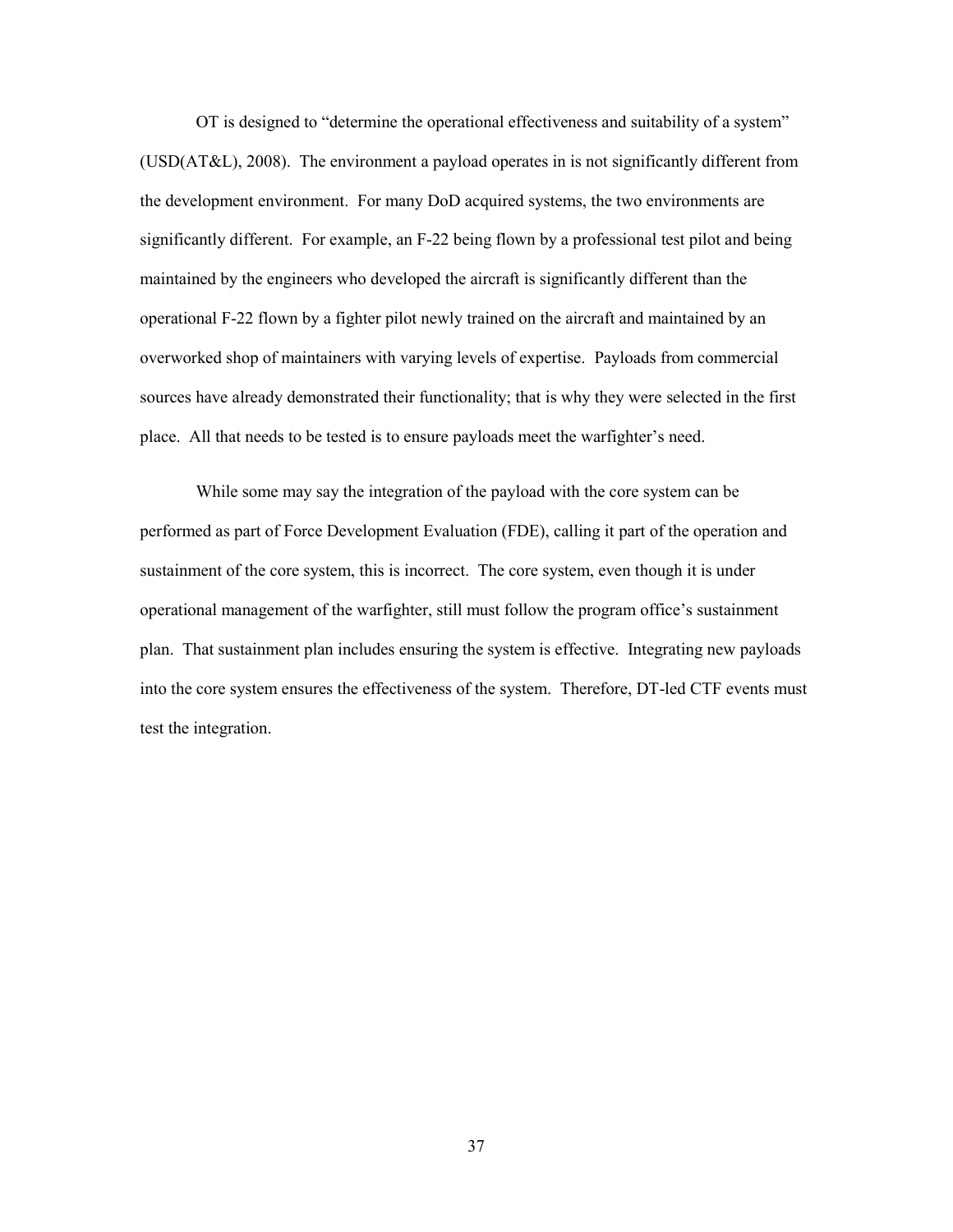# **VI. Conclusion and Future Research**

<span id="page-44-0"></span>Even with the speed of development for cyberspace capabilities, the DoD acquisition process is still appropriate. Five aspects of the DoD acquisition process must be adapted by the program office when acquiring cyberspace systems. First, all developers of cyberspace capabilities should be considered including the open source community. Secondly, offensive cyberspace weapon systems must be developed to go against specific targets. Building more capability into a cyberspace system slows the development such that the system may be outdated and ineffective before fielding. The scope of capabilities should be very narrow for payloads. Thirdly, for offensive cyberspace weapons, the commercially acquired capability may be classified as critical program information and protected through classification. Fourth, most payloads should be developed with very little sustainment. While all systems must consider disposal, payloads should be thought of as throw-away capabilities because the vulnerabilities they exploit can quickly change. Their disposal happens sooner. Finally, very little if any developmental testing needs to be conducted for those systems acquired from the open source community. Instead, the combined test force should focus on operational testing to characterize the system.

Future research in the field of offensive cyberspace weapon systems should focus on how to characterize the reliability of the systems. The cyberspace systems' effectiveness relies not only on the capability itself but like all weapon systems on the environment. The cyberspace environment being malleable can be adjusted by the adversary. Therefore, the effectiveness of the system depends upon the adversary's cyberspace environment.

Commanders and targeteers use the Joint Munitions Effectiveness Manual (JMEM) when selecting the appropriate weapon for a mission. The offensive cyberspace force must develop a manual that can characterize the effectiveness of all their capabilities. To do this, a credible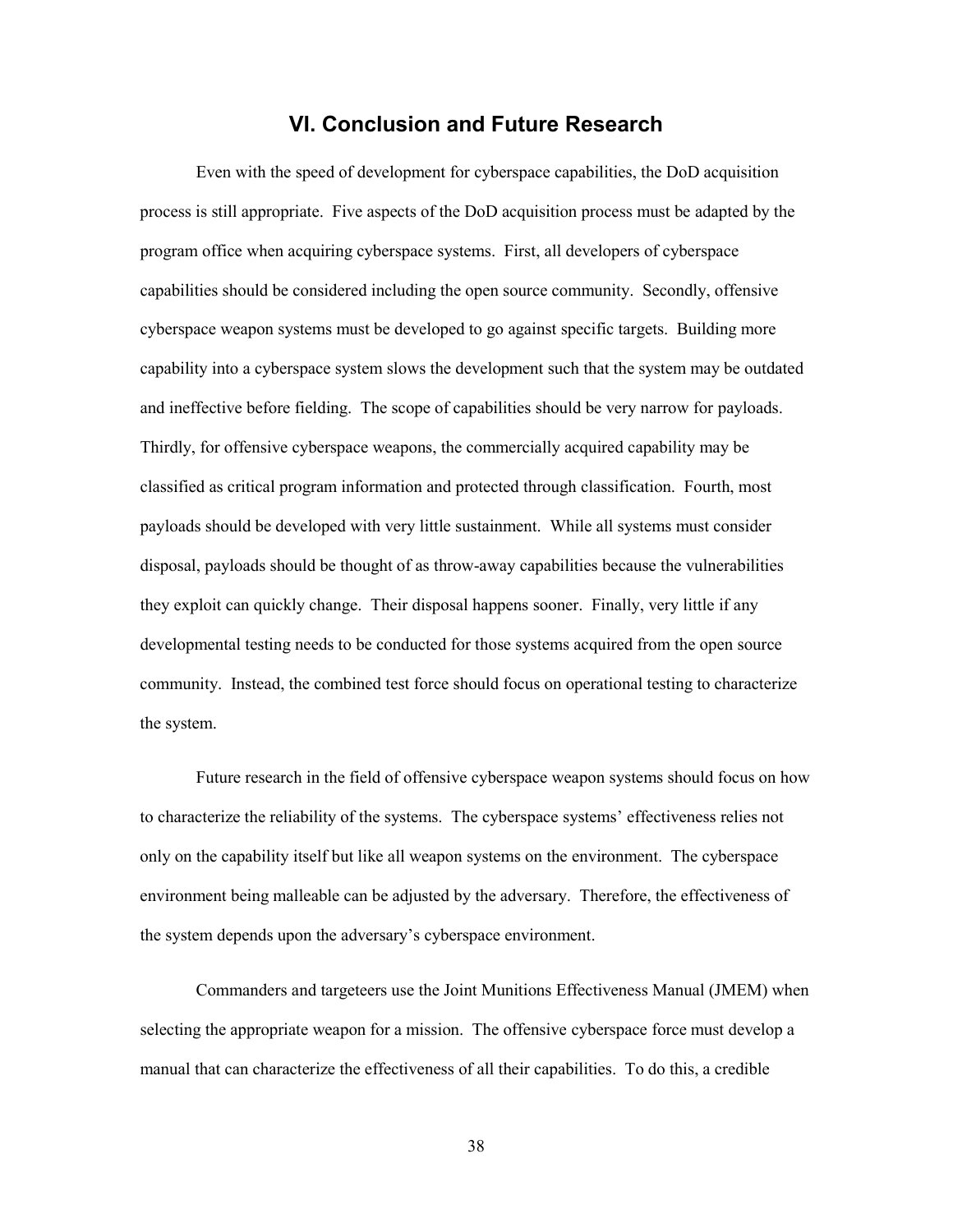characterization of cyberspace systems must be developed and accepted by the warfighting community.

While this research proposed policy changes to aid in the acquisition of offensive cyberspace weapon systems, this is assuming that the acquisition process is appropriate for these systems. Further research should analyze if our current method of acquisition is appropriate at all for acquiring and developing cyberspace capabilities. It may be that the program offices are not structured for this quick acquisition. Instead the warfighter may treat the acquisition of payloads as operations and maintenance of the core systems.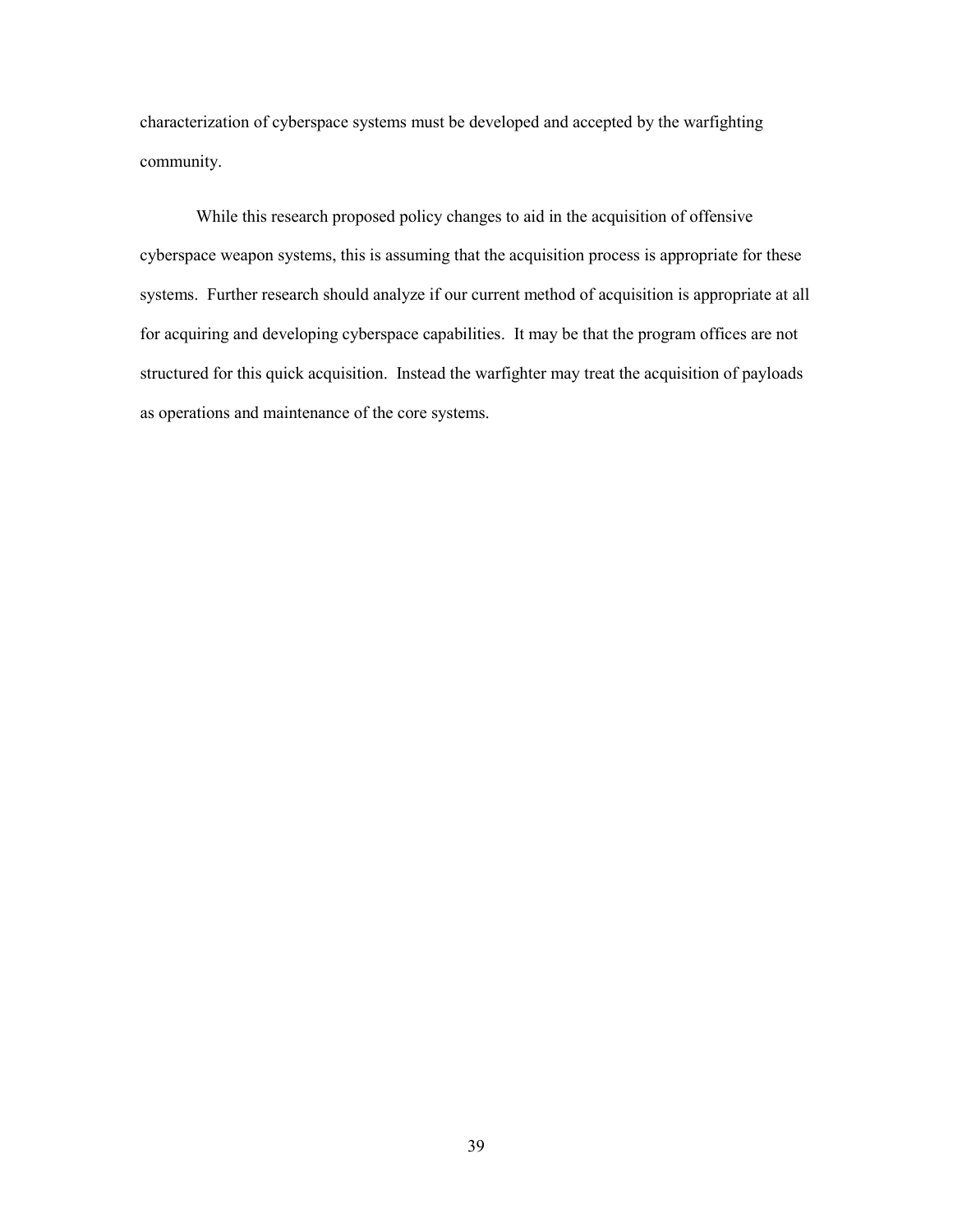# <span id="page-46-0"></span>**Bibliography**

Andrews, Rob. *Defense Acquisition Reform Panel Chairman Rob Andrews Expert Perspectives on Managing the Defense Acquisition System and The Defense Acquisition Workforce*. Washington: House Armed Services Committee, 25 February 2010.

Apple. "Terms and Conditions." Website.

[http://www.apple.com/legal/itunes/appstore/ca/terms.html.](http://www.apple.com/legal/itunes/appstore/ca/terms.html) 1 April 2010. Retrieved 18 May 2010.

Apple. *iPhone Developer Program License Agreement*. Apple, 22 January 2010.

Beaver, Kevin. *Hacking for Dummies 3rd edition*. Hoboken, NJ: Wiley Publishing Inc., 2010.

Bush, George W. *Executive Order 13292 – Further Amendment to Executive Order 12958, as Amended, Classified National Security Information*. Washington: Federal Register Vol 68, No 60, 25 March 2003.

Conti, Gregory. "Hacking and Innovation," *Communications of the ACM*, 34-35 (June 2006).

Conti, Gregory. "Why Computer Scientists Should Attend Hacker Conferences," *Communications of the ACM*, Vol. 48, No. 3: 23 – 24 (March 2005).

Cross, T. "Academic Freedom and the Hacker Ethic." *Communications of the ACM*. 37 – 38. (June 2006).

Defense Acquisition University (DAU). "Defense Acquisition Guidebook." Website. [https://dag.dau.mil/Pages/Default.aspx.](https://dag.dau.mil/Pages/Default.aspx) 5 May 2010.

Defense Acquisition University (DAU). *PMT 352B Seminar Book – "Big A" Acquisition*. Washington: Defense Acquisition University, January 2009.

Department of Defense (DoD). *Joint Doctrine for Information Operations.* JP 3-13. Washington: Joint Chiefs of Staff, 13 February 2006.

Department of Defense (DoD). *Joint Intelligence Preparation of the Operational Environment*. JP 2-01.3. Washington: Joint Chiefs of Staff, 16 June 2009.

Department of the Air Force (DAF). *Information Operations*. AFDD 2-5. Washington: HQ USAF, 11 January 2005.

Department of the Air Force (DAF). *Capabilities-Based Test and Evaluation*. AFI 99-103. Washington: SECAF, 20 March 2009.

Department of the Air Force (DAF), "24<sup>th</sup> Air Force –  $67<sup>th</sup>$  Network Warfare Wing." Website. [http://www.24af.af.mil/units/67nww.asp.](http://www.24af.af.mil/units/67nww.asp) Retrieved on 17 May 2010.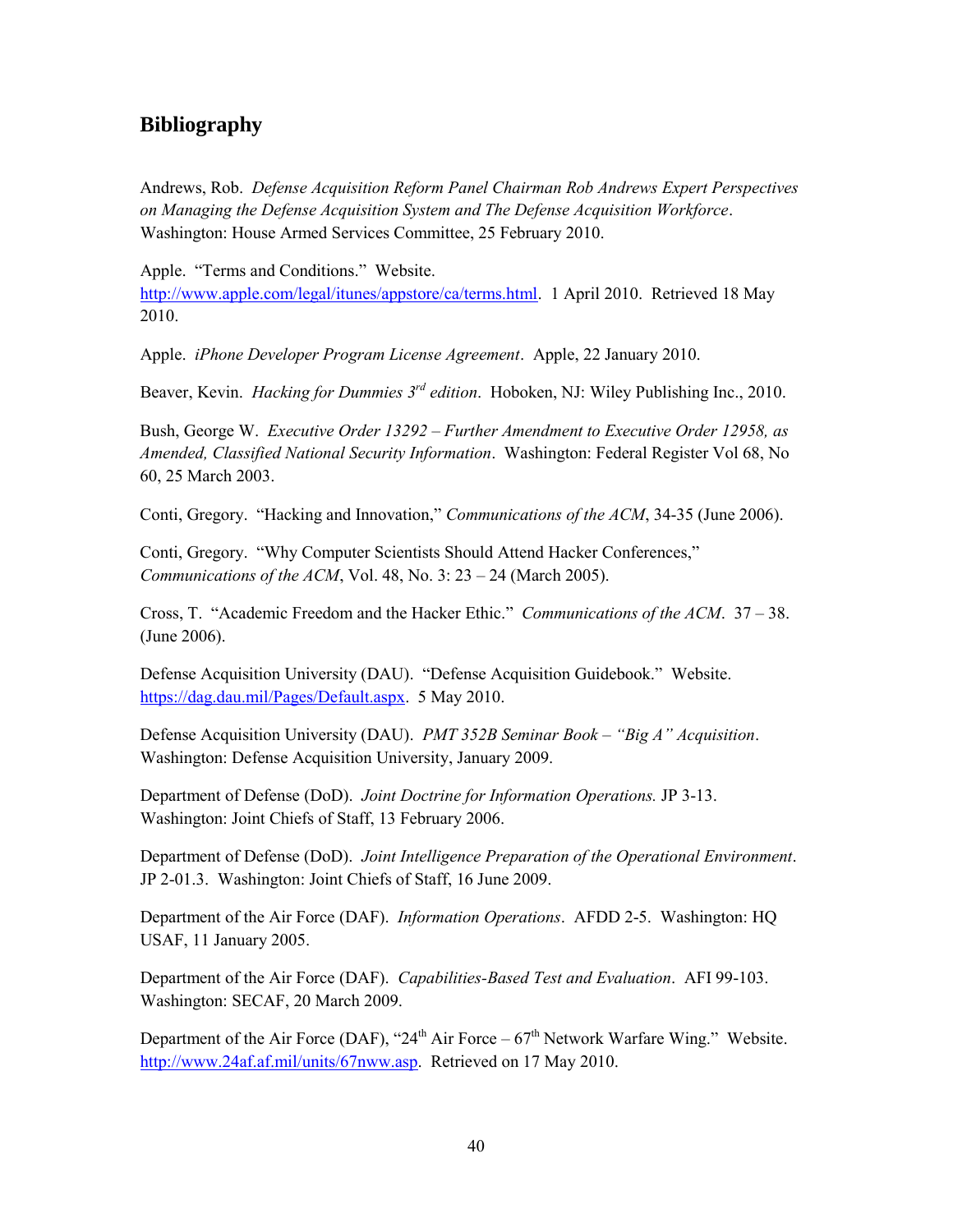Dunlap, Charles J. "How We Lost the High-Tech War of 2007." *The Weekly Standard*, Vol. 001, Issue 19 (29 January 1996).

Facebook. "Developers About." Website, [http://developers.facebook.com/about.](http://developers.facebook.com/about) 28 August 2009. Retrieved on 17 May 2010.

Facebook. "Statement of Rights and Responsibilities." Website. [http://www.facebook.com/terms.php.](http://www.facebook.com/terms.php) 22 April 2010. Retrieved on 17 May 2010.

General Accountability Office (GAO). *Defense Acquisitions: Higher Priority Needed for Army Operating and Support Cost Reduction Efforts.* Washington: GAO. September 2000.

Intel. "Moore's Law: Made real by Intel innovation." Website. [http://www.intel.com/technology/mooreslaw/index.htm.](http://www.intel.com/technology/mooreslaw/index.htm) Retrieved 18 May 2010.

The Metasploit Project. "Metasploit." Website. [http://www.metasploit.com.](http://www.metasploit.com/) 12 March 2010.

Moore, Gordon E. *Cramming more components onto integrated circuits.* Electronics, Vol 38, No 8. (19 April 1965).

Moore, HD. "Testing Question." Electronic Message. 1518EST, 24 March 2010.

Moore, HD. "Re: Testing Question." Electronic Message. 0232EST, 29 March 2010.

McChrystal, Stanley A. *Joint Capabilities Integration and Development System*. CJCSI 3170.01G. Washington: Joint Staff, 1 March 2009.

Mullen, M.G. *Joint Operations*. Joint Publication 3-0. Washington: Joint Staff, 22 March 2010.

Nakashima, Ellen. "White House declassified outline of cybersecurity program." *The Washington Post*. 3 March 2010.

OpenTheGovernment.org (OTG). "Secrecy Report Card: Quantitative Indicators of Secrecy in the Federal Government." Report.

[http://www.openthegovernment.org/otg/secrecy\\_reportcard.pdf.](http://www.openthegovernment.org/otg/secrecy_reportcard.pdf) 26 August 2004. Retrieved 24 May 2010.

Phister, Paul W. and others. "CyberCraft: Concept Linking NCW Principles with the Cyber Domain in an Urban Operational Environment," Rome, NY: Air Force Research Lab, 2005.

Rattray, Gregory J. "An Environmental Approach to Understanding Cyberpower." *Cyberpower and National Security*. ed Franklin D. Kramer, et al. Dulles, VA: National Defense University and Potomac Books, 2009.

SAF/USAM. *Air Force Acquisition Action Officer 101*. Washington: SAF/US, July 2006.

Skoudis, Ed, and Tom Liston. *Counter Hack Reloaded.* Upper Saddle River, NJ: Prentice Hall, 2006.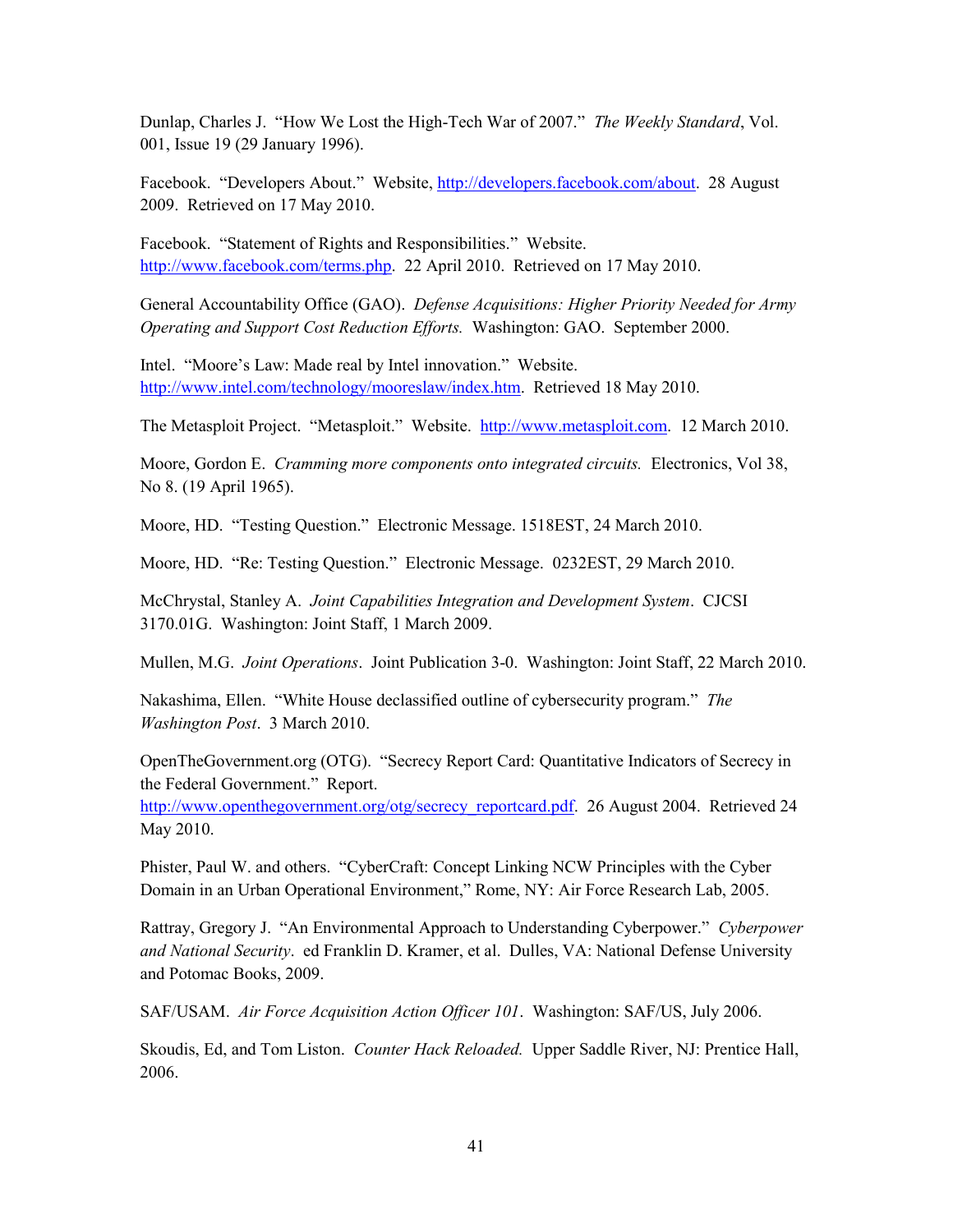Software Technology Support Center (STSC) CrossTalk: The Journal of Defense Software Engineering. "STSC CrossTalk – Evolutionary Acquisition and Spiral Development." Website. [http://www.stsc.hill.af.mil/CrossTalk/2002/08/easd.html.](http://www.stsc.hill.af.mil/CrossTalk/2002/08/easd.html) August 2002. Retrieved on 17 May 2010.

Under Secretary of Defense for Acquisitions, Technology and Logistics (USD(AT&L)). *Operation of the Defense Acquisition System*. DoDI 5000.02. Washington: DoD, 8 December, 2008.